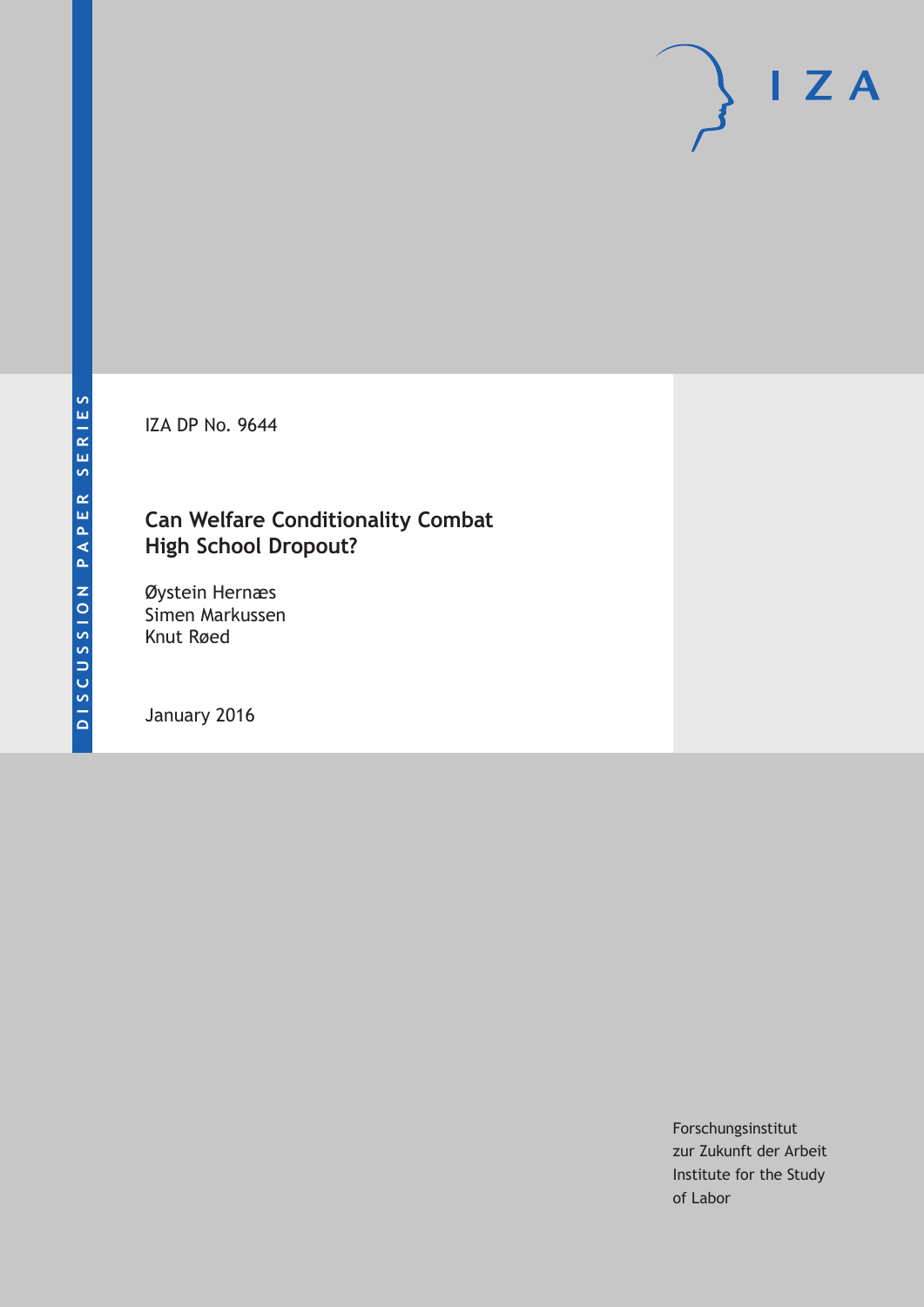# **Can Welfare Conditionality Combat High School Dropout?**

## **Øystein Hernæs**

*Ragnar Frisch Centre for Economic Research and European University Institute* 

### **Simen Markussen**

*Ragnar Frisch Centre for Economic Research* 

### **Knut Røed**

*Ragnar Frisch Centre for Economic Research and IZA*

> Discussion Paper No. 9644 January 2016

> > IZA

P.O. Box 7240 53072 Bonn Germany

Phone: +49-228-3894-0 Fax: +49-228-3894-180 E-mail: iza@iza.org

Any opinions expressed here are those of the author(s) and not those of IZA. Research published in this series may include views on policy, but the institute itself takes no institutional policy positions. The IZA research network is committed to the IZA Guiding Principles of Research Integrity.

The Institute for the Study of Labor (IZA) in Bonn is a local and virtual international research center and a place of communication between science, politics and business. IZA is an independent nonprofit organization supported by Deutsche Post Foundation. The center is associated with the University of Bonn and offers a stimulating research environment through its international network, workshops and conferences, data service, project support, research visits and doctoral program. IZA engages in (i) original and internationally competitive research in all fields of labor economics, (ii) development of policy concepts, and (iii) dissemination of research results and concepts to the interested public.

IZA Discussion Papers often represent preliminary work and are circulated to encourage discussion. Citation of such a paper should account for its provisional character. A revised version may be available directly from the author.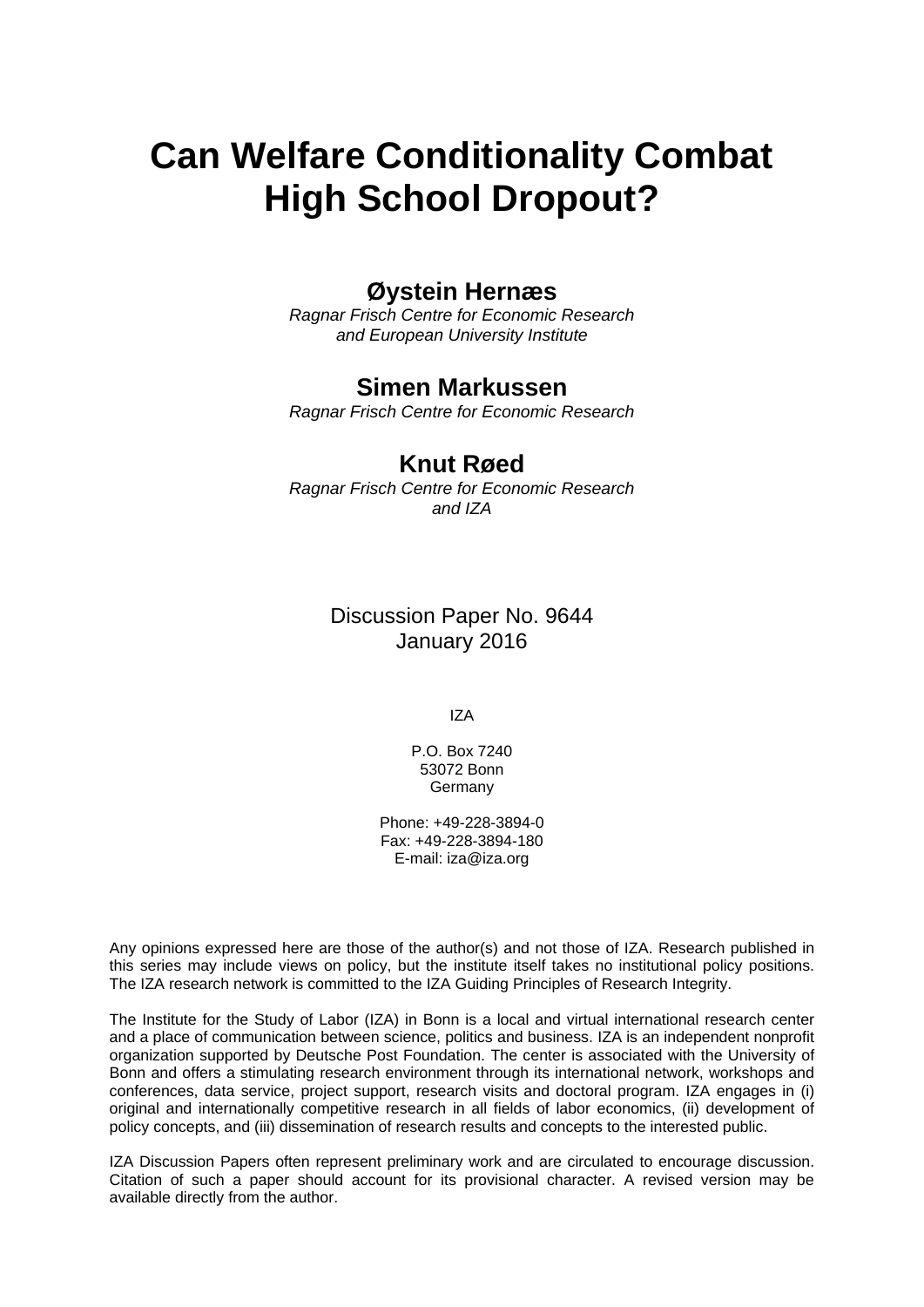IZA Discussion Paper No. 9644 January 2016

# **ABSTRACT**

# **Can Welfare Conditionality Combat High School Dropout?\***

Based on administrative data, we analyze empirically the effects of stricter conditionality for social assistance receipt on welfare dependency and high school completion rates among Norwegian youths. Our evaluation strategy exploits a geographically differentiated implementation of conditionality. The causal effects are identified on the basis of larger-thanexpected within-municipality changes in outcomes that not only coincide with the local timing of conditionality implementation, but do so in a way that correlates with individual ex ante predicted probabilities of becoming a social assistance claimant. We find that stricter conditionality significantly reduces welfare claims and increases high school completion rates.

JEL Classification: H55, I29, I38, J18

Keywords: social assistance, activation, conditionality, welfare reform, school dropout

Corresponding author:

 $\overline{\phantom{a}}$ 

Øystein Hernæs The Ragnar Frisch Centre for Economic Research Gaustadalléen 21 0349 Oslo **Norway** E-mail: ohernaes@gmail.com

<sup>\*</sup> We gratefully acknowledge support from the Ministry of Labor and Social Affairs and the Norwegian Research Council (grant No. 236992). We wish to thank the Telemark Research Institute for making their survey data available to us and Simen Gaure for valuable programming assistance. Administrative register data from Statistics Norway have been essential for this project.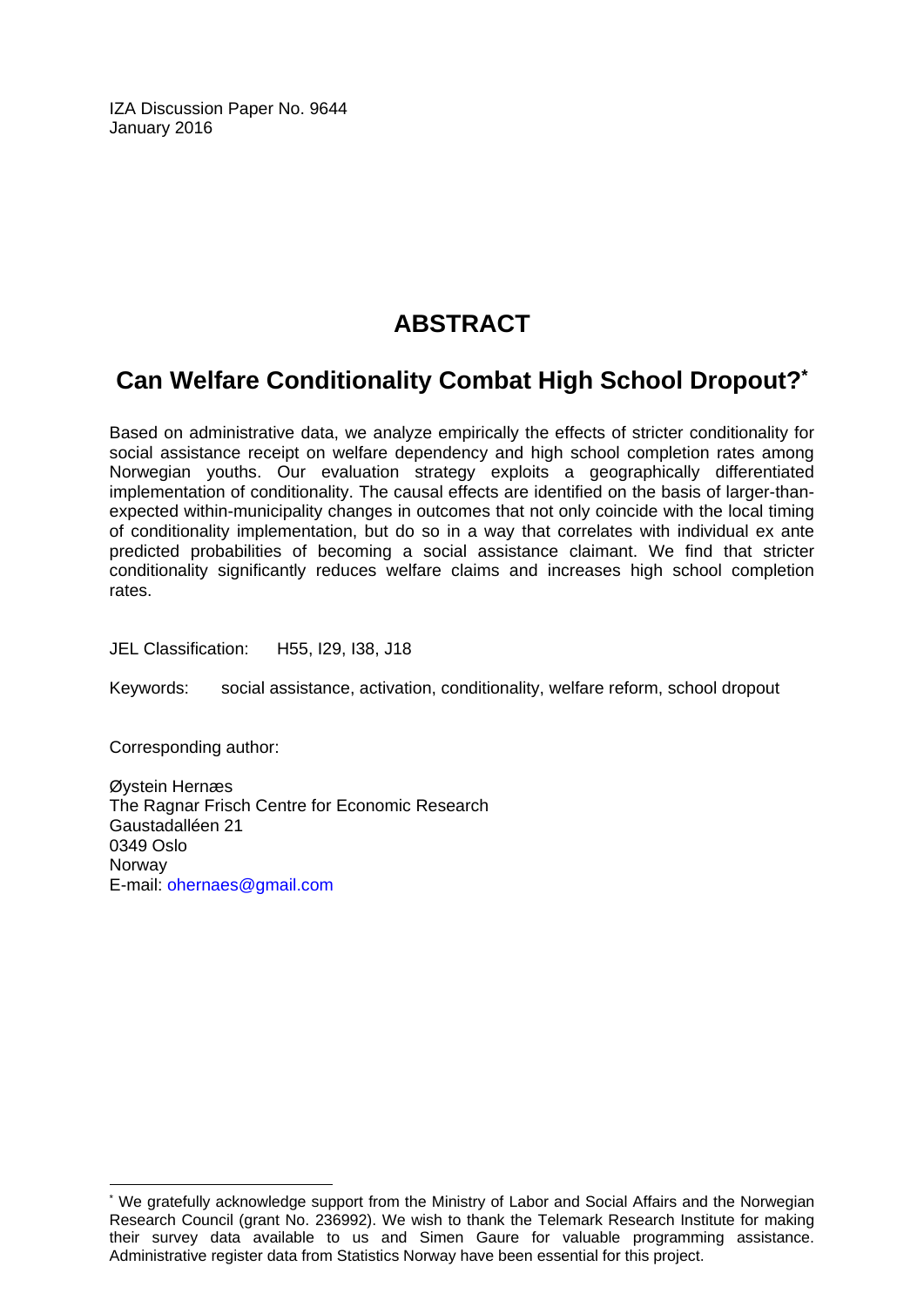### **1. Introduction**

Can a conditionality regime designed to activate, counsel and monitor young welfare recipients play a role in reducing welfare dependency and promoting high school completion among vulnerable youths?

The large share of youths that do not complete high school is a concern in many developed countries; see, e.g. Lamb et al. (2011) and OECD (2013). Secondary education is to an increasing extent considered the basis, not only for further university or vocational education, but also for obtaining a stable foothold in the labor market. Dropout rates are particularly high among youths with socio-economically disadvantaged backgrounds, and probable consequences include high subsequent unemployment and low earnings (Rumberger and Lamb, 2003; Campolieti et al., 2010).

In this paper we analyze the effects on young people of being exposed to a more restrictive practice regarding social assistance claims. There has been an ongoing discussion in Norway of whether parts of the welfare system is too lenient, and in the late 1990s and early 2000s, many local social insurance offices – which traditionally have had a considerable discretion in the determination of policies regarding means-tested social assistance (welfare) – increased their use of such conditions. As we explain in more detail below, the types of conditions ranged from merely requiring claimants to attend counseling meetings with caseworkers to demand participation in fulltime activation programs. In some cases, they also required willingness to undertake a health examination and/or to document (or reduce) personal expenses. Most of the offices that changed policy did so in a quite comprehensive way, in the sense that they increased their use of several conditions simultaneously.

3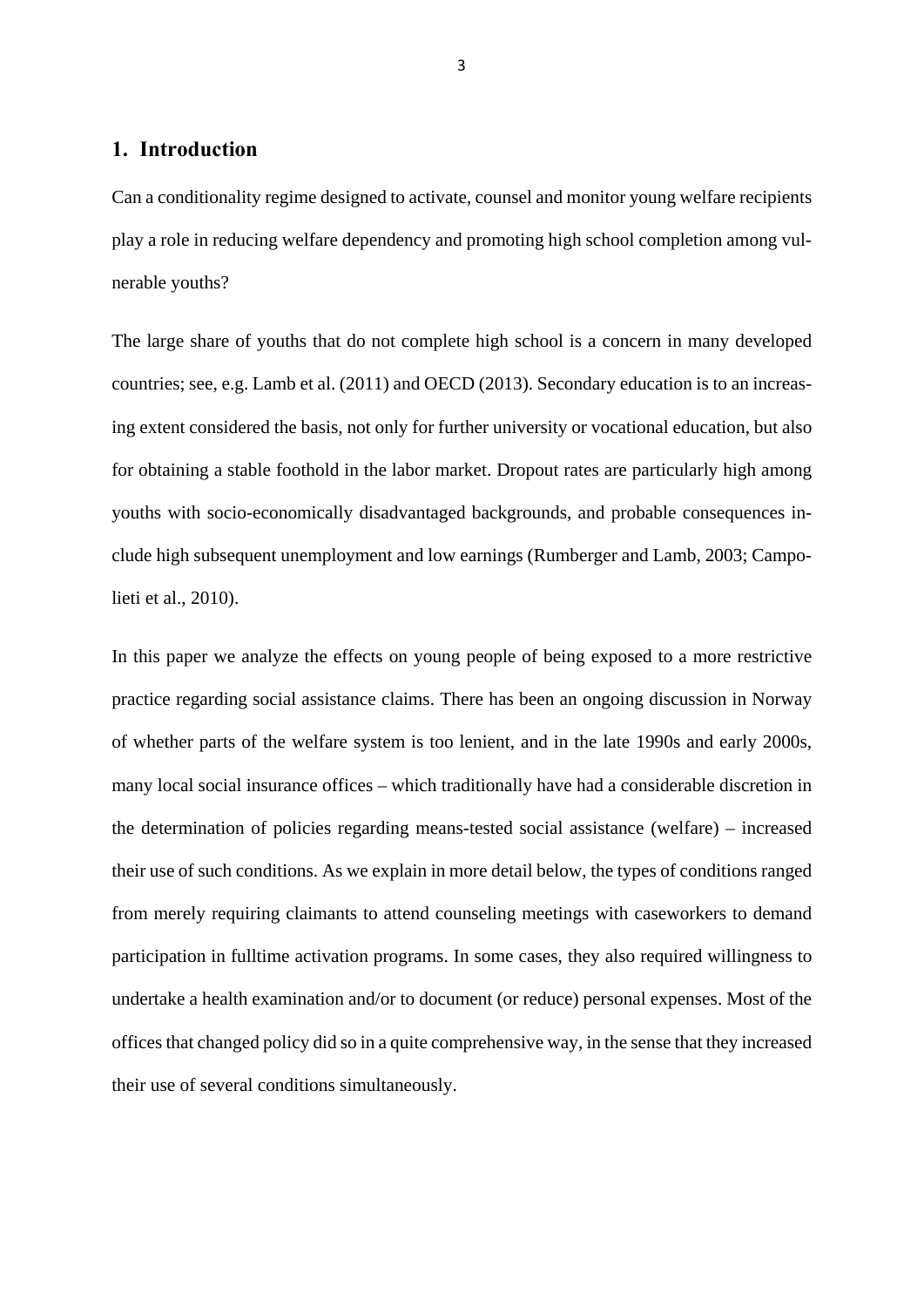Conditionality can be viewed as a means to offset moral hazard problems embedded in income support programs, as well as a tool for helping in particular young people restraining their myopic selves. Procrastination in intertemporal effort choices is widespread, and a growing empirical literature indicates that many individuals discount the future with a bias toward the present (DellaVigna and Paserman, 2005; Paserman, 2008; Cockx et al., 2014). This implies that activities for which future benefits must be weighed against immediate costs – such as hard work at school – tend to be postponed repeatedly, even when it is optimal from a long termperspective to get it done. When youths about to drop out from school show up at the social insurance office to seek alternative income support, a strict conditionality regime may in some cases be what is required to convince them to complete their education sooner rather than later.

Our empirical evaluation builds on administrative data, and in the main part of our analysis, we study the incidences of social assistance claims and high-school completion by the age of 21 for Norwegian youths born between 1972 and 1989. These outcome variables are coupled with survey-based information from local municipalities regarding *changes* in conditionalitypractices from 1994 through 2004. Approximately half of the Norwegian municipalities provided information about the incidence, nature and timing of such changes. Identification of the causal effects of the changes builds on a before-after-comparison of outcomes, where we use people in municipalities that did not change practice – or changed practice at another point in time – as implicit controls. We do not rely on the standard common trend assumption, though, as we identify causality through the *interaction* between a conditionality-indicator (treatment) and a pre-determined individual social assistance propensity indicator. The intuition behind this strategy is as follows: If, say, the introduction of conditionality for social assistance payments actually had a positive effect on the local high-school completion rate, we should not only observe an increase in the local high-school completion rate, but we should see an increase

4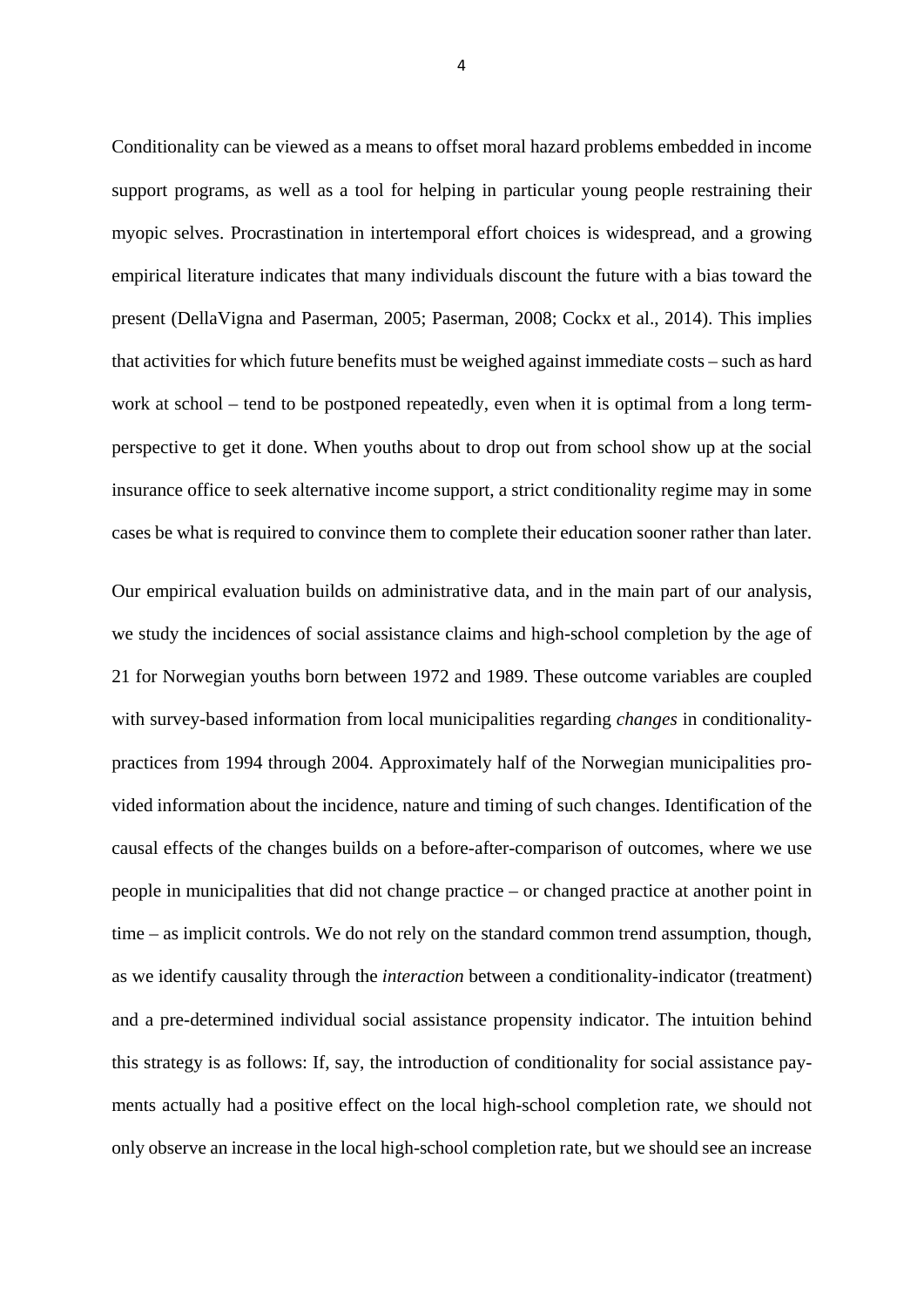that is disproportionally large for persons who had a high ex ante likelihood of becoming a social assistance claimant.

There are clearly challenges associated with this identification strategy also; the most important being that local introduction of conditionality may have been triggered by rising social assistance claims in the past, which even in the absence of policy interventions tend to be followed by "regressions toward the mean". We return to this potential endogenous-policy problem and other threats toward our identification approach after having presented our main empirical strategy and results. The bottom line is that we find no evidence of policy endogeneity, and that our results are highly robust with respect to both the choice of pre-treatment (comparison) period, the way we allow for local (differentiated) trends, and a number of other modeling issues.

Our paper relates to a large existing literature documenting moral hazard problems in social insurance programs; see Krueger and Meyer (2002) for an overview of the literature, and Røed and Zhang (2003; 2005) and Fevang et al. (2015) for recent Norwegian evidence. It also relates to a fast-growing literature on the impacts of activation, monitoring, and sanctions in social insurance as well as welfare programs; see, e.g., Blank (2002), Moffitt (2007), and Røed (2012) for recent reviews. A consensus view coming out of this literature is that activation, as well as monitoring and sanctions, do tend to lower the public costs of providing transfer programs, both by reducing the number of claims and by reducing their average duration. Most of the papers also identify favorable effects on subsequent employment and earnings. A paper of particular relevance for our own contribution is Dahlberg et al. (2009) who investigates the impacts of mandatory activation programs for welfare recipients in Sweden, taking advantage of a gradual introduction of such programs in Stockholm. A key finding of their paper is that activation requirements improve employment and earnings prospects for young persons (aged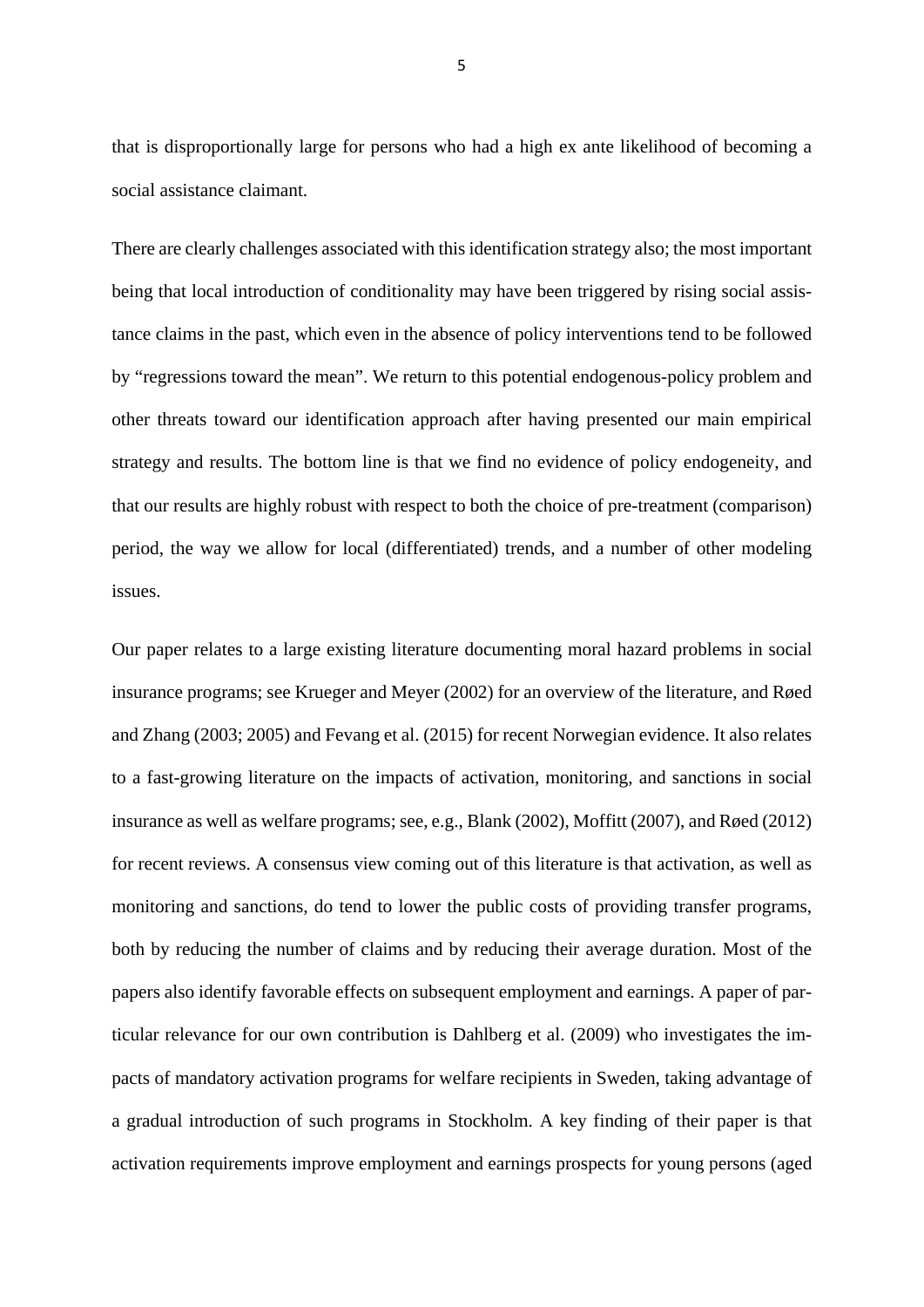18-25) considerably, but have no, or even negative, effects on adults. We are not aware of existing research looking directly at the impacts of social assistance conditionality on high school completion.

Our paper also connects to a series of recent papes showing that educational outcomes can be improved by quite simple interventions like text message reminders (Castleman and Page, 2014; 2016), application facilitation (Bettinger et al., 2012) and information (Hoxby and Turner, 2013), and at-school coaching (Oreopoulos et al. 2014), which suggests that these decisions are not optimal to begin with. See Lavecchia et al. (2014) for an overview of the behavioral economics of education.

Why should social assistance conditionality affect high school completion? As we explain in more detail below, all adults in Norway (i.e., persons aged 18 years or more) who are unable to support themselves, are entitled to means tested social assistance. This represents an economic safety net for adolescents who quit school, but fail to find – or even genuinely search for – gainful employment. However, if economic support is provided conditional on, say, activation only, the alternative of living on welfare may become considerably less attractive, and the perceived risks associated with dropping out of school may become correspondingly larger. Previous evaluations of activation-oriented welfare reforms have indicated that the "screening effect" associated with conditionality is of particular importance. For example, implementation of the Personal Responsibility and Work Opportunity Act (PRWORA) in the US, which entailed the imposition of work-requirements for loan mothers, coincided with a significant drop in caseloads, primarily caused by reduced entry (Moffitt, 2007). In the context of social assistance conditionality for Norwegian youths, we may hypothesize that any positive impacts on high school completion will be mirrored by correspondingly negative impacts on the frequency of welfare claims. In addition, it is possible that some of those who claim welfare despite the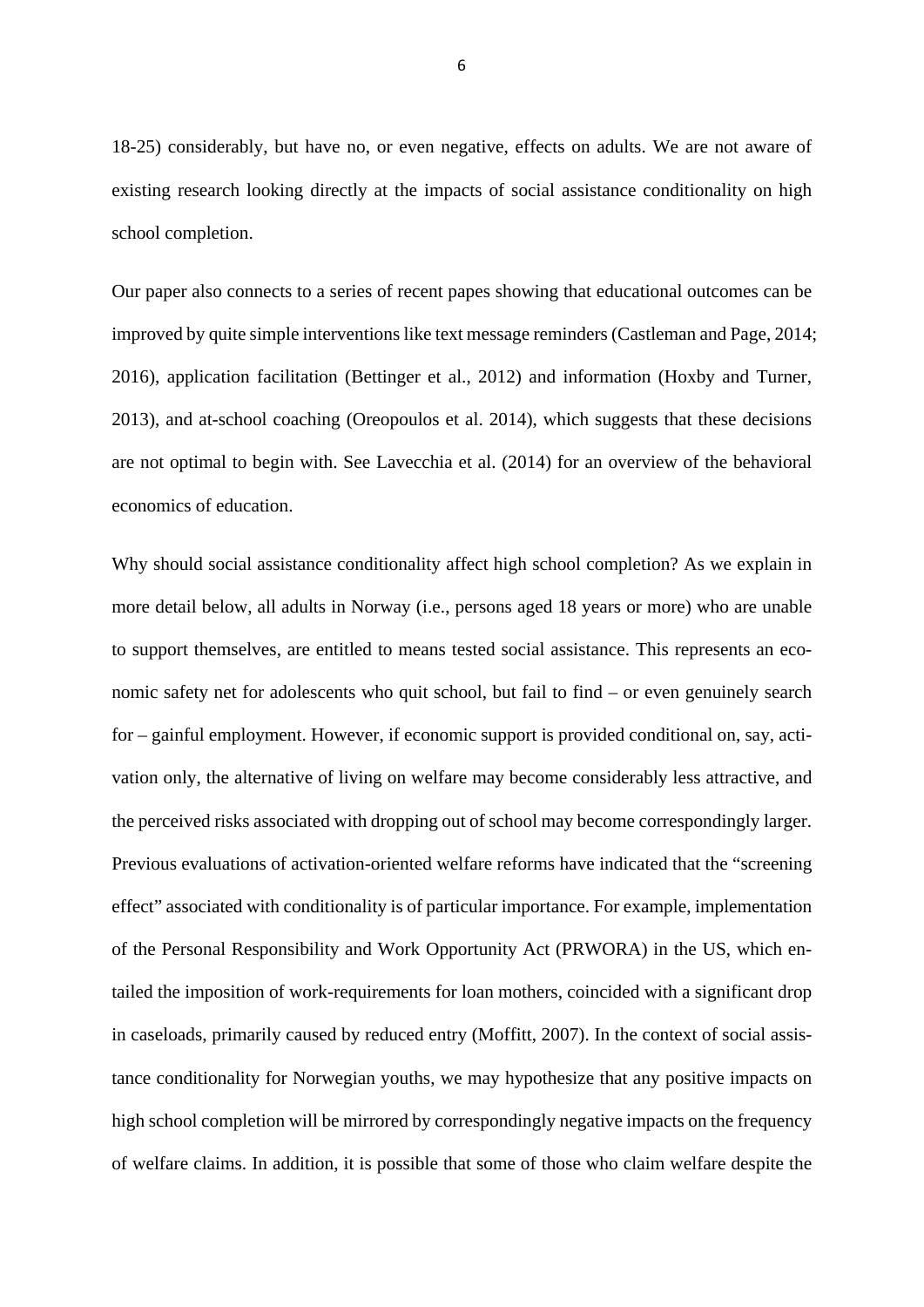stricter use of conditionality are pushed/coerced back to school by the activities implied by the conditions.

Our empirical findings indicate that when a local insurance office increases their use of conditionality, welfare claims among 21-year olds in that area decline substantially, while high school graduation rates increase. For example, for the quarter of individuals estimated to have the highest propensity to receive welfare, the incidence of welfare reception falls by more than 3.1 percentage points, while the high school graduation rate increases by 2.8 percentage points. We also find evidence that the favorable effects of conditionality persist and contribute to higher educational attainment, higher labor earnings, and lower transfer dependency at age 25. The primary mechanism appears to be that conditionality speeds up high school graduations that otherwise would have taken place later on, and thus motivates a smoother and earlier transition from school to work.

#### **2. Institutions and data**

According to Norwegian legislation, persons who are neither able to support themselves through work nor covered social insurance programs, are entitled to means-tested social assistance from their municipality. The probability of claiming social assistance during a calendar year peaks at a level close to 7 % by age 20-21, after which it declines monotonously with age; see Figure 1. The high claim rates at age 20-21 are driven by a combination of relatively high rates of unemployment during the school-to-work transition phase, and low levels of social insurance coverage; the latter because social insurance entitlements require past work experience and social security contributions.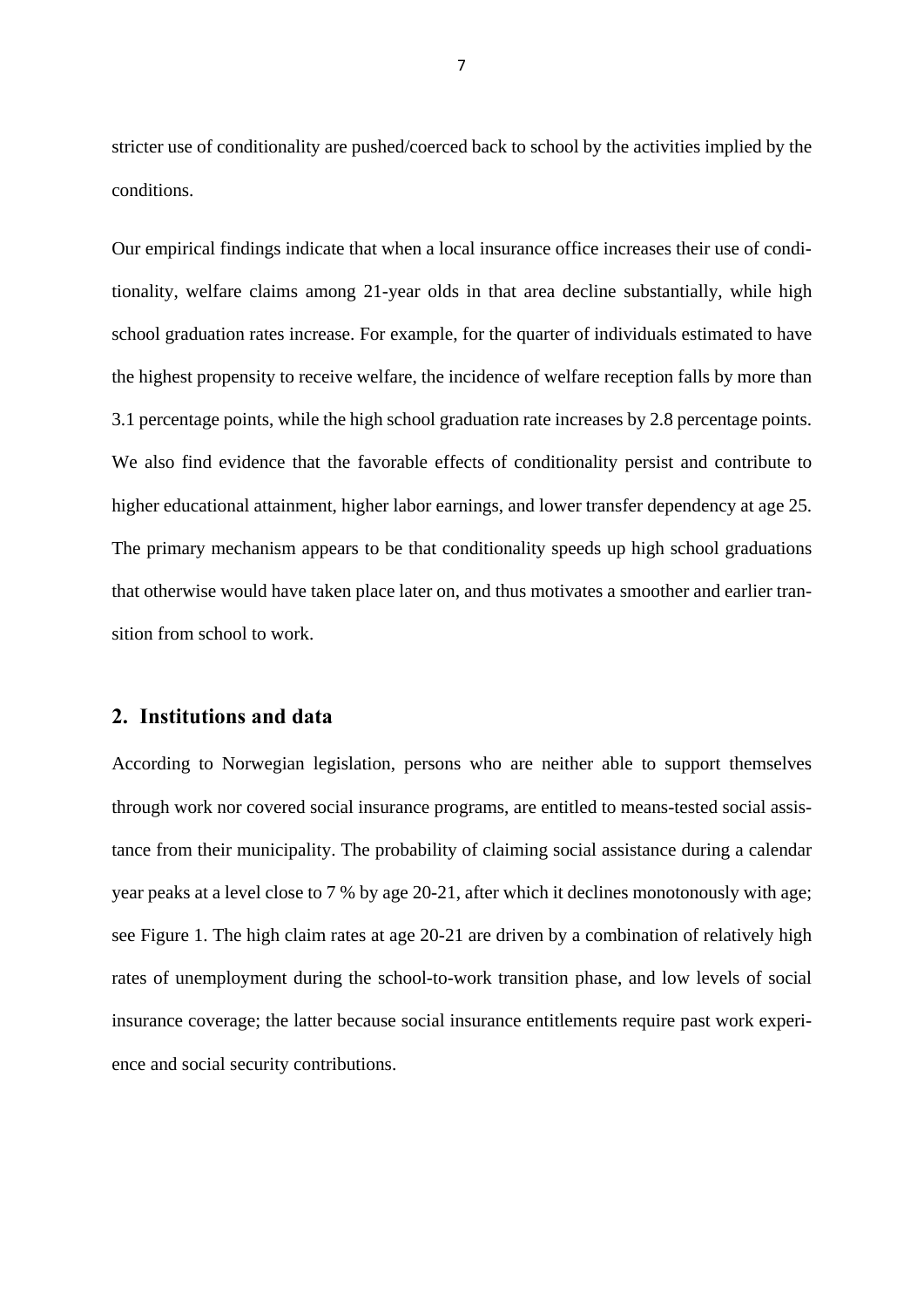

**Figure 1. Fraction receiving social assistance (welfare) by age in 2011** 

The legislation implies that local authorities cannot refuse to help persons in true need. They can set conditions, however, for example in the form of work requirements, provided that the conditions are not disproportionate or unreasonable.<sup>1</sup> Until now, the municipalities have had ample room for discretion regarding the use of such conditions, and the practices have varied a lot across the country.<sup>2</sup> In 2006, Telemark Research Institute (TRI) published a report on the Norwegian system of means-tested social assistance (Brandtzæg et al., 2006). As part of this work, the authors administered a survey to all local social insurance offices in Norway, asking, *inter alia*, about changes during the last 10 years (1994-2004) in the offices' practices regarding

<sup>1</sup> Lov om sosiale tjenester i arbeids- og velferdsforvaltningen (Sosialtjenesteloven), §§ 18-20. <sup>2</sup> New legislation implies that activation requirements soon will become compulsory for social assistance claimants who are deemed able to work.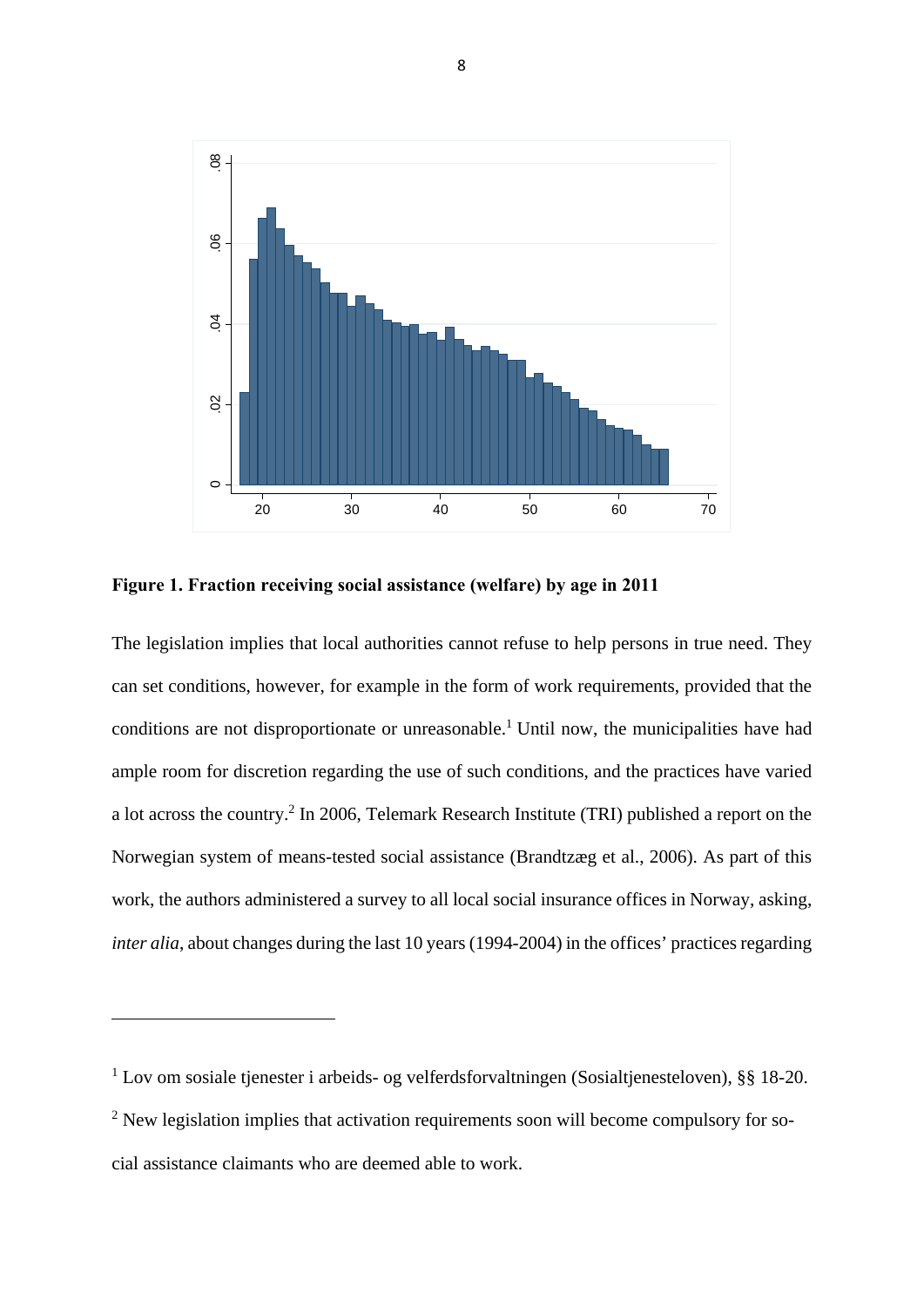the use of conditions for receiving social assistance. It is the answers to these questions that form the basis for identification of the *treatments* evaluated in this paper. Based on the social insurance district of residence at age 21, we match the treatment data to population-based administrative registers containing information about individual social assistance claims, educational and labor market outcomes, as well as a large range of (family) background characteristics for all persons born between 1972 and 1989.

In total 247 of the 470 local insurance offices (located in 433 municipalities) existing in 2005 returned the TRI-survey. Out of these, 46 offices could not be used by us due to missing information about timing, ambiguity with respect to the direction of changes, inconsistent information, or lack of link to individuals (due to multiple offices in the same municipality); see Table 1. Hence, our analysis builds on information from 201 social insurance districts (municipalities), covering roughly 60 % of the Norwegian population in the relevant birth cohorts. Out of these, 43 unambiguously *increased* their use of conditions at some time, and 158 maintained status quo. It is notable that none of the social insurance offices unambiguously *reduced*  their use of conditionality. To obtain a better idea on the geographical distribution of the 43 treatment and the 158 control municipalities, Figure 2 provides a map of Norway where the treatment and control municipalities are highlighted. As one can see, both treatment and control municipalities are scattered across the country.

| racio 1. Sampre restrietions social mstranec districts |        |
|--------------------------------------------------------|--------|
| Number of social insurance districts in Norway         | 470    |
| - Non-responding districts                             | $-223$ |
| $=$ Offices with returned surveys                      | 247    |
| - Missing time information                             | $-32$  |
| - Cannot link office to individuals                    | $-7$   |
| - Ambiguous policy change                              | -6     |
| - Inconsistent information                             | $-1$   |
| $=$ Final sample                                       | 201    |
|                                                        |        |

Table 1: Sample restrictions – social insurance districts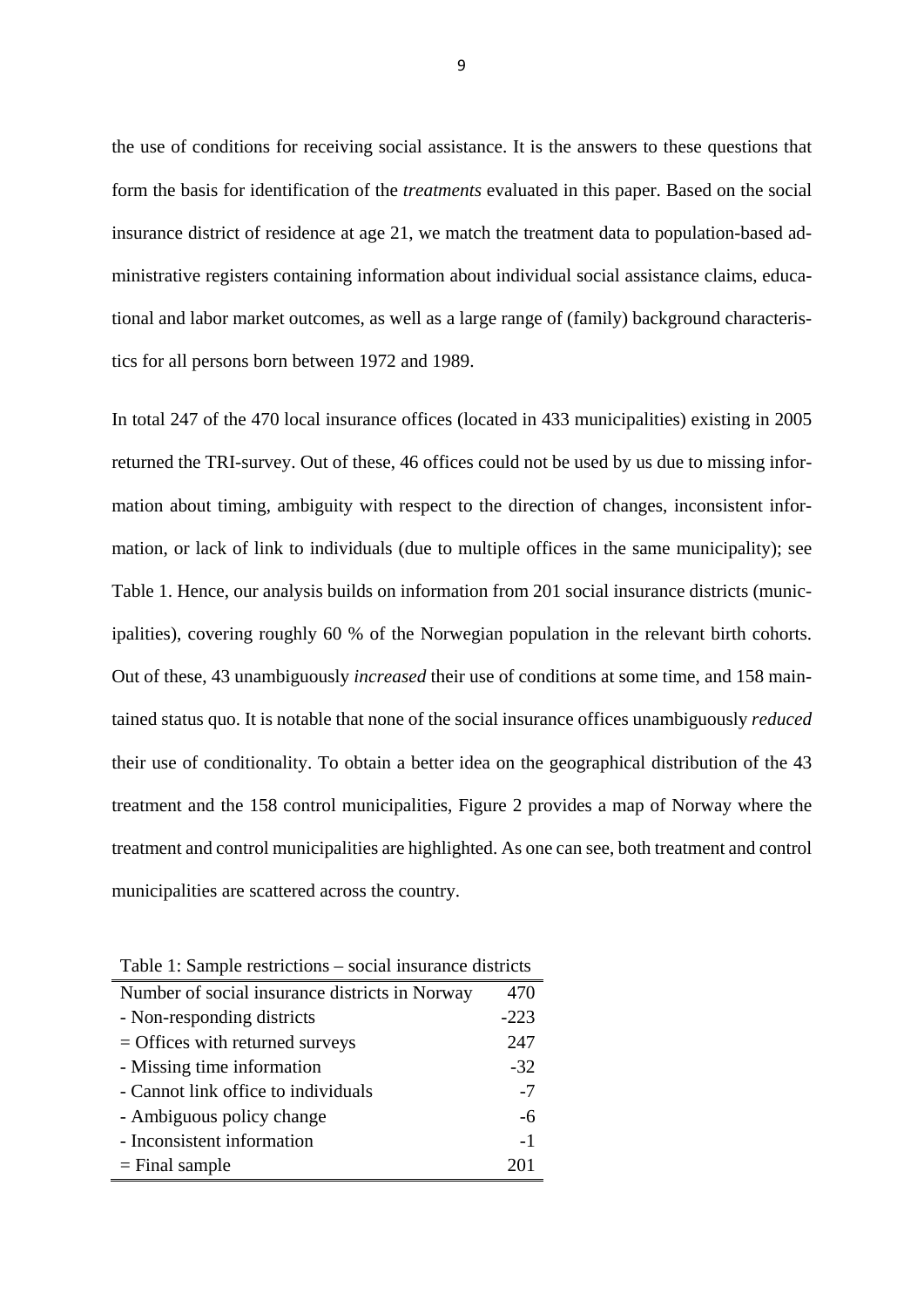Despite the lack of geographical concentration, the fact that we can use data from less than half of the Norwegian municipalities does raise questions about generalizability. In Table 2, we show descriptive statistics for three groups of municipalities; those who did not reply and for that reason are kept out of the analysis, those who replied and did not change their policies – which will serve as the control group in the analysis – and those who replied and changed their policies – which constitutes our treatment group. For each group we present descriptive statistics for two years, 1993 and 2010, that are clearly on opposite sides of any policy change. The socioeconomic characteristics, as well as their developments, are similar for the three municipality types. It is notable, however, that the fraction receiving welfare benefits declined most in the treated municipalities and least in the control municipalities.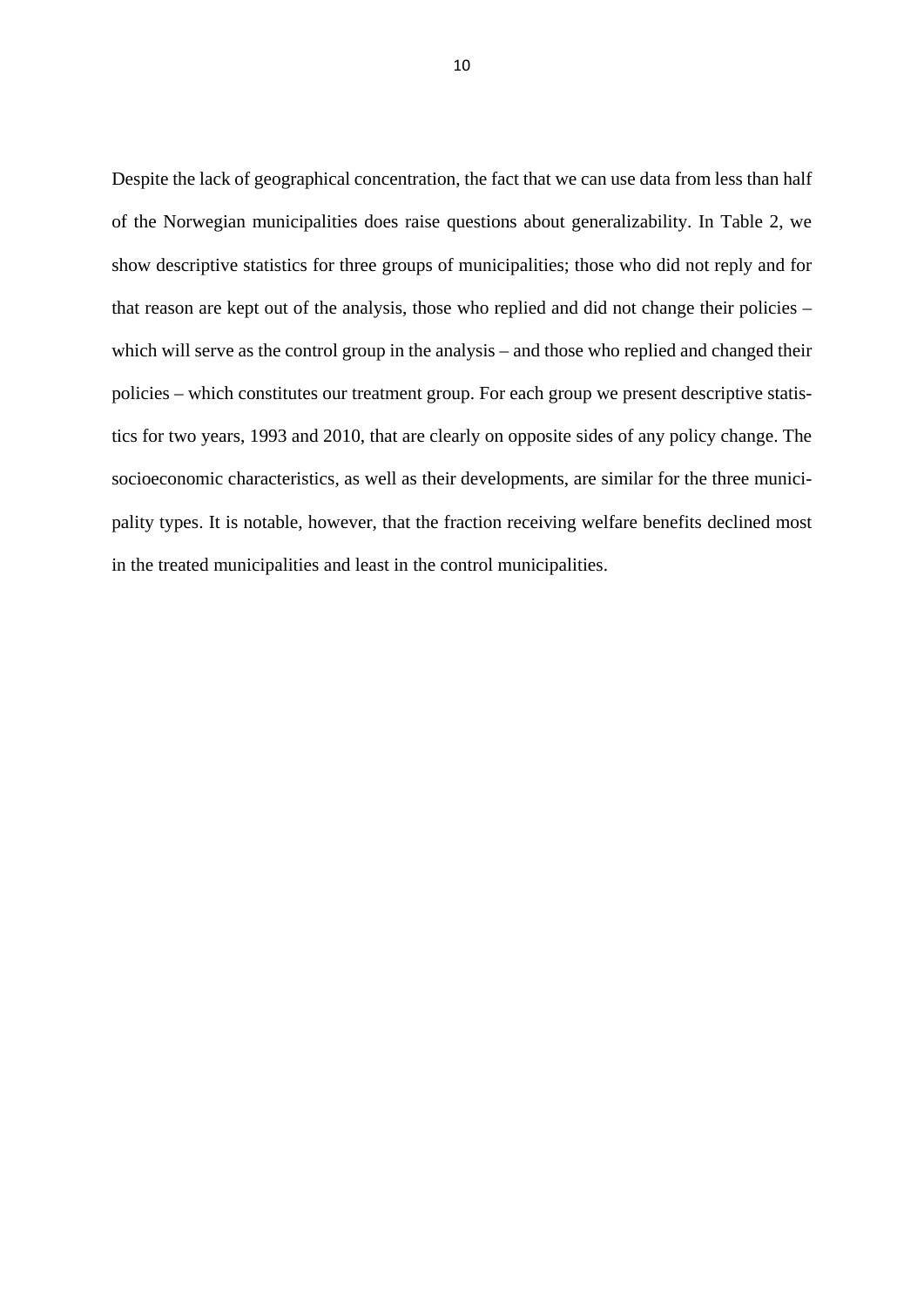

**Figure 2: Treatment and control municipalities**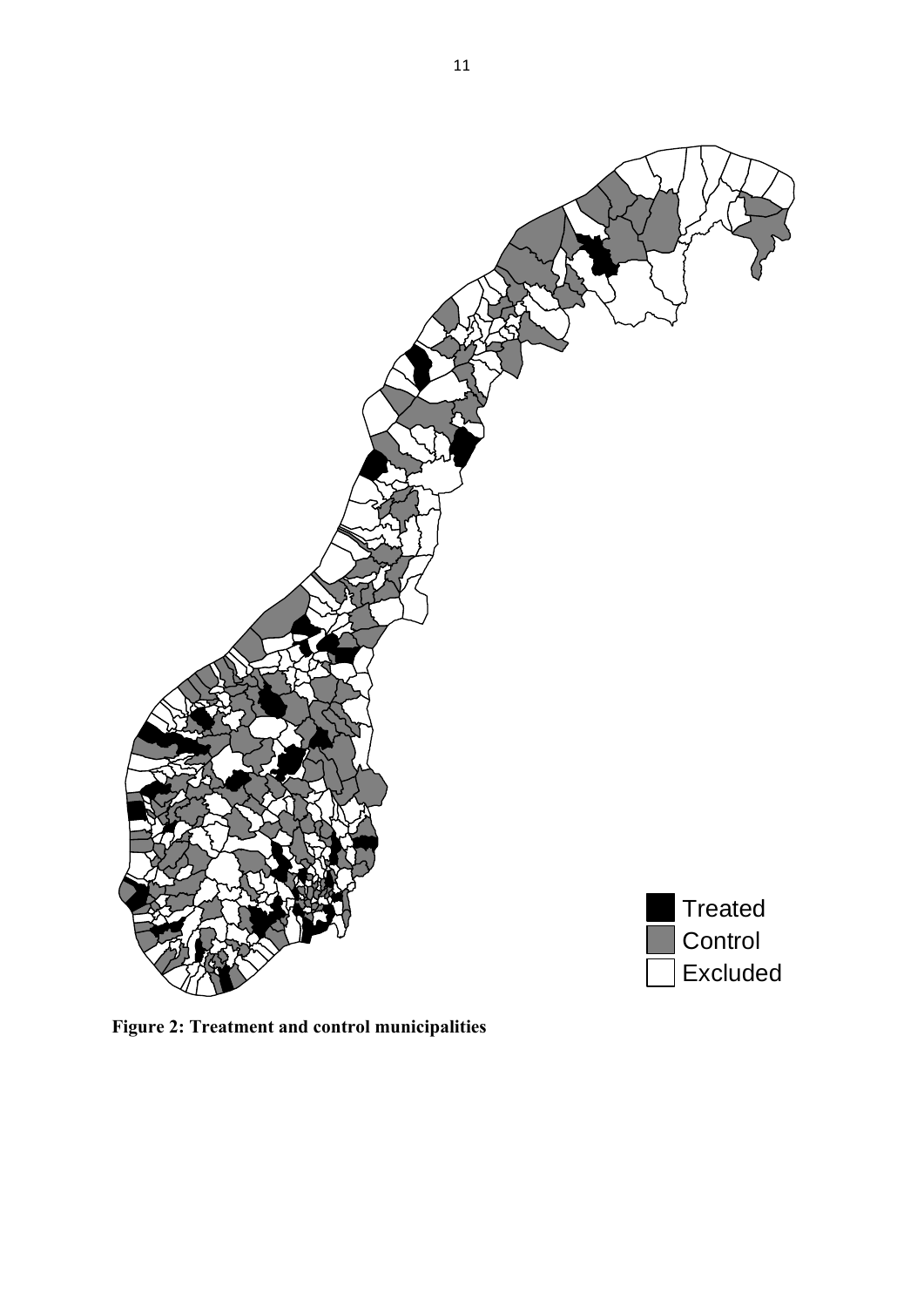| галс 2. манистранту снагаействиев нг слетайса, сони от ана исайса нияпетраниев. |                |        |                |           |                |        |  |
|---------------------------------------------------------------------------------|----------------|--------|----------------|-----------|----------------|--------|--|
|                                                                                 | Excluded       |        |                | Control   | Treated        |        |  |
|                                                                                 | municipalities |        | municipalities |           | municipalities |        |  |
|                                                                                 | $(n=178)$      |        |                | $(n=158)$ | $(n=43)$       |        |  |
|                                                                                 | 1993           | 2010   | 1993           | 2010      | 1993           | 2010   |  |
| <b>Inhabitants</b>                                                              | 11,674         | 13,409 | 7,207          | 7,828     | 10,392         | 11,831 |  |
| Employment rate                                                                 | 0.66           | 0.71   | 0.67           | 0.71      | 0.65           | 0.70   |  |
| Mean income $(1,000)$                                                           |                |        |                |           |                |        |  |
| NOK, inflated to 2015                                                           | 381            | 431    | 362            | 407       | 354            | 400    |  |
| value; see note below)                                                          |                |        |                |           |                |        |  |
| Fraction with tertiary ed-<br>ucation                                           | 0.23           | 0.34   | 0.18           | 0.28      | 0.17           | 0.26   |  |
| Fraction with at least<br>secondary education                                   | 0.47           | 0.66   | 0.42           | 0.63      | 0.41           | 0.62   |  |
| Fraction receiving wel-<br>fare benefits                                        | 0.027          | 0.018  | 0.021          | 0.015     | 0.027          | 0.016  |  |
| below age 30                                                                    | 0.039          | 0.023  | 0.033          | 0.023     | 0.041          | 0.024  |  |
| Fraction receiving disa-<br>bility benefits                                     | 0.085          | 0.107  | 0.087          | 0.119     | 0.090          | 0.122  |  |
| Unemployment rate                                                               | 0.044          | 0.025  | 0.040          | 0.022     | 0.046          | 0.025  |  |

Table 2: Municipality characteristics in excluded, control and treated municipalities.

Note: All variables refer to the age group 18-61 years, and reported means are weighted by population size. Income levels are measured in 1000 NOK, inflated to 2015-value with the adjustment factor used in the Norwegian pension system (approximately corresponding to the average wage growth).

The policy shifts toward stricter conditionality were conducted in different calendar years with a majority of the reforms taking place toward the end of the 1994-2004 period (see Appendix, Table A1 for details). This probably reflects an increasing concern about rising welfare expenditures and a general shift toward more emphasis on activation in social policies; see, e.g., Gubrium et al. (2014).

The TRI-survey distinguished 9 different condition-types. These are described in Table 3, together with an overview of their frequencies in the 43 social insurance offices which implemented at least one of them. On average, the reforming social insurance offices (municipalities) reported to have changed 4.14 such policies at the same time. The four most common condi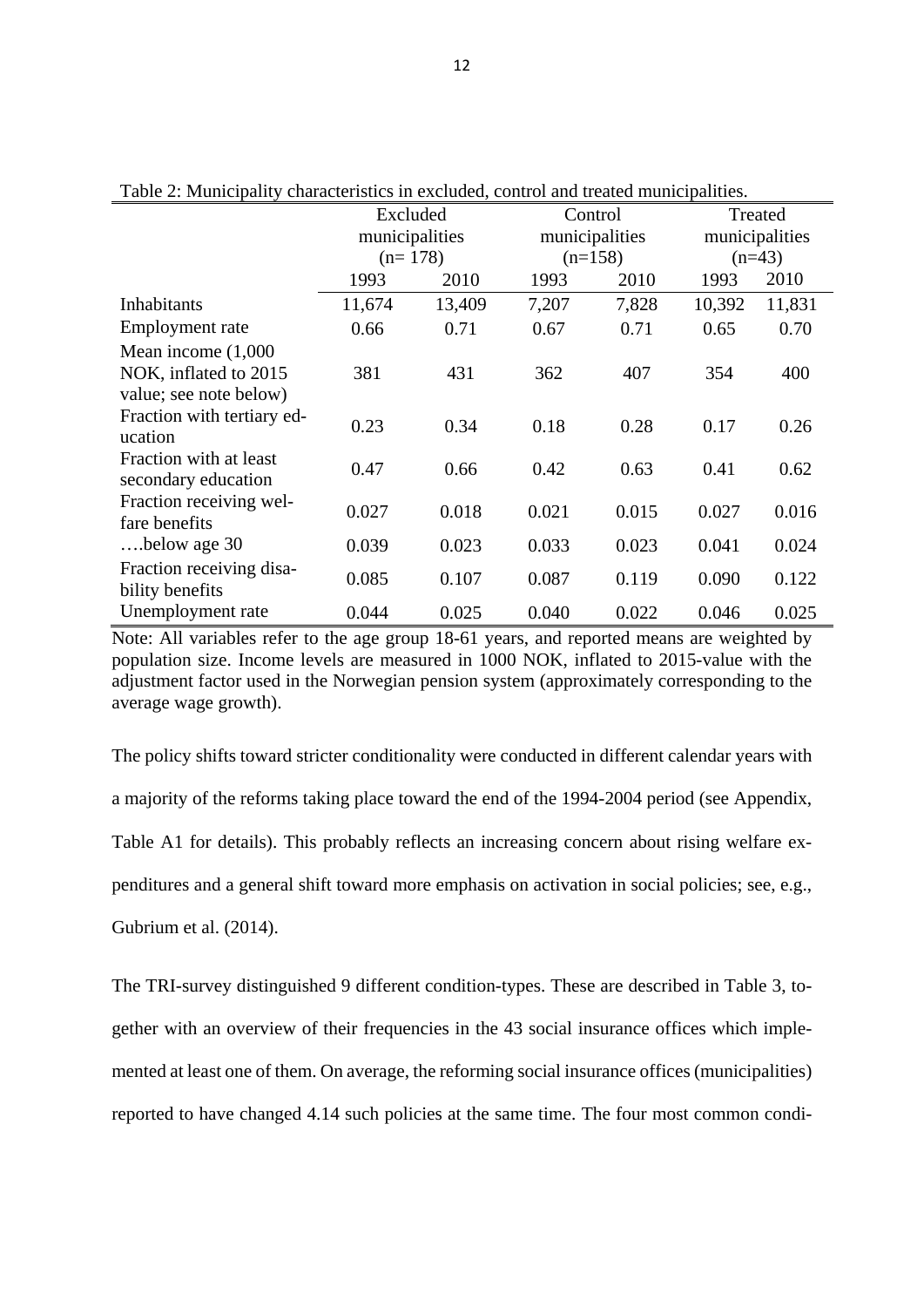tions used are (i) a requirement of documenting expenses (29 cases), (ii) requirement to participate in a program typically involving work or training (26 cases), (iii) requirement to participate in general counselling (26 cases), and (iv) a requirement to register as an active job seeker (25 cases).

The TRI-report (Brandtzæg et al., 2006) also contains transcriptions of interviews with caseworkers, explaining in more detail why and how conditionality has been used in practice. The interviews indicate that the conditions have first and foremost been used for young clients (below 25 years of age), with a focus on preventing them from starting their potential labor market career as welfare clients. In many cases, the conditions are designed such that they are effective immediately, e.g., by requiring applicants to show up at some structured activity already the following morning. This potentially induces some "second thoughts" about a life on welfare and thus generates a "threat effect" of the type reported by Black et al (2003). And for those who choose to satisfy the conditions, the activities may represent a greatly needed element of structure in the daily life.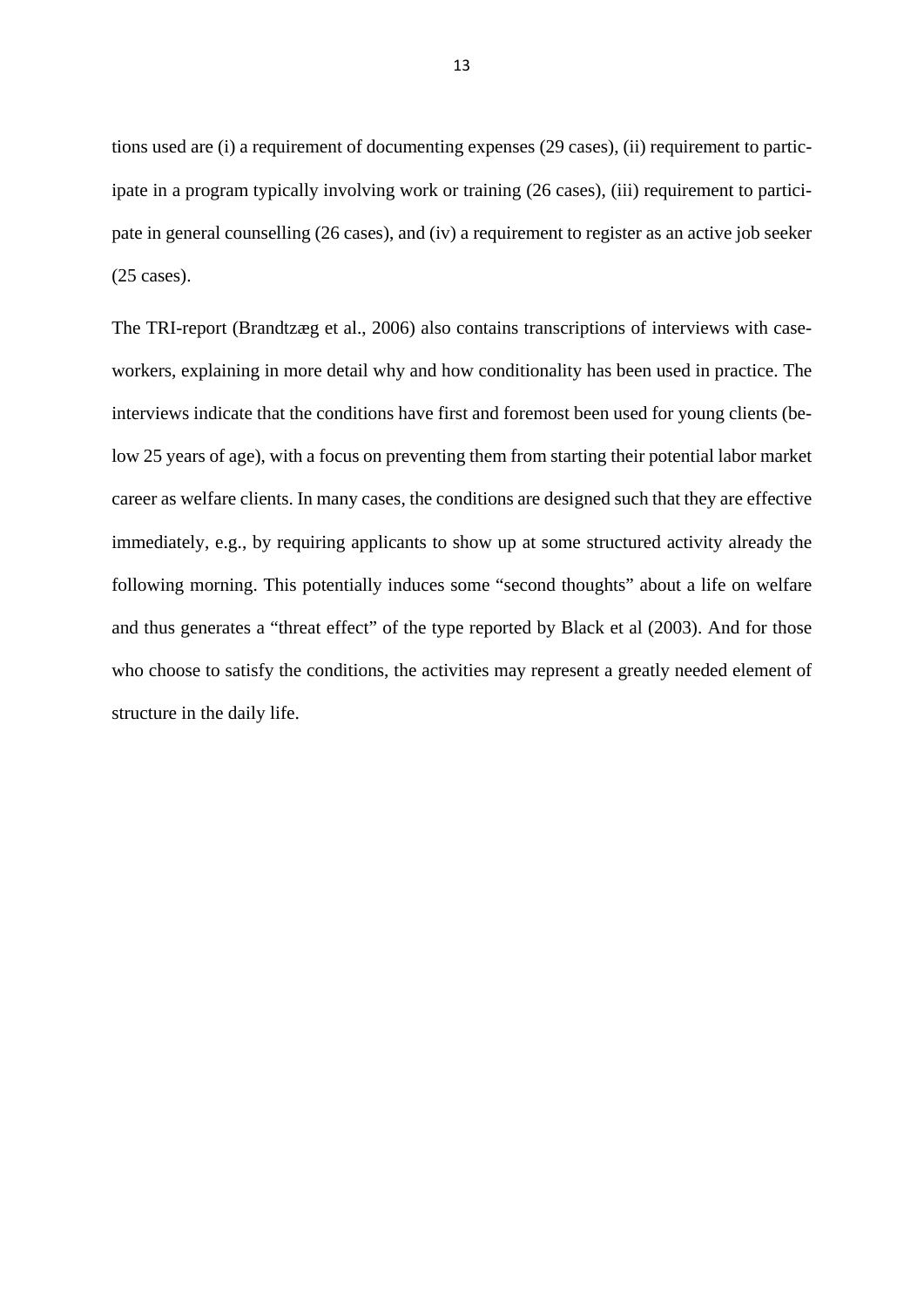| <b>Activation and work requirements</b>                                                                           | Number of<br>municipali-<br>ties | Fraction<br>of treated |
|-------------------------------------------------------------------------------------------------------------------|----------------------------------|------------------------|
| Participate in program: A requirement to take part in a                                                           | 26                               | 0.60                   |
| work/training or educational program.                                                                             |                                  |                        |
| Work for welfare: Requirement to participate in a work program<br>either organized by the municipality or others. | 15                               | 0.35                   |
| Register as seeking work: A requirement to register as an active<br>job-seeker, keeping an updated CV etc.        | 25                               | 0.58                   |
| General counseling: Attend counseling meetings with case-<br>worker or others to discuss the current situation.   | 26                               | 0.60                   |
| Career counseling: Attend career counseling meeting(s) with<br>caseworker or others to improve work prospects.    | 10                               | 0.23                   |
| At least one activation/work requirement                                                                          | 41                               | 0.95                   |
| Health                                                                                                            |                                  |                        |
| Health examination: Willingness to undertake a health examina-                                                    | 14                               | 0.33                   |
| tion.                                                                                                             |                                  |                        |
| Economic                                                                                                          |                                  |                        |
| <b>Document expenses:</b> A requirement to show documentation for                                                 |                                  |                        |
| housing costs and other additional costs exceeding the welfare                                                    | 29                               | 0.67                   |
| benefit                                                                                                           |                                  |                        |
| How to use the benefit: Restriction on how the recipient spend                                                    | 17                               | 0.40                   |
| the benefit                                                                                                       |                                  |                        |
| Move to cheaper housing: Refuse to cover housing costs exceed-                                                    |                                  |                        |
| ing the norm and require that one move to cheaper housing for ob-                                                 | 16                               | 0.37                   |
| taining housing support.                                                                                          |                                  |                        |
| At least one economic condition                                                                                   | 34                               | 0.79                   |
| Total number of conditions changed                                                                                | 175                              |                        |
| Total number of municipalities changing policy                                                                    | 43                               |                        |

|  |  | Table 3. Policies and conditions changed, conditional on at least one policy change |  |  |
|--|--|-------------------------------------------------------------------------------------|--|--|
|  |  |                                                                                     |  |  |

Note that we do not exploit information about the use of conditions in the control municipalities, except that they did not change policy between 1994 and 2004. We are thus not going to compare municipalities with and without conditions in this paper, but focus exclusively on the way *changes* in outcomes coincide with *changes* in conditionality. Note also that we do not have any information about policy changes occurring *after* 2004; hence any such changes will be disregarded in our main statistical analysis. In a more recent survey of Norwegian municipalities (Proba Research, 2013), it has been shown that the trend toward more intensive use of conditions continued after 2004. Hence, it is likely that the group of control municipalities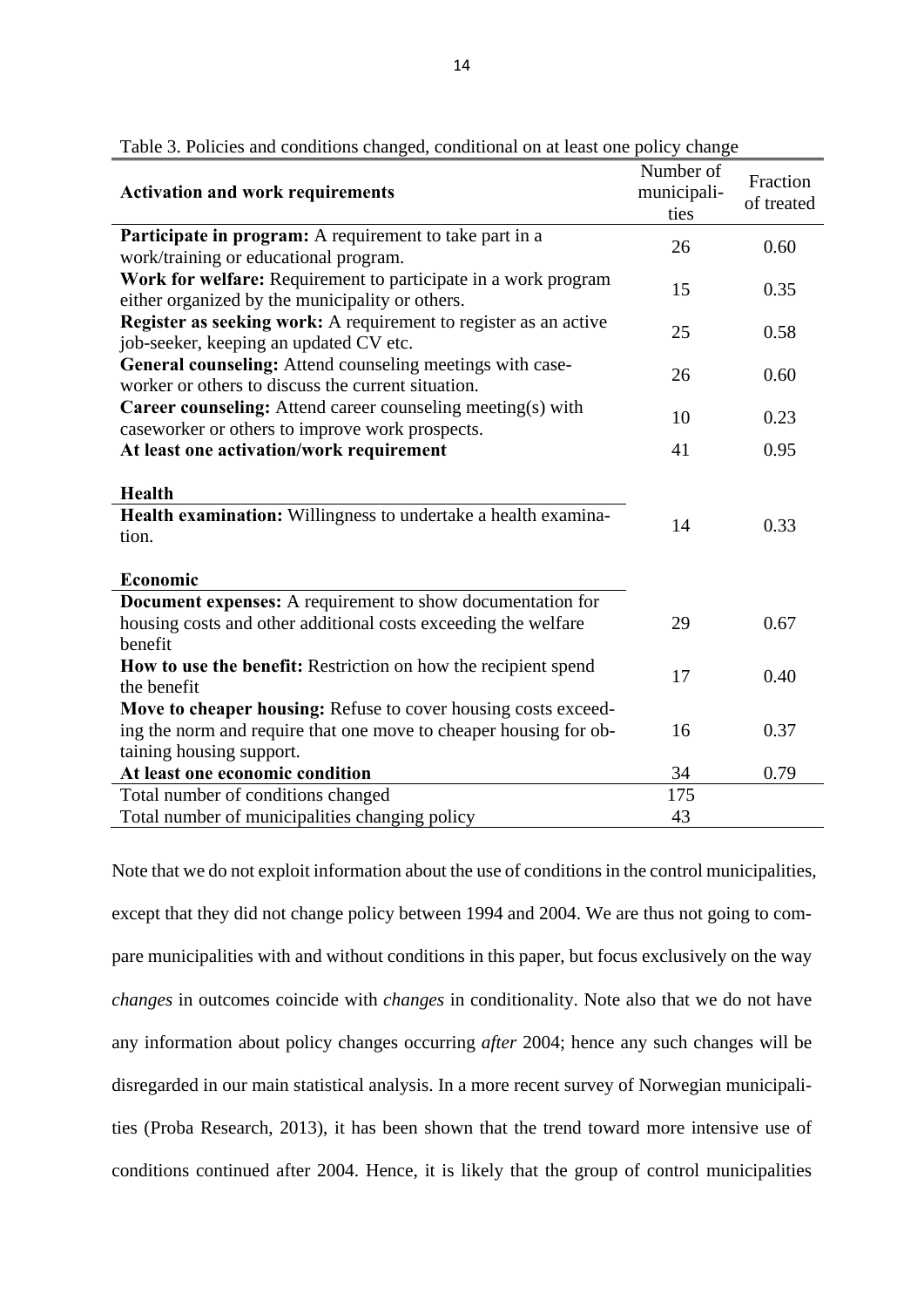become increasingly "contaminated" by unobserved treatments toward the end of our observation period (2010). We return to this issue in Section 4 below.

Given the apparent large differences in *content*, we would clearly have liked either to evaluate the impacts of different condition-types separately, or to evaluate alternative "reform packages". However, due to the simultaneity in the implementation of the various conditions and the large number (37) of condition-combinations actually observed, this is simply not doable. In the main part of our analysis, we are therefore going to use the implementation of new condition(s) as a single dichotomous treatment variable. The treatment indicator thus reflects that the local social insurance administration has taken deliberate – and in most cases several – steps to tighten the conditions for paying out social assistance. In as much as 95 % of the treatment-cases, an activation-conditionality was included in the "reform package". In a supplementary analysis, we also provide separate partial effect estimates for each of the three main types of conditions; i.e., activation related, health related, or personal-economy related, respectively.

Apart from the survey data covering the social insurance office policies, the data used in this paper all stem from administrative registers covering the complete Norwegian population. In our main analysis, we study outcomes for 21-year olds who at that age resided in either one of the control- or treated municipalities. We include in the dataset the cohorts born between 1972 and 1989, who turned 21 years in the years between 1993 and 2010. Since the actual timing of the policy shift within a year is unknown to us we have chosen to exclude the reform-year cohort in the treated municipalities. The data also contain links between children and parents, making it possible for us to include information about the children's parents, including their earnings, country or origin, age and education.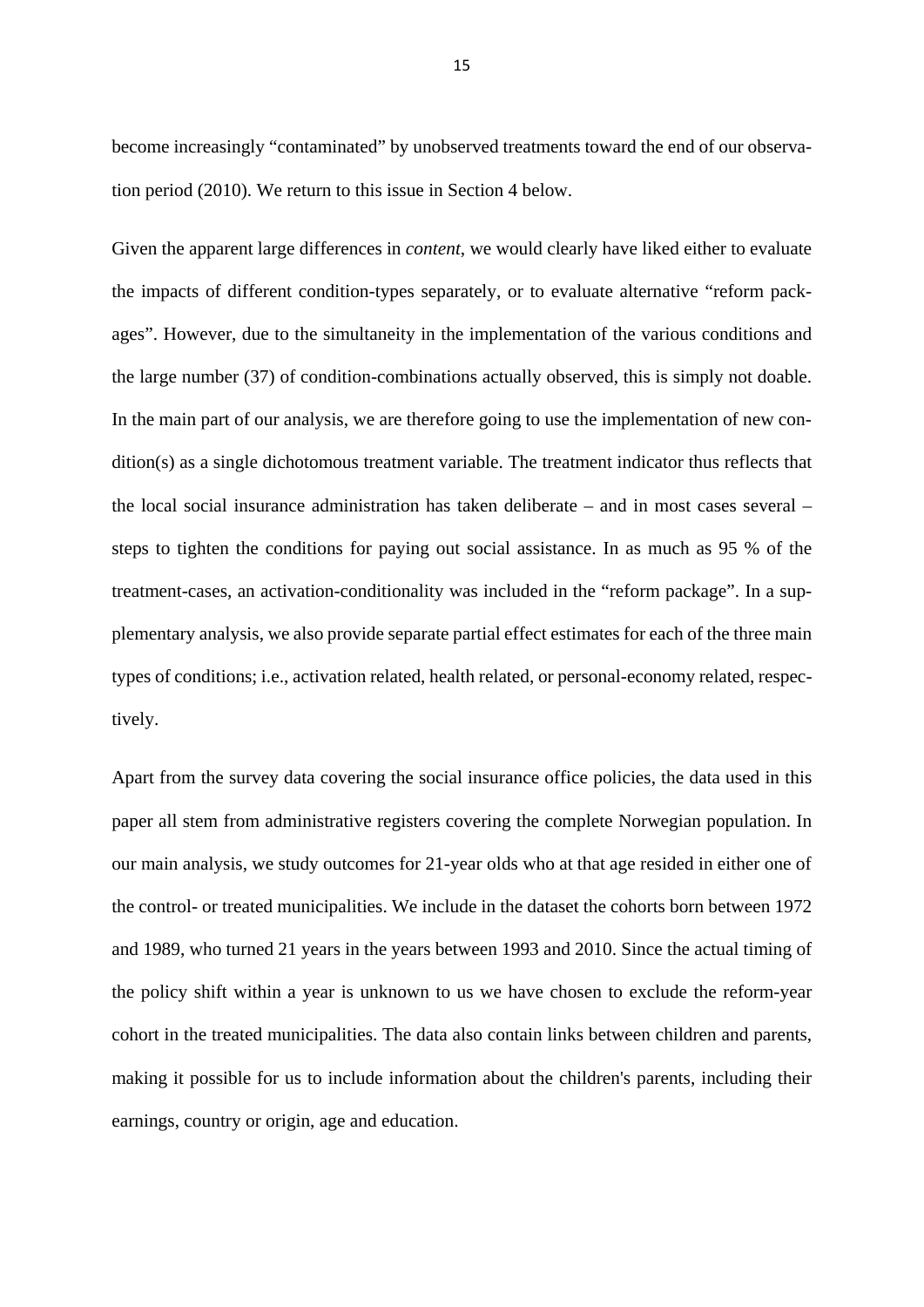Our main outcomes of interest are social assistance (welfare) reception and high school completion by individuals' 21<sup>st</sup> year (the standard/normal age of completion is 19). Some descriptive statistics are shown in Table 4. In a follow-up analysis toward the end of the paper, we also examine various labor market and education outcomes at age 25.

Table 4. Descriptive statistics for estimation sample

|                                                             | Mean    | <b>SD</b> |
|-------------------------------------------------------------|---------|-----------|
| <b>Outcomes</b>                                             |         |           |
| Welfare uptake at age 21                                    | 0.076   |           |
| Completed high school by age 21                             | 0.689   |           |
|                                                             |         |           |
| <b>Background characteristics</b><br><b>Fraction female</b> |         |           |
|                                                             | 0.483   |           |
| Parental income, mean over child's age 0-9, 1000 NOK        |         |           |
| $(2015$ -value)                                             |         |           |
| Father                                                      | 507     | 206       |
| Mother                                                      | 154     | 148       |
| Parental education, when child is 10 years                  |         |           |
| Father has college degree                                   | 0.213   |           |
| Father has high-school                                      | 0.513   |           |
| Mother has college degree                                   | 0.190   |           |
| Mother has high-school                                      | 0.471   |           |
| Nationality background                                      |         |           |
| Native                                                      | 0.880   |           |
| Western Europe or North America                             | 0.083   |           |
| Rest of the world                                           | 0.037   |           |
| Calendar year turning 21                                    | 2001.4  | 5.360     |
| Treated by age 21                                           | 0.119   |           |
| Local unemployment rate at age 21                           | 0.040   | 0.026     |
| Number of observations                                      | 362,687 |           |
| Number of municipalities                                    | 201     |           |

### **3. Empirical analysis**

In this section, we set up and estimate statistical models aimed at identifying the causal effect of social assistance conditionality on the probability of actually receiving social assistance during the calendar year in which persons become 21 years, and on the probability of having completed high school by that age.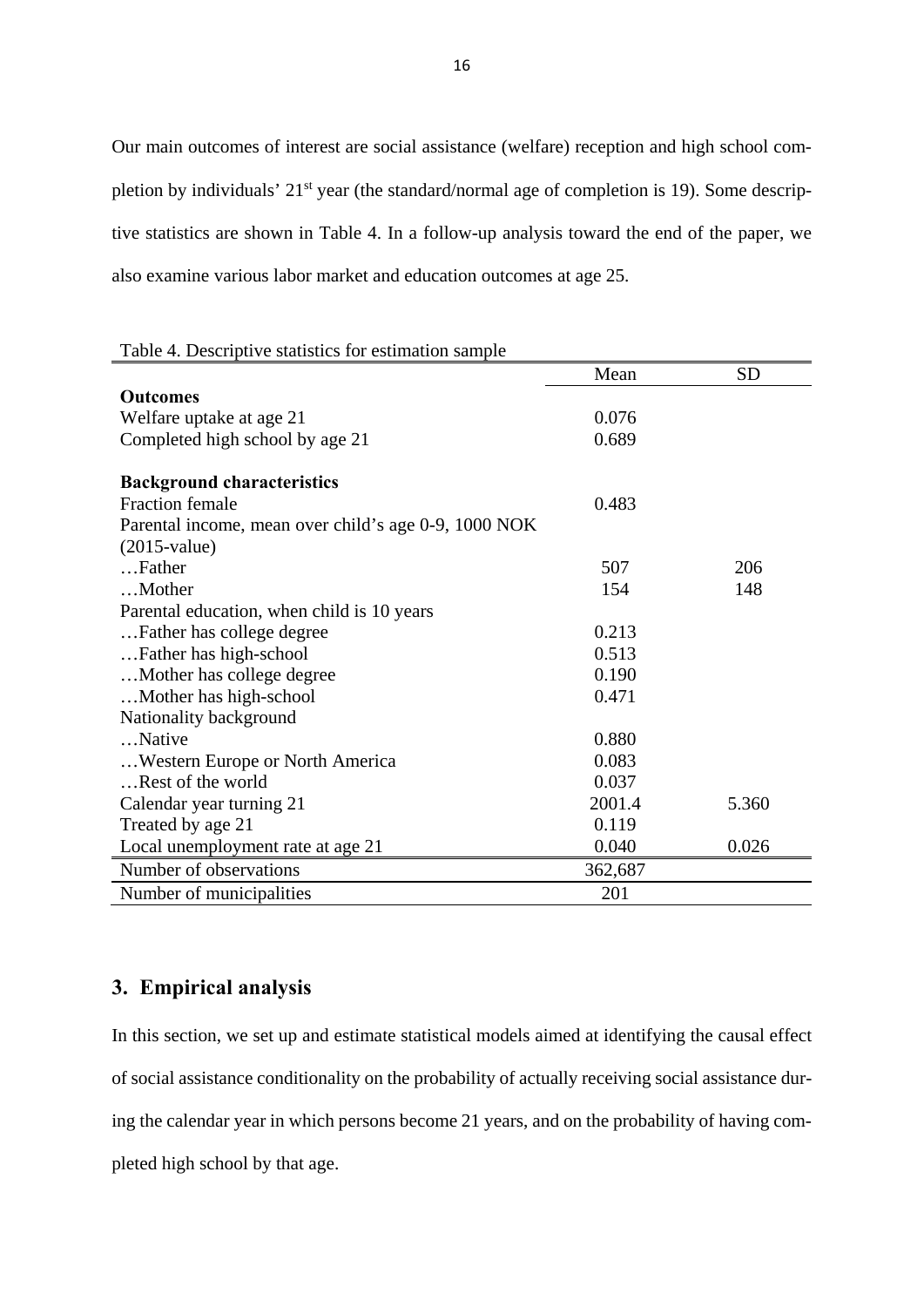Within our data window just about 7 % of the adolescents received social assistance during the calendar year they turned 21 years. Stricter conditions for welfare benefits are thus likely to have negligible impacts on the majority of youths, and any causal effects can be expected to be larger the more exposed a person is to the risk of becoming a welfare claimant in the first place. This argument is going to play a key role in our identification strategy. The first step of this strategy is thus to identify individual "exposure risks", based on pre-determined parental characteristics only. In a second step, we interact the predicted propensities with time-varying indicators of conditionality-reform. Intuitively, for a local shift in individual outcomes to be interpreted as causally related to the introduction of conditionality, it is not sufficient that the shift is larger in reforming than in non-reforming municipalities; the differences also needs to be positively correlated to individual predicted exposure risks. Our empirical strategy is similar to the approach used by Markussen and Røed (2015) to evaluate another social program with a small, but imperfectly identifiable, target group.

#### **3.1. Auxiliary regression analysis: The propensity of welfare uptake at age 21**

We start out by estimating the propensity of welfare uptake at age 21, based on pre-determined family background characteristics only. To do this we construct a similar dataset as the one used in the main analysis (and described in the previous section), but containing only the 1971 birth-cohort in the treatment and control municipalities; i.e., the last birth-cohort *not* used in our causal analysis (23,852 observations). We then set up a logit regression model with an indicator model for welfare receipt at age 21 (during the calendar year of the  $21<sup>st</sup>$  birthday) as the dependent variable and a vector of family background characteristics **b**<sub>i</sub> as explanatory variables. The vector of explanatory variables includes both parents' education at the offspring's age 10 (4 categories for each parent) and their respective cumulative earnings between the offspring's ages 0 and 10. In addition we include dummy variables for parents' country of origin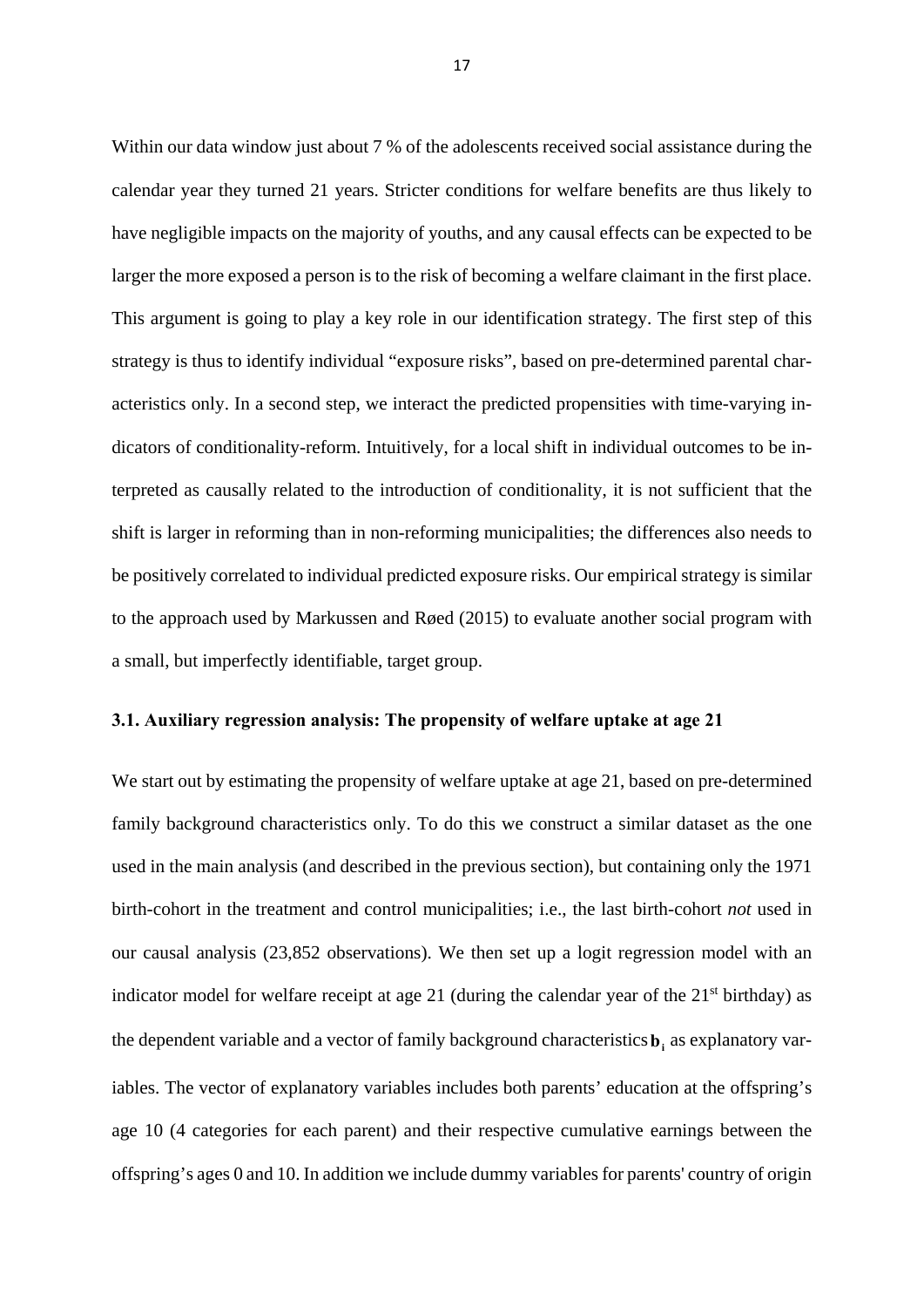(7 categories). The results from this regression show that family background characteristics are powerful predictors for later social assistance claims; see the Appendix, Table A2, for details. We can thus use these results obtained for the 1971-cohort to make out-of-sample predictions for the 1972-89 cohorts used in our causal analysis*.* That is, we compute a welfare propensity score  $\hat{p}_i$  as

$$
\hat{p}_i = \frac{\exp(\mathbf{b}_i \hat{\boldsymbol{\pi}})}{1 + \exp(\mathbf{b}_i \hat{\boldsymbol{\pi}})},
$$
\n(1)

where  $\hat{\pi}$  is the vector of parameter estimates (including a constant term) from the 1971-cohort welfare claim regression.

To illustrate the empirical relevance of these predictions for the 1972-89 cohorts used in the causal analysis, we have divided the members of these cohorts into four quartiles, based on their position in the distribution of  $\hat{p}_i$ , and present in Table 5 descriptive statistics separately for each quartile. A first point to note is that the predicted welfare propensities quite nicely matches the actually realized claims, although actual welfare propensity tended to be somewhat smaller than predicted in all quartiles. A second point to note is how strikingly different family backgrounds persons in the different quartiles tend to have. For example, the likelihood of having a father with a college degree is 31 times higher in the first than in the fourth quartile, whereas the likelihood of having parents who immigrated from a non-western country is 12 times higher in the fourth quartile than in the first.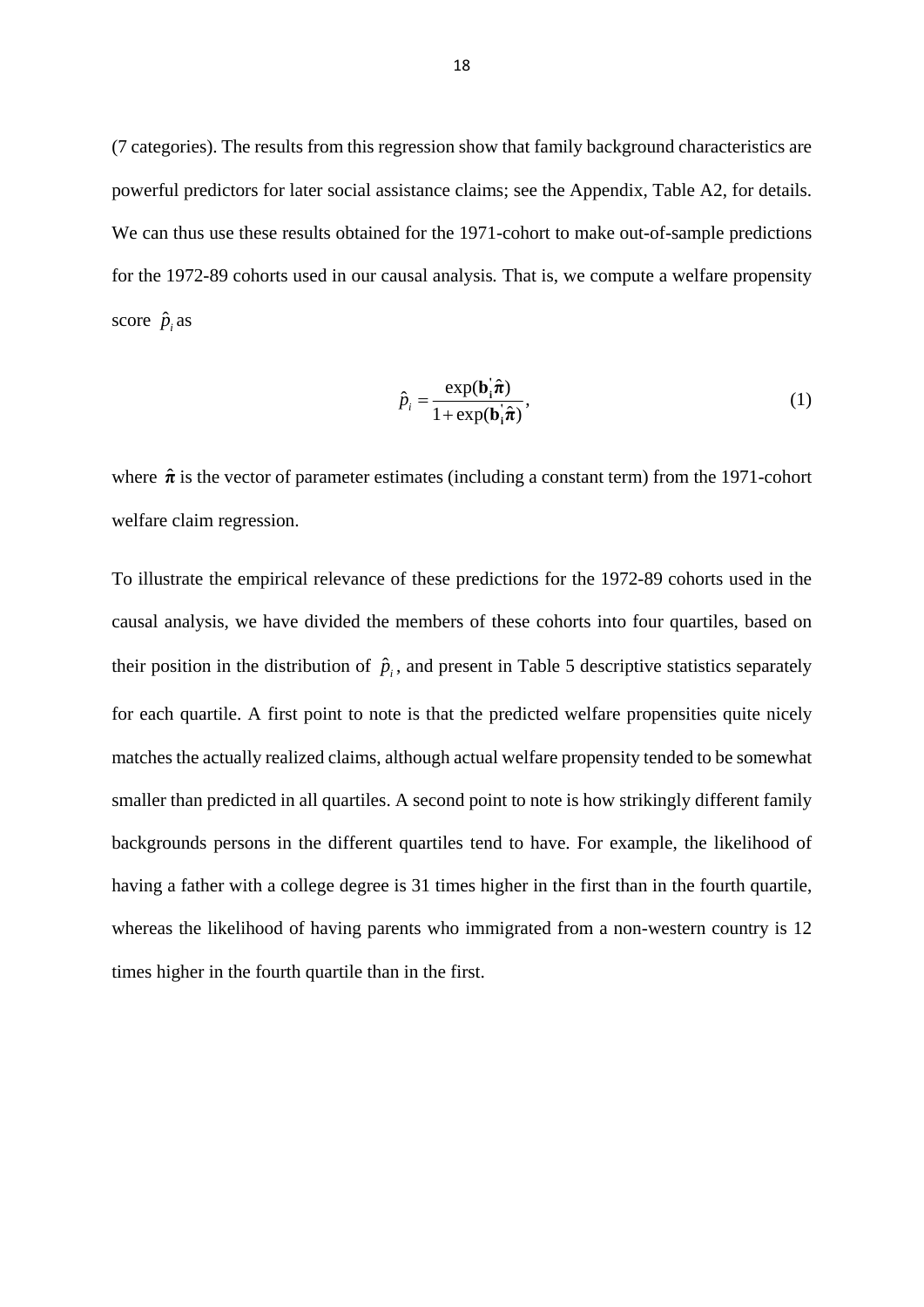|                                    | Q1     | Q2     | Q3     | Q4     |
|------------------------------------|--------|--------|--------|--------|
| Mean predicted welfare propensity, | 0.030  | 0.057  | 0.086  | 0.163  |
| based on 1971-cohort               |        |        |        |        |
| <b>Outcomes</b>                    |        |        |        |        |
| Welfare uptake at age 21           | 0.026  | 0.048  | 0.078  | 0.154  |
| Completed high school by age 21    | 0.849  | 0.749  | 0.657  | 0.502  |
| <b>Background characteristics</b>  |        |        |        |        |
| Mean parental income (1000 NOK,    |        |        |        |        |
| $2015$ -value)                     |        |        |        |        |
| Father                             | 698    | 523    | 456    | 349    |
| Mother                             | 228    | 168    | 137    | 90     |
| Parental education                 |        |        |        |        |
| Father with college                | 0.658  | 0.118  | 0.054  | 0.021  |
| Father with high school            | 0.325  | 0.765  | 0.600  | 0.361  |
| Mother with college                | 0.539  | 0.151  | 0.050  | 0.019  |
| Mother with high school            | 0.442  | 0.779  | 0.560  | 0.102  |
| Nationality                        |        |        |        |        |
| Native                             | 0.916  | 0.924  | 0.897  | 0.784  |
| Western Europe or North America    | 0.075  | 0.064  | 0.083  | 0.110  |
| Rest of the world                  | 0.009  | 0.012  | 0.020  | 0.106  |
| Number of observations             | 90,707 | 90,688 | 90,662 | 90,630 |

Table 5. Descriptive statistics by quartile in the predicted welfare propensity distribution. 1972-89 birth cohorts

The predicted welfare propensities  $\hat{p}_i$  can be used to illustrate how pure changes in the population composition have (or have not) contributed to changes in welfare claims over the cohorts used in the causal analysis. Figure 3 shows the  $\hat{p}_i$ -values for the 1<sup>st</sup>, 5<sup>th</sup>, 10<sup>th</sup>, 25<sup>th</sup>, 50<sup>th</sup>, 75<sup>th</sup>, 90<sup>th</sup>, 95<sup>th</sup> and 99<sup>th</sup> percentile in the distribution of welfare uptake propensity each cohort/year in the group of treatment and control municipalities. With some exceptions at the very highest percentiles, the figure indicates parallel trends in the treatment and control municipalities. As one can see from panel (a), the predicted claim propensity in the ten upper percentiles increased much more in the treatment municipalities than in the control municipalities. The reason for this is that the fraction of 21 year olds with non-native parents increased more in the treated municipalities, and these youths have a higher predicted welfare uptake. When we focus on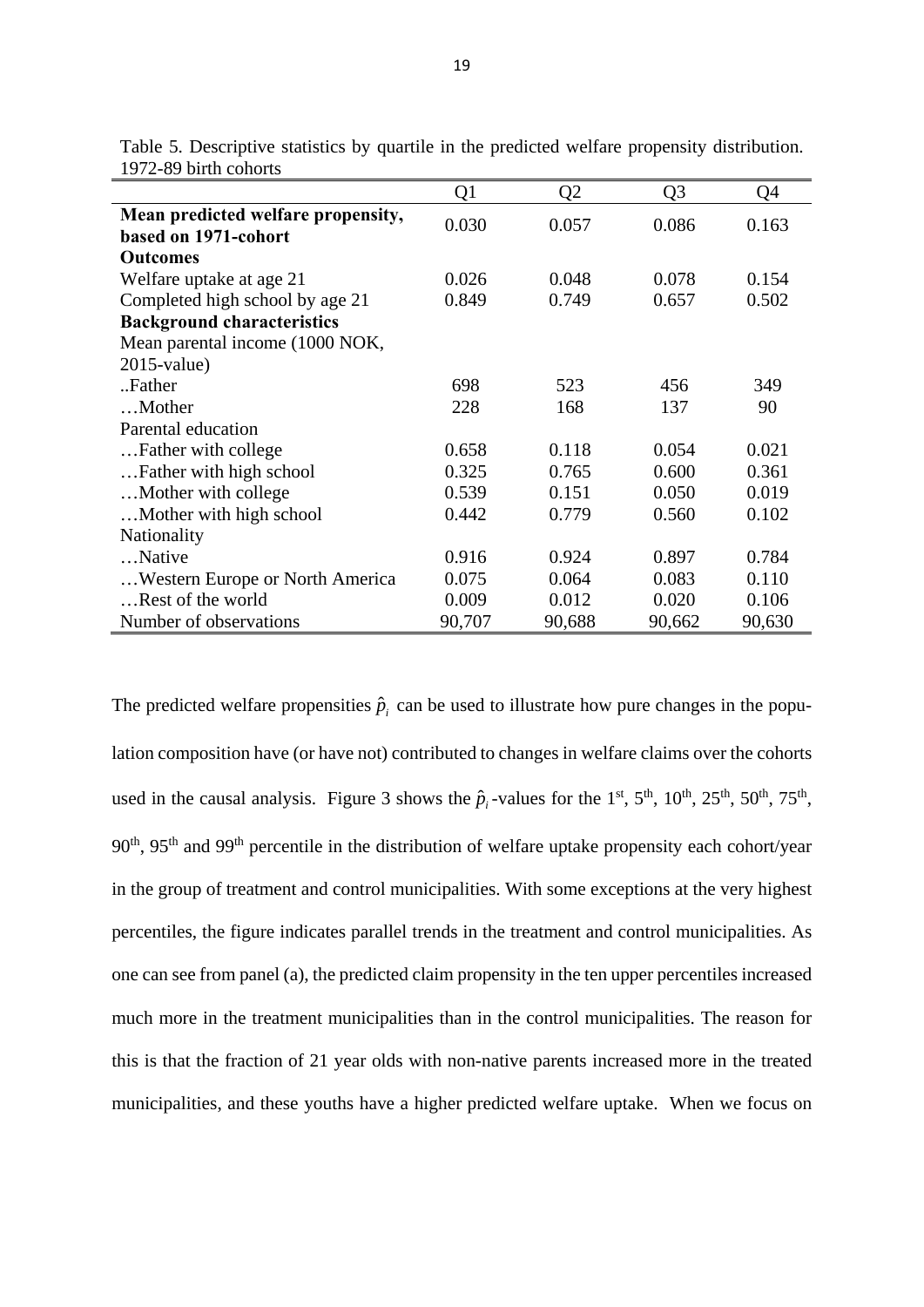natives only in panel (b), we see that the composition of treatment and control groups follow a similar pattern at all percentiles.



### **Figure 3. Predicted propensity of welfare uptake**  $(\hat{p}_i)$  **over time in treatment and control municipalities.**

Note: The graph draws the 1<sup>st</sup>, 5<sup>th</sup>, 10<sup>th</sup>, 25<sup>th</sup>, 50<sup>th</sup>, 75<sup>th</sup>, 90<sup>th</sup>, 95<sup>th</sup> and 99<sup>th</sup> percentile in the distribution of predicted welfare propensities within each year and within treatment and control municipalities.

#### **3.2. Causal regression analysis: The effects of welfare conditionality**

In this section, we examine the impacts of welfare conditionality on individual indicator variables for welfare claims and high school completion, respectively, both measured at age 21. The basic idea of our empirical strategy is to assess whether there is a tendency for outcomes to shift in response to the introduction of conditionality in a way that correlates with predicted propensity of welfare uptake  $\hat{p}_i$ . Before we turn to the formal regression analyses, we provide a simple graphical exposition of how this identification strategy plays out in the data. Figure 4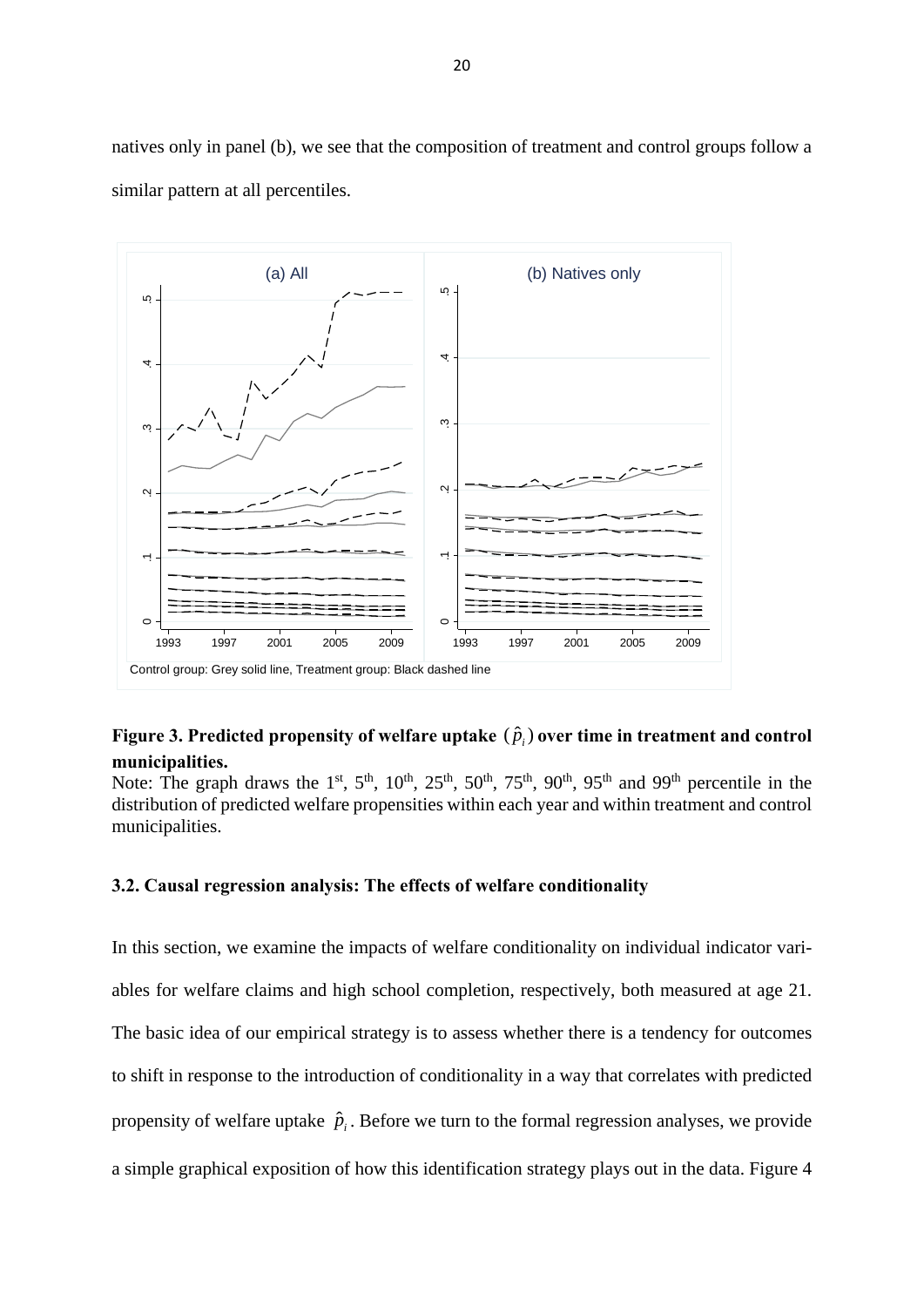presents (calendar year adjusted) average outcomes for the 10 deciles in the  $\hat{p}_i$ -distribution divided into three groups: i) the treatment group before the policy shift, ii) the treatment group after the policy shift, and iii) the control group.

Starting out with panel (a), showing welfare uptake at age 21, we see that the three groups are almost identical for the first six deciles in the predicted welfare propensity distribution. However, for the four uppermost deciles, the treated municipalities had a substantially higher welfare uptake before than after the policy shift. A similar picture can be seen in panel (b) showing high school completion by age 21. In the lower seven deciles in the predicted welfare propensity distribution we can hardly see any differences, whereas for the upper three deciles there is a clear shift towards higher completion rates after the policy shift.



#### **Figure 4. High school completion and welfare uptake before and after treatment**

Note: Outcomes have been calendar-year-adjusted by regressing them on calendar year dummy variables, obtaining the residuals, and then adding a constant term such that the outcomes are measured in 2000-levels.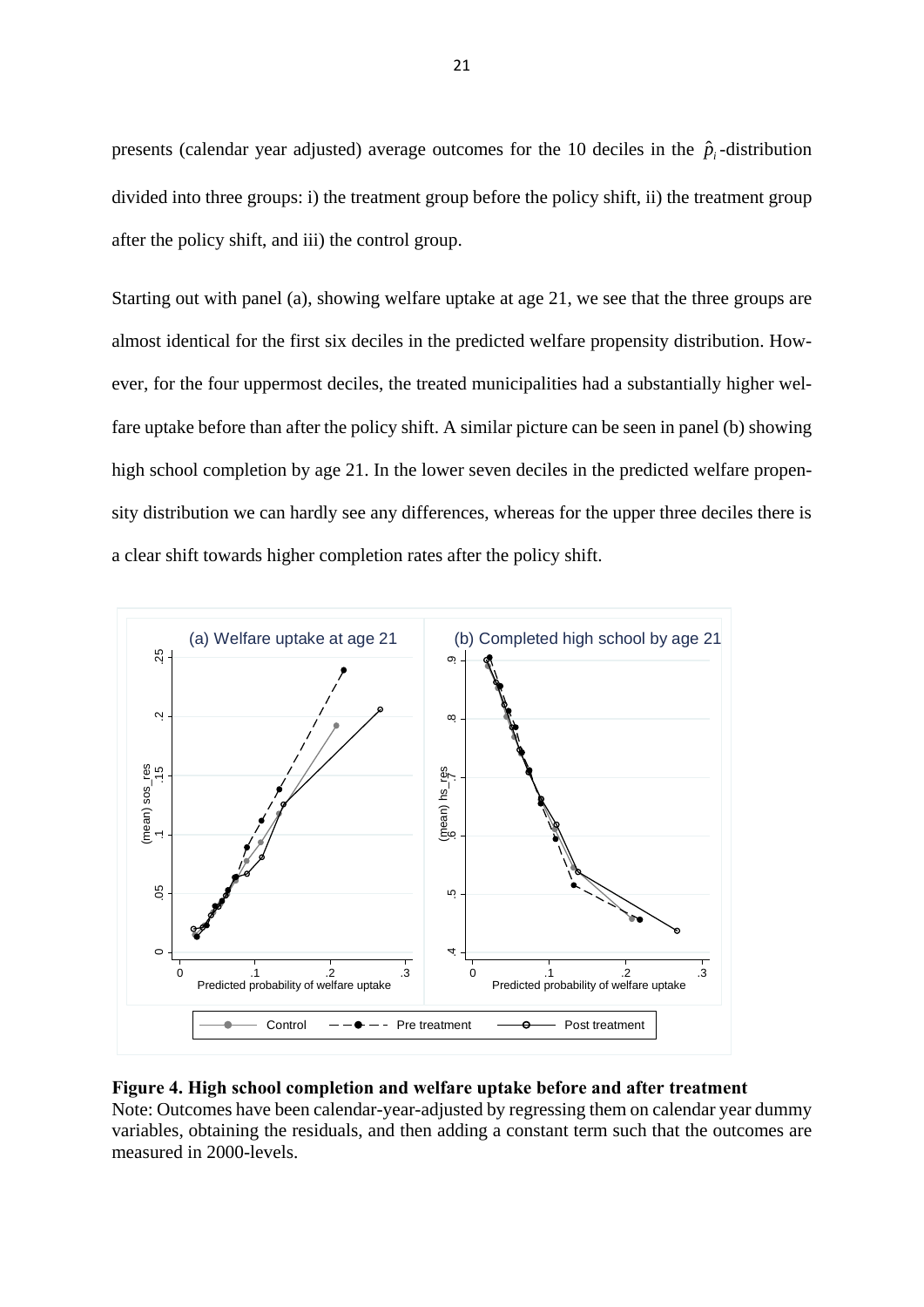We now turn to the formal regression analysis. Let  $y_{it}$  denote the outcome of interest for person *i* measured in calendar year *t* and let  $C<sub>mt</sub>$  be an indicator variable equal to 1 in treatment municipalities in all years strictly after the introduction of conditionality and otherwise zero (we drop from the analysis all outcomes measured in the same year as a reform, since in these cases we do not know whether claims were made before or after the introduction of conditionality). In treatment municipalities it will thus be the case that all persons with  $C_{mt}=1$  have been exposed to the new conditionality regime *at least* one year at age 21, whereas persons with *Cmt=0* had not been exposed to it at all. We always cluster standard errors at the 201 municipalities. Furthermore, let **x**, be a vector of individual covariates including family background characteristics ( $\mathbf{b}_i$ ) and gender (see a complete list in Table A3 in the appendix), and let  $u_{mt}$  be the municipality-specific unemployment rate in year *t.* We start out with a simple difference-indifference (DiD) design, and estimate linear probability models with the following structure

$$
y_{it} = \mathbf{x}_i^{\mathsf{T}} \boldsymbol{\beta} + \lambda_m + \sigma_t + \rho u_{mt} + \theta C_{mt} + v_{it}, \qquad (2)
$$

where  $(\lambda_m, \sigma_t)$  are municipality and time fixed effects, respectively, and  $v_i$  is a residual. The coefficient of interest is the intention to treat (ITT) effect  $\theta$ , which captures the extra shift – over and above the general changes captured by the year fixed effects – occurring in treatment municipalities after the introduction of conditionality. The resultant estimates of  $\theta$  are provided in Table 6, Column (1), and indicate that the introduction of conditionality reduced the probability of welfare uptake at age 21 by 1.4 percentage points and raised the probability of high school completion by 0.8 percentage points. These affects appear small, and the latter of them is statistically indistinguishable from zero. Model (2) is not particularly informative, however, since it examines an intention to treat effect on a population in which the majority is almost certain to have been unaffected by the treatment; i.e., youths for which social assistance is not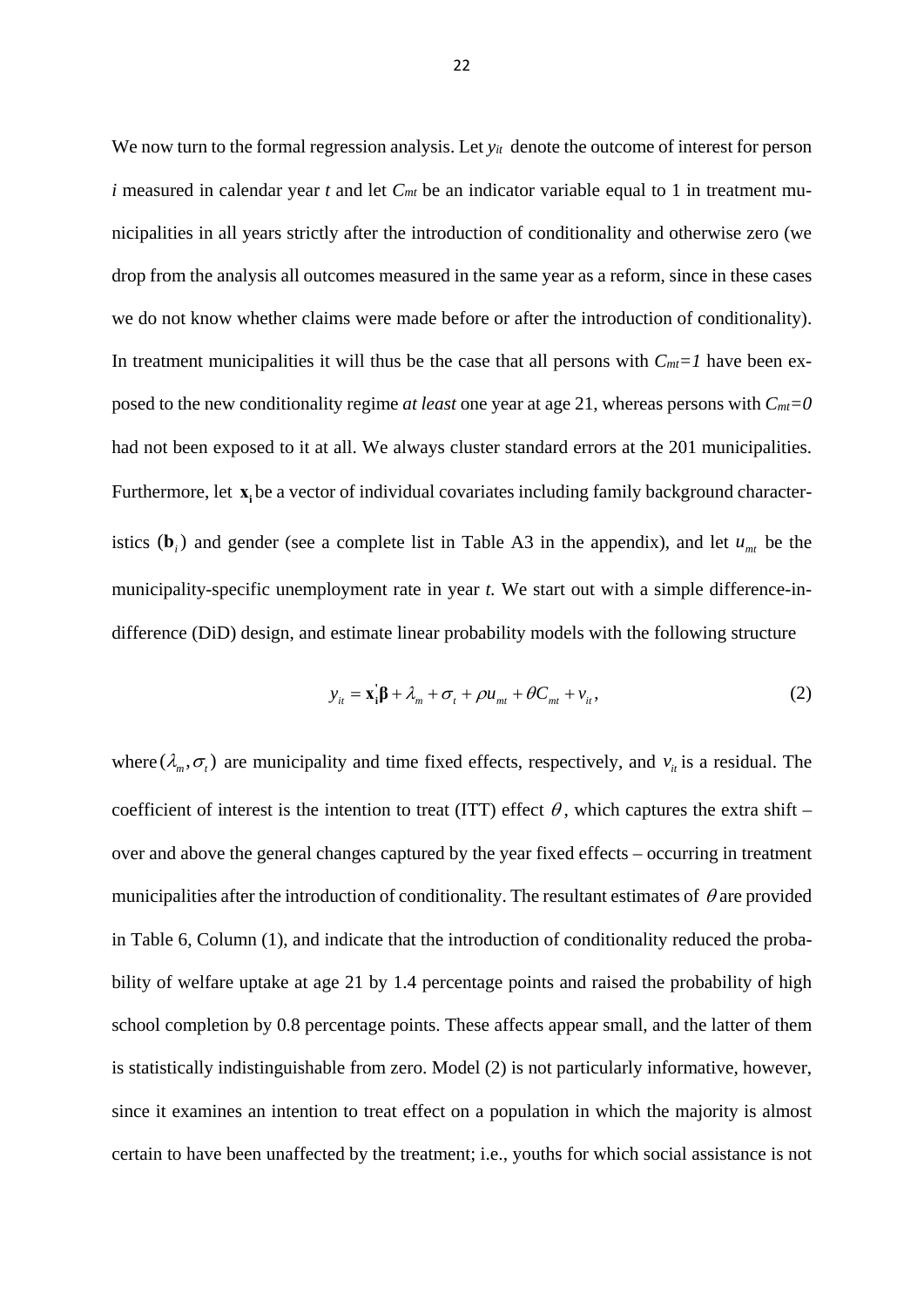a relevant alternative regardless of conditionality regime. As discussed above, given that there are causal effects of conditionality, we would expect them to be larger the larger is the *ex ante* probability of being exposed to it.

To investigate this further, we estimate Equation (2) separately for each of the quartiles in the distribution of predicted welfare propensities  $\hat{p}_i$ . The results from this exercise are displayed in Table 6, Columns (2)-(5). As expected, we find no effects in the first quartile, and then steadily increasing effects as we move up in the welfare propensity distribution. In the upper quartile, we estimate an ITT effect of conditionality equal to -3.5 percentage points for welfare claims and +2.5 percentage points for high school completion.

Given that conditionality becomes more relevant as we move upwards in the distribution of predicted welfare propensities  $\hat{p}_i$  and that its impacts are negligible in the first quartile, we can exploit this property directly as a foundation for a triple difference (3D) identification strategy. We can then also allow for other sources of geographically differentiated calendar time developments by substituting municipality-by-year fixed effects for the separate municipality and year fixed effects used in Equation (2). Let  $q = 1, \ldots, 4$  denote quartile in the  $\hat{p}_i$  distribution. The 3D-estimator is then based on a regression equation of the following form:

$$
y_{it} = \mathbf{x}_{i}'\mathbf{\beta} + \psi_{mt} + \sum_{q=2}^{4} I_{q} (\lambda_{qm} + \sigma_{qt} + \rho_{q} u_{mt} + \theta_{q} C_{mt}) + v_{it},
$$
\n(3)

where  $I_q$  is an indicator for quartile q,  $\psi_m$  are municipality-by-year fixed effects, and  $(\lambda_{qm}, \sigma_q)$ are additional municipality and year fixed effects relevant for persons in  $\hat{p}$  -quartile  $q (q=2,3,4)$ . With this approach, we estimate the intention to treat (ITT) effects in quartiles 2-4 as the "extra" difference in difference that arises in each of these quartiles compared to the first quartile. The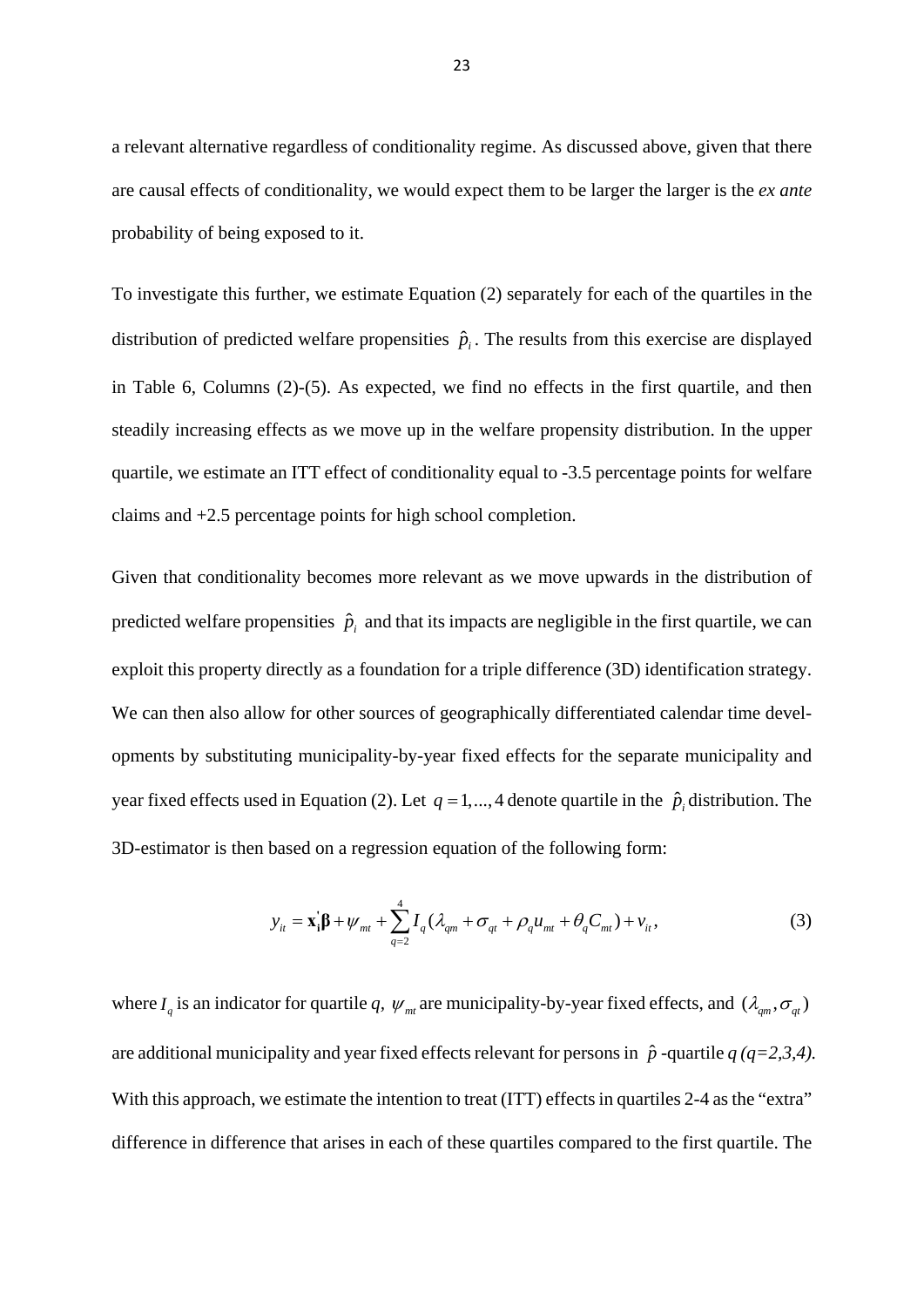|                                                     | (1)                   | (2)                 | (3)                 | (4)                   | (5)                   | (6)                   | (7)                    |
|-----------------------------------------------------|-----------------------|---------------------|---------------------|-----------------------|-----------------------|-----------------------|------------------------|
| Dependent variable: Welfare uptake at age 21        |                       |                     |                     |                       |                       |                       |                        |
| ITT all                                             | $-0.014**$<br>(0.006) |                     |                     |                       |                       |                       |                        |
| ITT quartile 1                                      |                       | $-0.001$<br>(0.004) |                     |                       |                       |                       |                        |
| ITT quartile 2                                      |                       |                     | $-0.006$<br>(0.005) |                       |                       | $-0.006$<br>(0.005)   |                        |
| ITT quartile 3                                      |                       |                     |                     | $-0.018**$<br>(0.009) |                       | $-0.019**$<br>(0.007) |                        |
| ITT quartile 4                                      |                       |                     |                     |                       | $-0.035**$<br>(0.014) | $-0.031**$<br>(0.012) |                        |
| <b>ATET</b>                                         |                       |                     |                     |                       |                       |                       | $-0.241***$<br>(0.065) |
| Mean of depend-<br>ent variable                     | 0.08                  | 0.03                | 0.05                | 0.08                  | 0.15                  | 0.08                  | 0.08                   |
| Dependent variable: Completed high school by age 21 |                       |                     |                     |                       |                       |                       |                        |
| ITT all                                             | 0.008<br>(0.007)      |                     |                     |                       |                       |                       |                        |
| ITT quartile 1                                      |                       | $-0.007$<br>(0.007) |                     |                       |                       |                       |                        |
| ITT quartile 2                                      |                       |                     | 0.001<br>(0.010)    |                       |                       | 0.006<br>(0.008)      |                        |
| ITT quartile 3                                      |                       |                     |                     | $0.017*$<br>(0.009)   |                       | $0.020**$<br>(0.010)  |                        |
| ITT quartile 4                                      |                       |                     |                     |                       | $0.025**$<br>(0.012)  | $0.028**$<br>(0.011)  |                        |
| <b>ATET</b>                                         |                       |                     |                     |                       |                       |                       | $0.160***$<br>(0.059)  |
| Mean of depend-<br>ent variable                     | 0.69                  | 0.85                | 0.75                | 0.66                  | 0.50                  | 0.69                  | 0.69                   |
| Number of obser-<br>vations                         | 362,693               | 90,706              | 90,691              | 90,660                | 90,636                | 362,693               | 362,693                |

Table 6. Main results. Estimated intention to treat (ITT) and average treatment effects on the treated (ATET) of welfare conditionality (standard errors in parentheses).

Note: Quartiles relate to individual predicted welfare propensity as reflected in the  $\hat{p}$  distribution. Standard errors are clustered at the 201 municipalities. \*(\*\*)(\*\*\*) indicates statistical significance at the  $10(5)(1)$  percent level.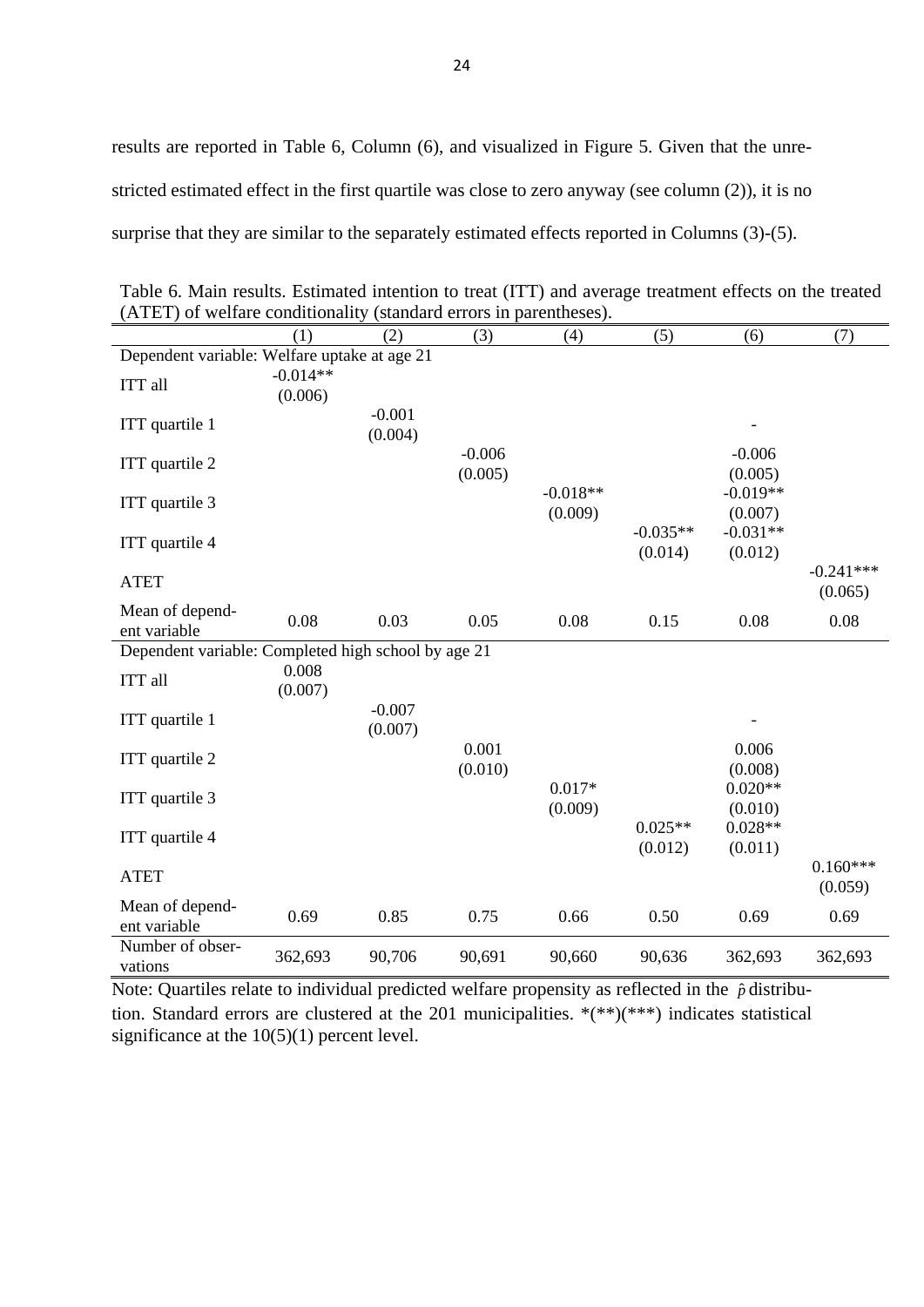

**Figure 5. Triple difference estimates of the effect of stricter welfare conditionality.** Note: Estimates from column (6), Table 6. Vertical lines denote 95 % confidence intervals.

What all the estimates presented so far have in common is that they measure the intention to treat effect on a group of persons for which the treatment in question may or may not be relevant. The magnitudes of such effects depend on two factors: i) the fraction of persons actually exposed to the treatment (in our case, the fraction of persons who would claim social assistance in at least one of the regimes) and ii) the average size of the effect for these persons. It is obviously of interest to disentangle these two factors, and thus arrive at estimates that can be interpreted as something akin to the average treatment effect on the treated (ATET). Since we do not observe the individual treatments in our case (the effect does clearly not operate through persons actually claiming social assistance only), we cannot use a standard instrumental variables approach. What we can do, however, is to measure the estimated effects relative to the individual predicted welfare propensity indicators  $\hat{p}_i$ . With some abuse of language, we refer to this as the ATET.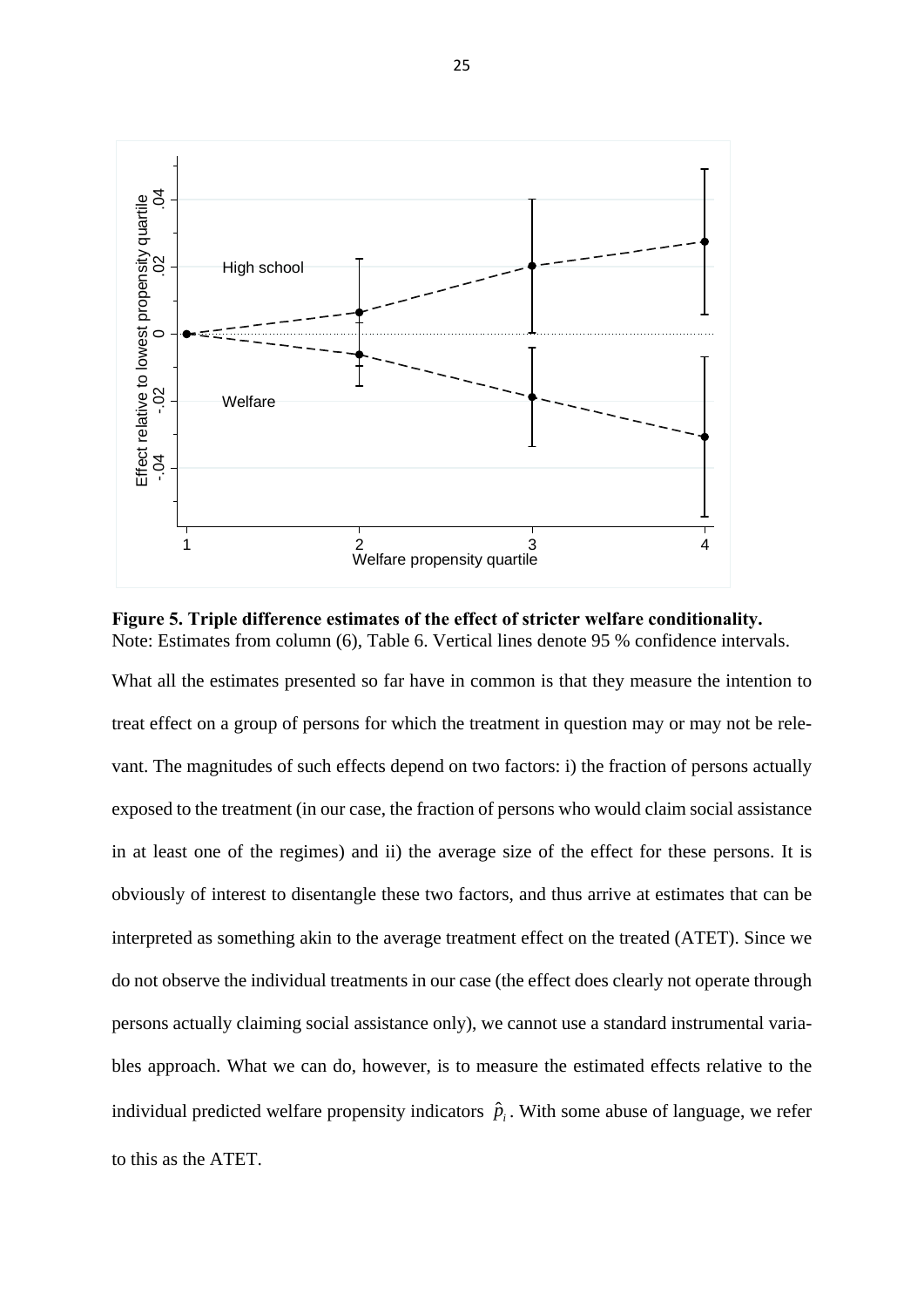The regression model can be written as

$$
y_{it} = \mathbf{x}_i' \mathbf{\beta} + \psi_{mt} + \lambda_{pm} I_m \hat{p}_i + \sigma_{pt} I_t \hat{p}_i + \rho_p \hat{p}_i u_{mt} + \theta_p \hat{p}_i C_{mt} + v_{it}, \tag{4}
$$

where  $(I_m, I_t)$  are indicator variables for municipality and year, respectively. Hence, in this model, we control for common municipality-by-year fixed effects as well as separate effects of social assistance propensity  $\hat{p}_i$  for each municipality and for each year. Hence, it is only the "extra" association between  $\hat{p}_i$  and outcomes that show up in treatment municipalities after the introduction of conditionality that identifies the causal impact (ATET)  $\theta_n$ .

The resultant treatment effects are provided in Table 6, Column (7). Taken at face value, the results indicate that for a youth who would have received social assistance with certainty in the absence of treatment, the introduction of conditionality reduced the claim probability by 24 percentage points and increase the school completion probability by 16 percentage points.

As explained in Section 2, the conditionality reforms involved a number of different elements; conf. Table 3. While almost all of the reforms involved some form of activation requirements, their actual contents differed and they were to varying degrees combined with requirements regarding personal economy and/or health examination. While it is not sufficient variation in the data to either evaluate each condition separately or to evaluate all the different combinations, we have made an attempt to evaluate the partial impacts of the three main conditioning types. Table 7 reports the resultant average treatment effects (ATET). The point estimates based on this specification suggest that the activation- and work-related requirements and the requirement that recipients undertake a health examination are the most important and have comparable effects, while conditions regarding the personal economy are of minor importance at the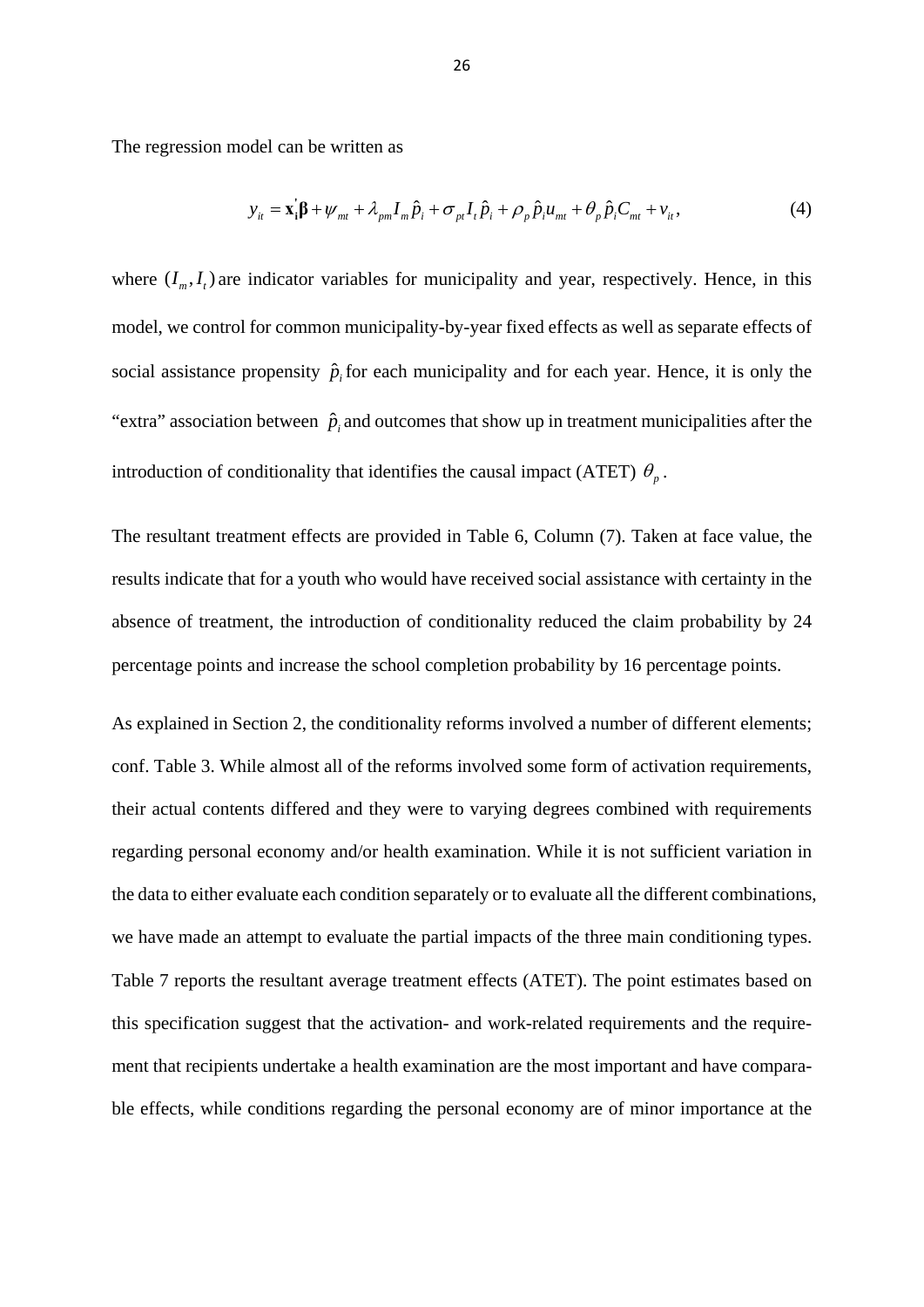margin. However, the high correlation between the different conditioning types implies that the effects are estimated with great statistical uncertainty.

| Requirement type       | Welfare up- | High school |
|------------------------|-------------|-------------|
|                        | take        | completion  |
| Activation and work    | $-0.187*$   | 0.127       |
|                        | (0.100)     | (0.126)     |
| Health                 | $-0.194$    | 0.139       |
|                        | (0.123)     | (0.135)     |
| Economic               | $-0.019$    | $-0.018$    |
|                        | (0.128)     | (0.131)     |
| Dep. var. mean         | 0.08        | 0.69        |
| Number of observations | 362,693     | 362,693     |

Table 7. Estimated effects of conditionality. Partial effects by category of requirement

Note: Standard errors are clustered at the municipality level. \*(\*\*)(\*\*\*) indicates statistical significance at the  $10(5)(1)$  percent level.

#### **4. Specification issues and robustness**

In this section, we take a closer look at the assumptions behind our identification strategy, and also evaluate our findings' robustness with respect to various model specification issues.

#### **4.1. Policy endogenity**

A possible concern is that the kind of policy changes studied in this paper were introduced as a response to recent events in the municipality, such as increasing welfare payments or high influx of immigrants in need of economic support. A period with increasing caseloads may often be followed by mean reversion, which may then be misinterpreted as an effect of the policy changes. Although our identification strategy does not rely on the absence of mean reversion in general (since we include municipality-by-year fixed effects), it is conceivable that endogenous policy reforms may somehow disturb the  $\hat{p}_i$ -specific time-developments used to identify causality in our model. We address this concern in two ways. First, we examine the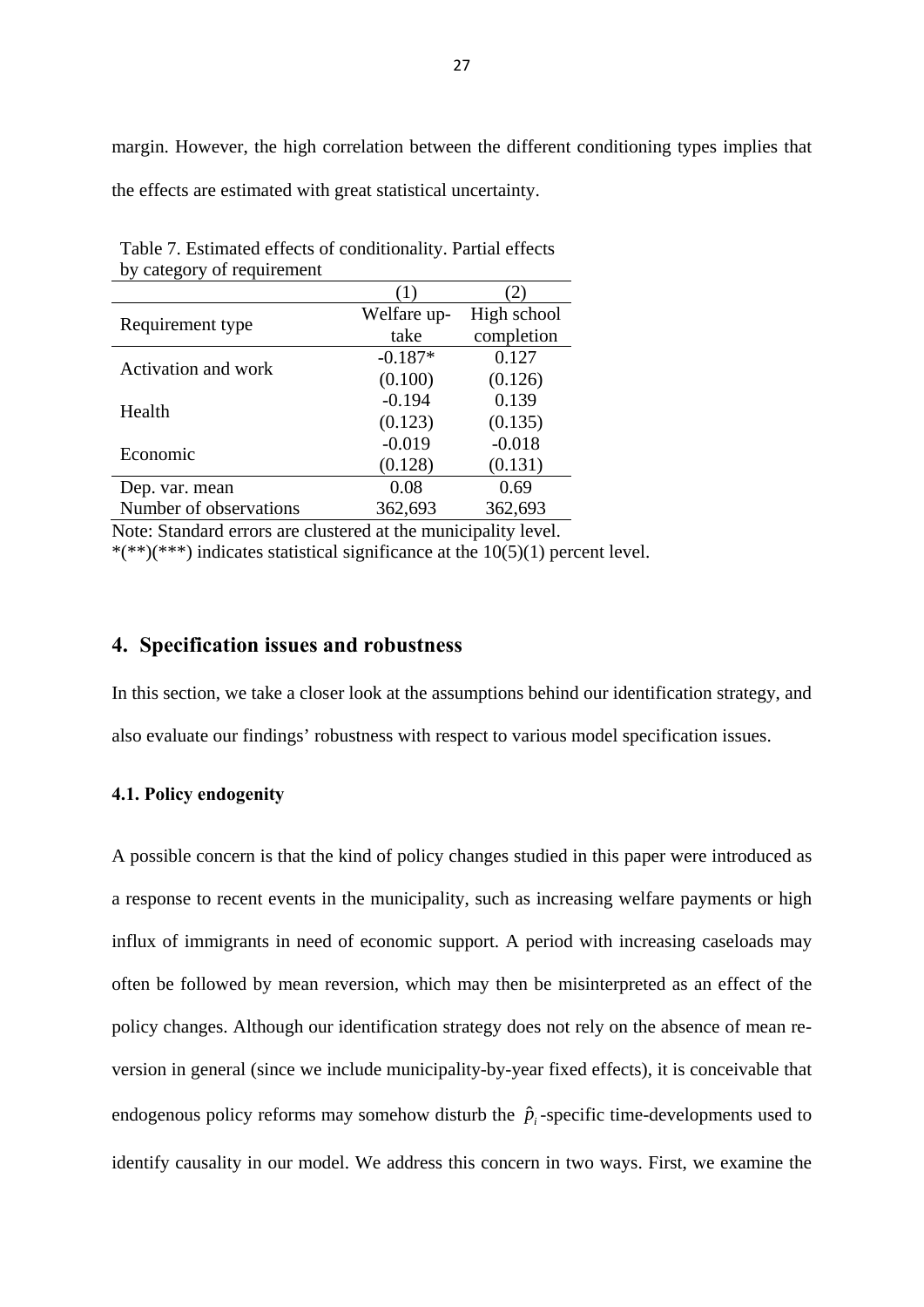evidence for policy endogeneity by estimating models where the introduction of conditionality is used as the dependent variable. And second, we re-estimate our causal model based on the use of alternative pre- and post-reform time periods.

To assess the empirical evidence for reform endogeneity, we construct a dataset on the municipality-by-year level for all the municipalities included in the control and treatment group and regress the reform indicator on a vector of variables reflecting the current/recent demand for social assistance in the municipality. Specifically we measure the fraction of working age population (18-61 years) receiving welfare benefits and the fraction that is unemployed. We also include the fraction of youths (18-30) that receive welfare benefits. Finally we include the fraction of the population age  $18-30$  that has an immigrant background.<sup>3</sup> Since a municipality is only allowed to tighten their policy once, we censor the years after such a policy change as the dependent variable then is predetermined to equal zero. We estimate the model with contemporaneous covariates as well as 1-3 lags. All models are estimated using municipality and year fixed effects. The results are shown in Table 8.

<sup>&</sup>lt;sup>3</sup> Either born in a foreign country or with parents born in a foreign country.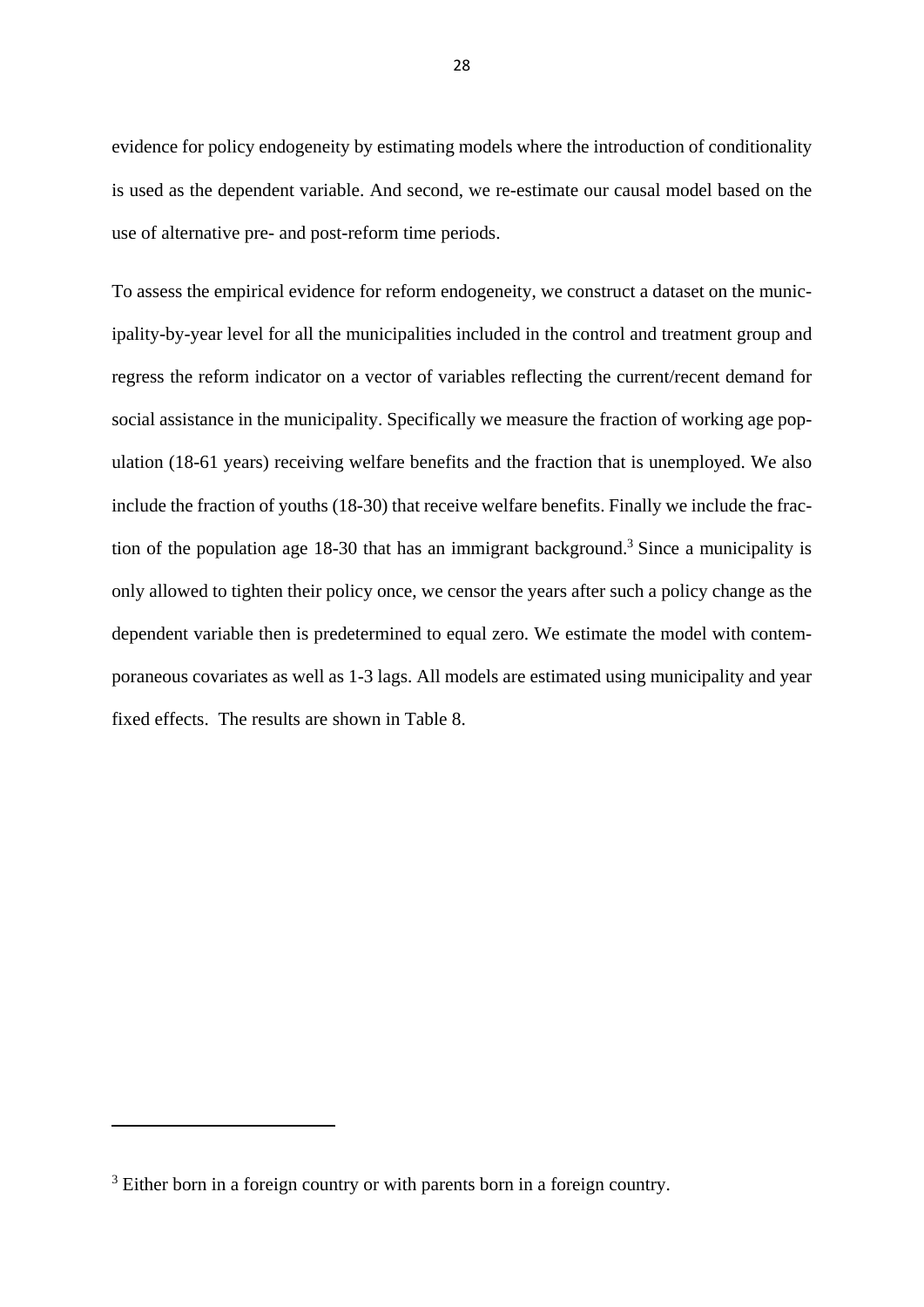| radio 6. Fest for reform endogeneity   |          |          |          |          |
|----------------------------------------|----------|----------|----------|----------|
| Dependent variable: Reform in year t   | (1)      | (2)      | (3)      | (4)      |
| Covariates measured in                 |          | $t-1$    | $t-2$    | $t-3$    |
|                                        | $-0.118$ | $-0.855$ | $-0.899$ | $-1.253$ |
| Fraction receiving welfare benefits    | (0.888)  | (0.943)  | (0.999)  | (1.067)  |
| Fraction of population aged 18-30 re-  | $-0.303$ | 0.254    | 0.469    | 0.745    |
| ceiving welfare benefits               | (0.483)  | (0.513)  | (0.544)  | (0.580)  |
| Unemployment rate                      | $-0.299$ | $-0.110$ | $-0.627$ | $-0.371$ |
|                                        | (0.350)  | (0.375)  | (0.404)  | (0.429)  |
| Fraction of population aged 18-30 that | $-0.024$ | $-0.021$ | $-0.097$ | $-0.229$ |
| is non-native                          | (0.108)  | (0.119)  | (0.133)  | (0.151)  |
| Joint F-test                           | 0.75     | 0.30     | 1.04     | 1.17     |
| $(p-value)$                            | 0.560    | 0.876    | 0.387    | 0.320    |
| Municipality FE                        | Yes      | Yes      | Yes      | Yes      |
| <b>Time FE</b>                         | Yes      | Yes      | Yes      | Yes      |
| Number of observations                 | 3280     | 3079     | 2878     | 2677     |

Table 8. Test for reform endogeneity

Note: Standard errors are clustered at the municipality level. \*(\*\*)(\*\*\*) indicates statistical significance at the  $10(5)(1)$  percent level.

The results in Table 8 indicate that neither the uptake of welfare benefits nor the unemployment rate in the municipality explain the policy shifts. None of the estimated coefficients are statistically significant at any conventional level, nor are they jointly significant. We have also estimated these models using differences instead of levels, but this does not change the results in Table 8, qualitatively, at all.

As a further check on the results' sensitivity with respect to pre-reform changes in social assistance claims, we also estimate our main causal model without including observations from the last three years prior to reform in treated municipalities. This hardly changes the results at all; confer Table 9.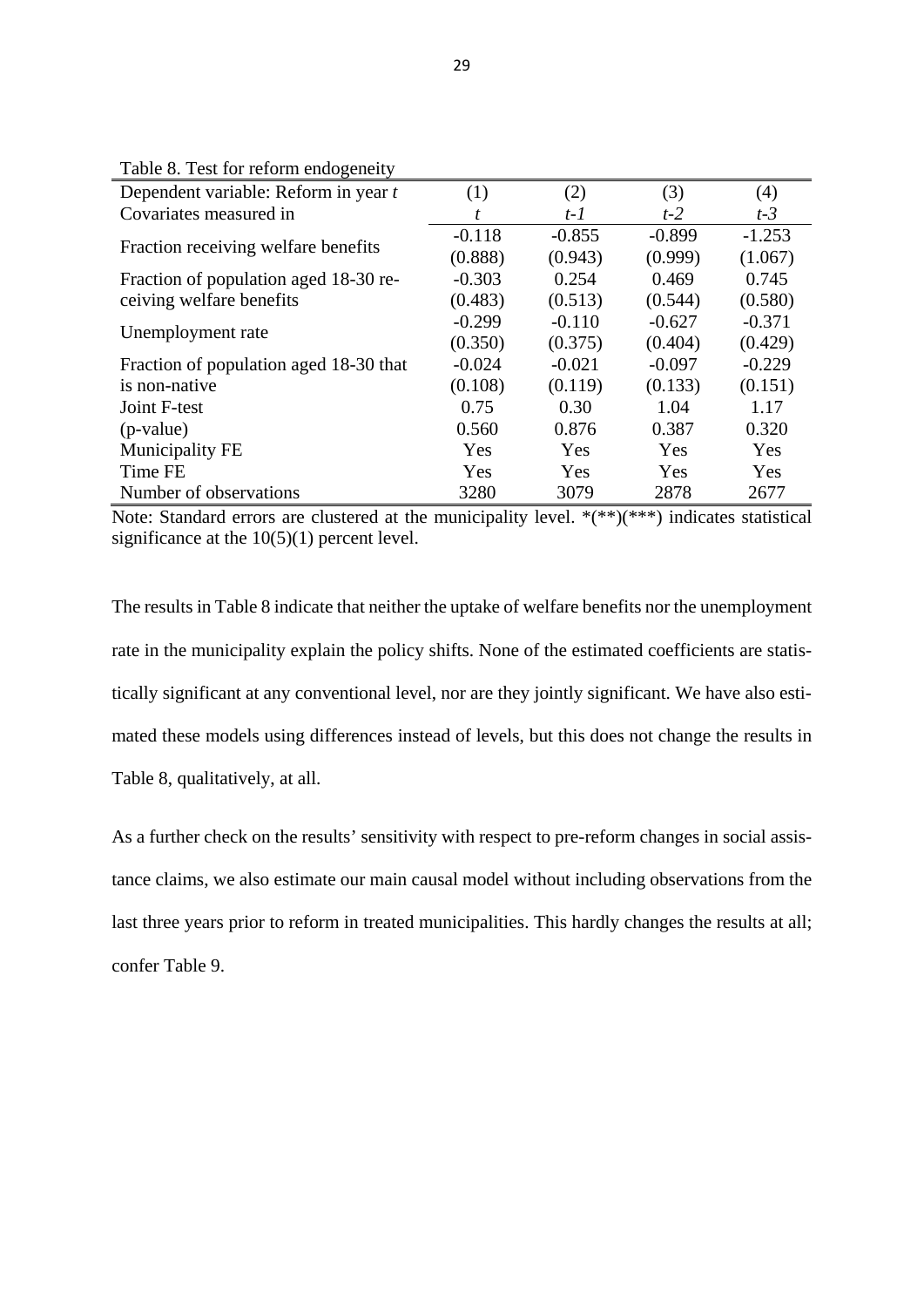| Dependent variable: Welfare uptake at age 21        |            |             |  |  |
|-----------------------------------------------------|------------|-------------|--|--|
|                                                     | (1)        | (2)         |  |  |
|                                                     | $-0.005$   |             |  |  |
| ITT quartile 2                                      | (0.006)    |             |  |  |
|                                                     | $-0.016**$ |             |  |  |
| ITT quartile 3                                      | (0.008)    |             |  |  |
|                                                     | $-0.033**$ |             |  |  |
| ITT quartile 4                                      | (0.014)    |             |  |  |
|                                                     |            | $-0.255***$ |  |  |
| <b>ATET</b>                                         |            | (0.077)     |  |  |
| Dep. var. mean                                      | 0.08       | 0.08        |  |  |
|                                                     |            |             |  |  |
| Dependent variable: Completed high school by age 21 |            |             |  |  |
|                                                     | 0.011      |             |  |  |
| ITT quartile 2                                      | (0.009)    |             |  |  |
|                                                     | $0.024**$  |             |  |  |
| ITT quartile 3                                      | (0.011)    |             |  |  |
|                                                     | $0.034***$ |             |  |  |
| ITT quartile 4                                      | (0.012)    |             |  |  |
|                                                     |            | $0.172**$   |  |  |
| ATET (all)                                          |            | (0.066)     |  |  |
| Dep. var. mean                                      | 0.69       | 0.69        |  |  |
| Number of observations                              | 345,694    | 345,694     |  |  |

Table 9. Estimated effects of conditionality with exclusion of observations from the three-year period prior to reform

Note: Standard errors are clustered at the municipality level.

\*(\*\*)(\*\*\*) indicates statistical significance at the 10(5)(1) percent level.

#### **4.2. Contamination of control group**

As explained in Section 2, we do not have any information about possible changes in conditionality after 2004. Given that our analysis comprises data up to 2010, this implies that our control group municipalities to an increasing extent become "contaminated" by unobserved reforms. To assess this concern, we estimate two alternative models; one where we reduce the outcome period such that it ends in 2007, and one where we reduce it to 2005. The results presented in Table 10 indicate that cutting down on the observation period changes the results only marginally.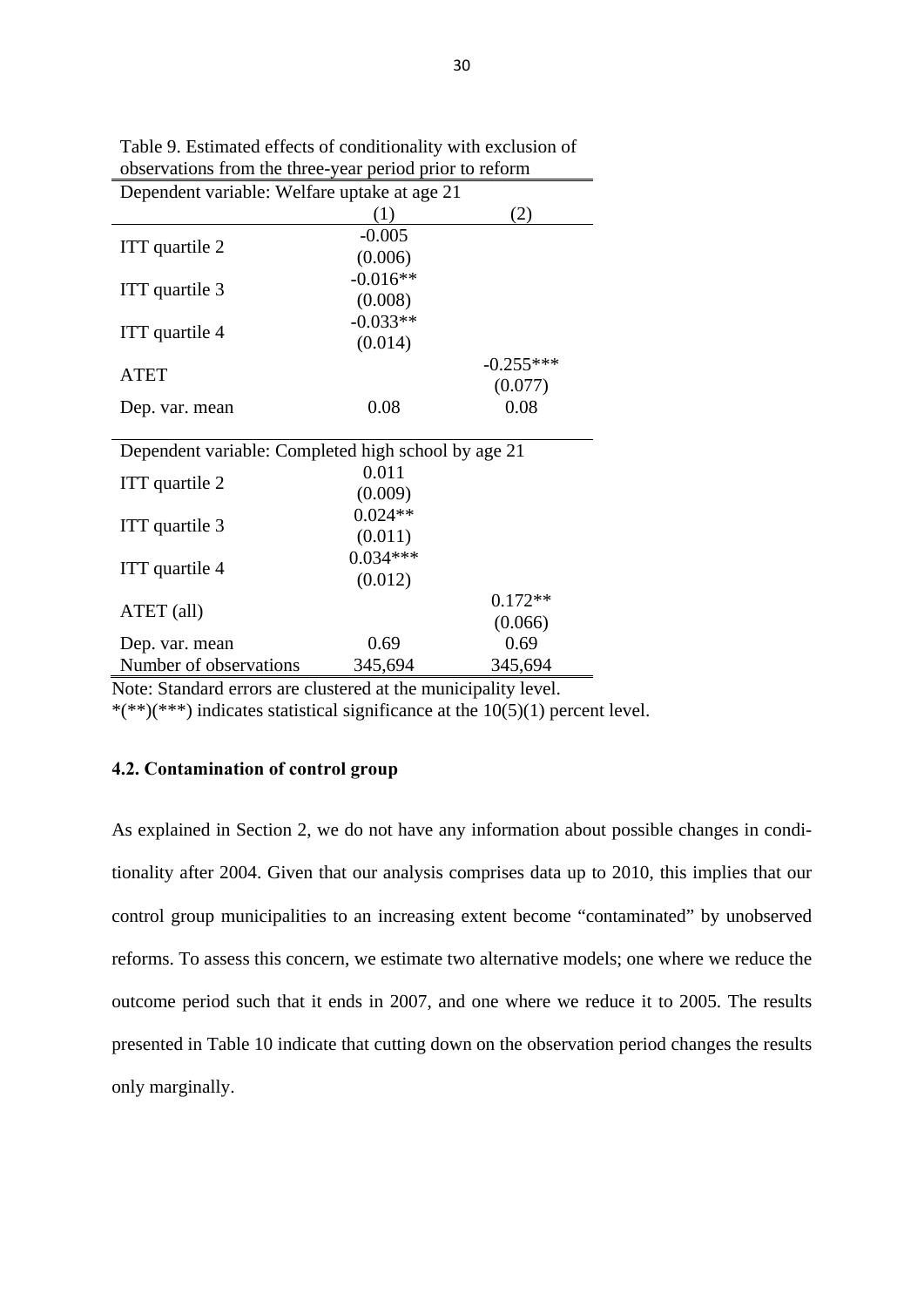|                                                     | Dropping observations |             | Dropping observations |             |  |
|-----------------------------------------------------|-----------------------|-------------|-----------------------|-------------|--|
|                                                     | after 2007            |             |                       | after 2005  |  |
|                                                     | (1)                   | (2)         | (3)                   | (4)         |  |
| Dependent variable: Welfare uptake at age 21        |                       |             |                       |             |  |
| ITT quartile 2                                      | $-0.007$              |             | $-0.006$              |             |  |
|                                                     | (0.007)               |             | (0.008)               |             |  |
| ITT quartile 3                                      | $-0.018**$            |             | $-0.019*$             |             |  |
|                                                     | (0.008)               |             | (0.011)               |             |  |
| ITT quartile 4                                      | $-0.025***$           |             | $-0.026*$             |             |  |
|                                                     | (0.008)               |             | (0.013)               |             |  |
| <b>ATET</b>                                         |                       | $-0.209***$ |                       | $-0.196***$ |  |
|                                                     |                       | (0.057)     |                       | (0.074)     |  |
| Dep. var.<br>mean                                   | 0.08                  | 0.08        | 0.08                  | 0.08        |  |
|                                                     |                       |             |                       |             |  |
| Dependent variable: Completed high school by age 21 |                       |             |                       |             |  |
|                                                     | 0.007                 |             | $-0.003$              |             |  |
| ITT quartile 2                                      | (0.011)               |             | (0.017)               |             |  |
|                                                     | $0.028**$             |             | $0.047**$             |             |  |
| ITT quartile 3                                      | (0.012)               |             | (0.020)               |             |  |
|                                                     | $0.028**$             |             | $0.042***$            |             |  |
| ITT quartile 4                                      | (0.013)               |             | (0.016)               |             |  |
|                                                     |                       | $0.172***$  |                       | $0.170*$    |  |
| ATET (all)                                          |                       | (0.069)     |                       | (0.094)     |  |
| Dep. var.                                           | 0.69                  | 0.69        | 0.69                  | 0.69        |  |
| mean                                                |                       |             |                       |             |  |
| Number of<br>obs.                                   | 290,615               | 290,615     | 259,220               | 259,220     |  |

Table 10. Estimated effects of conditionality with reduced outcome period

Note: Standard errors are clustered at the municipality level.  $*(**)(***)$  indicates statistical significance at the  $10(5)(1)$  percent level.

#### **4.3. Validity of common trend assumptions**

The triple-difference identification strategy rely on an identifying assumption regarding the difference in outcomes for individuals with high and low predicted welfare propensity, in treatment and control municipalities: In the absence of any treatment, the difference between individuals with high and low predicted welfare propensity should follow the same path in treatment and control municipalities. Clearly, such an assumption is untestable since it involves a counterfactual situation. However, we are able to test whether this assumption holds in the pre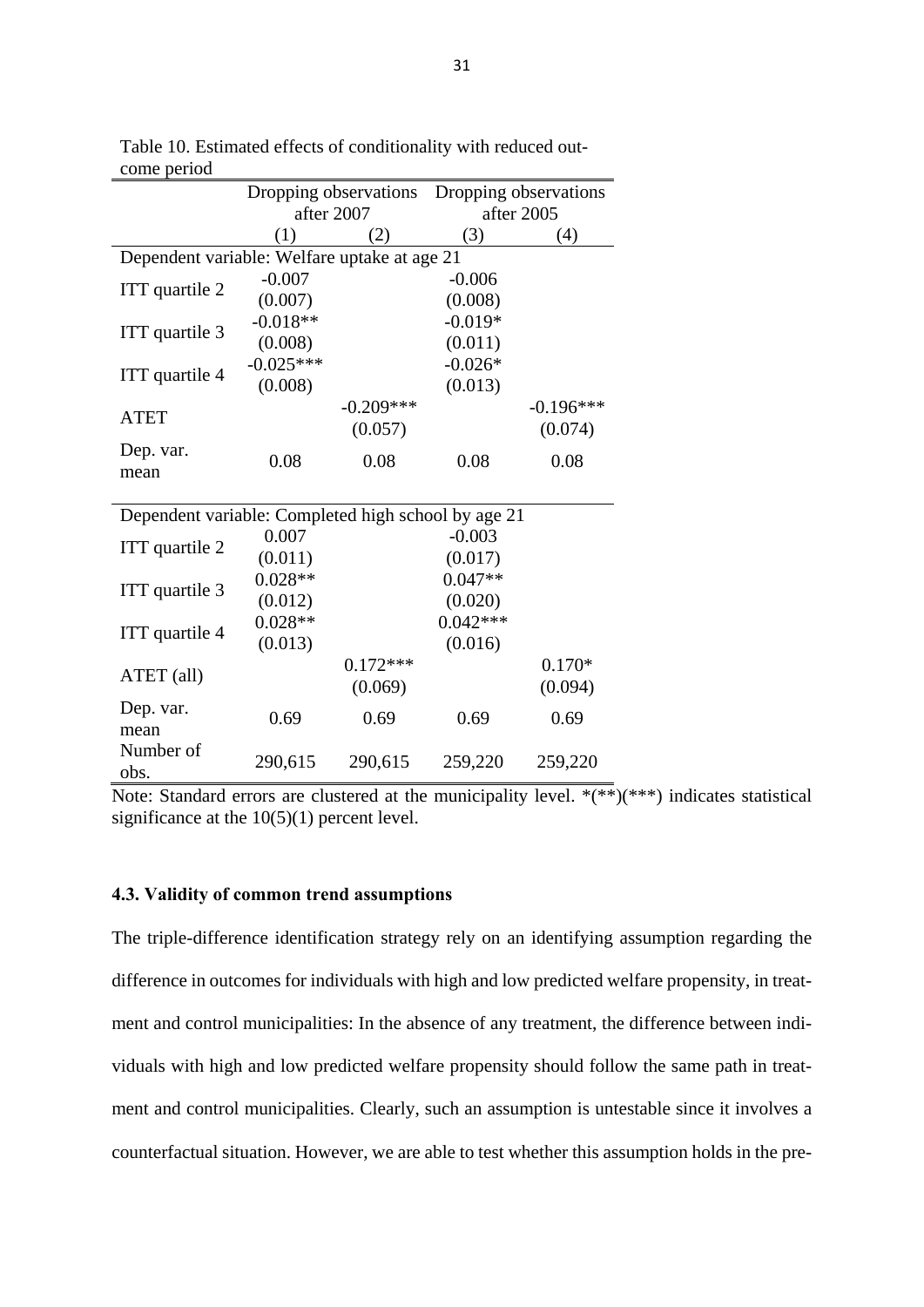treatment years. Let  $T_m$  be a time-constant indicator variable equal to 1 if municipality  $m$  was ever treated and let *st* be a linear time trend. We estimate the following regression models on pre-treatment data only:

$$
y_{it} = \mathbf{x}_{it}^{\dagger} \boldsymbol{\beta} + \boldsymbol{\psi}_{mt} + \rho_p \hat{p}_i u_{mt} + \delta_1 T_m \hat{p}_i + \delta_2 s_t \hat{p}_i + \delta_3 T_m \hat{p}_i s_t + v_{it}.
$$
 (5)

This model mimics our estimation equation (4). It is designed to check whether outcome trends have differed between treatment and control municipalities in a way that correlates with individual welfare propensity  $\hat{p}_i$ . A statistical test of the assumption that  $\delta_3 = 0$  can be interpreted as a test for whether our identifying assumption holds in the pre-treatment years. The model is estimated separately for municipalities grouped after reform year as well as jointly. The control group is included up to the last pre-reform year (same as treatment group). Note however that before 2002 the number of municipalities changing their policy each year is very sparse (see the Appendix, Table A1). Hence, when estimating separately by reform year, these treatment groups become very small and the results hardly informative. We thus present the results for municipalities reforming in 2002 (8 treated municipalities), 2003 (7 treated municipalities), 2004 (17 treated municipalities) as well as for all municipalities together (43 treated municipalities). The results are presented in Table 11. While there apparently are significant time trends in the way social assistance propensity affect the two outcomes  $(\delta_2)$ , there are no indications whatsoever that this pattern differs between treatment and control municipalities  $(\delta_3)$ .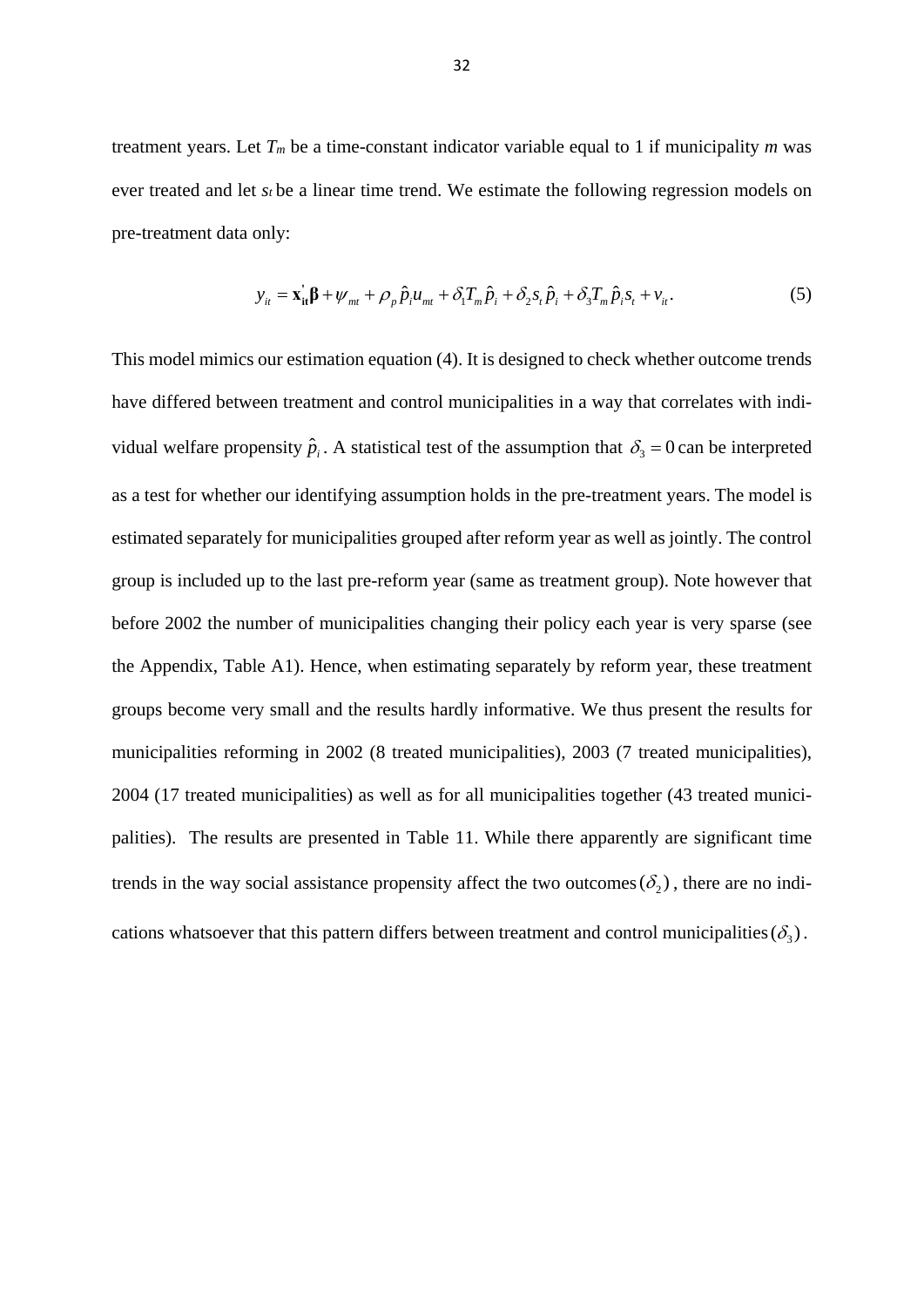| Reform year:                                        | 2002        | 2003        | 2004        | All        |
|-----------------------------------------------------|-------------|-------------|-------------|------------|
|                                                     | (1)         | (2)         | (3)         | (4)        |
| Dependent variable: Welfare uptake at age 21        |             |             |             |            |
| $T_m \hat{p}_{i}(\delta_1)$                         | 44.042      | 31.782      | 3.227       | 5.147      |
|                                                     | (99.366)    | (68.065)    | (21.319)    | (24.835)   |
| $s_i \hat{p}_i(\delta)$                             | $-0.040***$ | $-0.034***$ | $-0.023***$ | $-0.021**$ |
|                                                     | (0.011)     | (0.010)     | (0.008)     | (0.008)    |
|                                                     | $-0.022$    | $-0.016$    | $-0.002$    | $-0.003$   |
| $T_m \hat{p}_i s_i(\delta_3)$                       | (0.050)     | (0.034)     | (0.011)     | (0.0124)   |
|                                                     |             |             |             |            |
| Dependent variable: Completed high school by age 21 |             |             |             |            |
| $T_m \hat{p}_{i}(\delta_1)$                         | $-15.688$   | 16.594      | $-31.602$   | $-14.884$  |
|                                                     | (90.171)    | (39.338)    | (22.376)    | (24.477)   |
| $s_i \hat{p}_i(\delta)$                             | $0.062***$  | $0.058***$  | $0.042***$  | $0.041***$ |
|                                                     | (0.016)     | (0.013)     | (0.010)     | (0.010)    |
| $T_m \hat{p}_i s_i(\delta_3)$                       | 0.008       | $-0.008$    | 0.016       | 0.007      |
|                                                     | (0.045)     | (0.020)     | (0.011)     | (0.012)    |
| No. treated municp.                                 | 8           | 7           | 17          | 43         |
| Number of obs.                                      | 140,424     | 160,123     | 198,810     | 219,455    |

Table 11. Testing the common trend assumption based on pre-reform data only.

Note: Standard errors are clustered at the municipality level. \*(\*\*)(\*\*\*) indicates statistical significance at the  $10(5)(1)$  percent level.

#### **4.4. Sensitivity with respect to immigrant influx**

As we saw in section 3.1, there has been a greater influx of immigrants with high social assistance claim propensity into treatment than control municipalities. If anything, this is likely to have masked any favorable effects of conditionality. To assess the extent to which this has disturbed our results, we estimate our two main models, spelled out in equations (3) and (4), on natives only. The results are shown in Table 12. As expected, the estimated coefficients somewhat larger than for the population at large.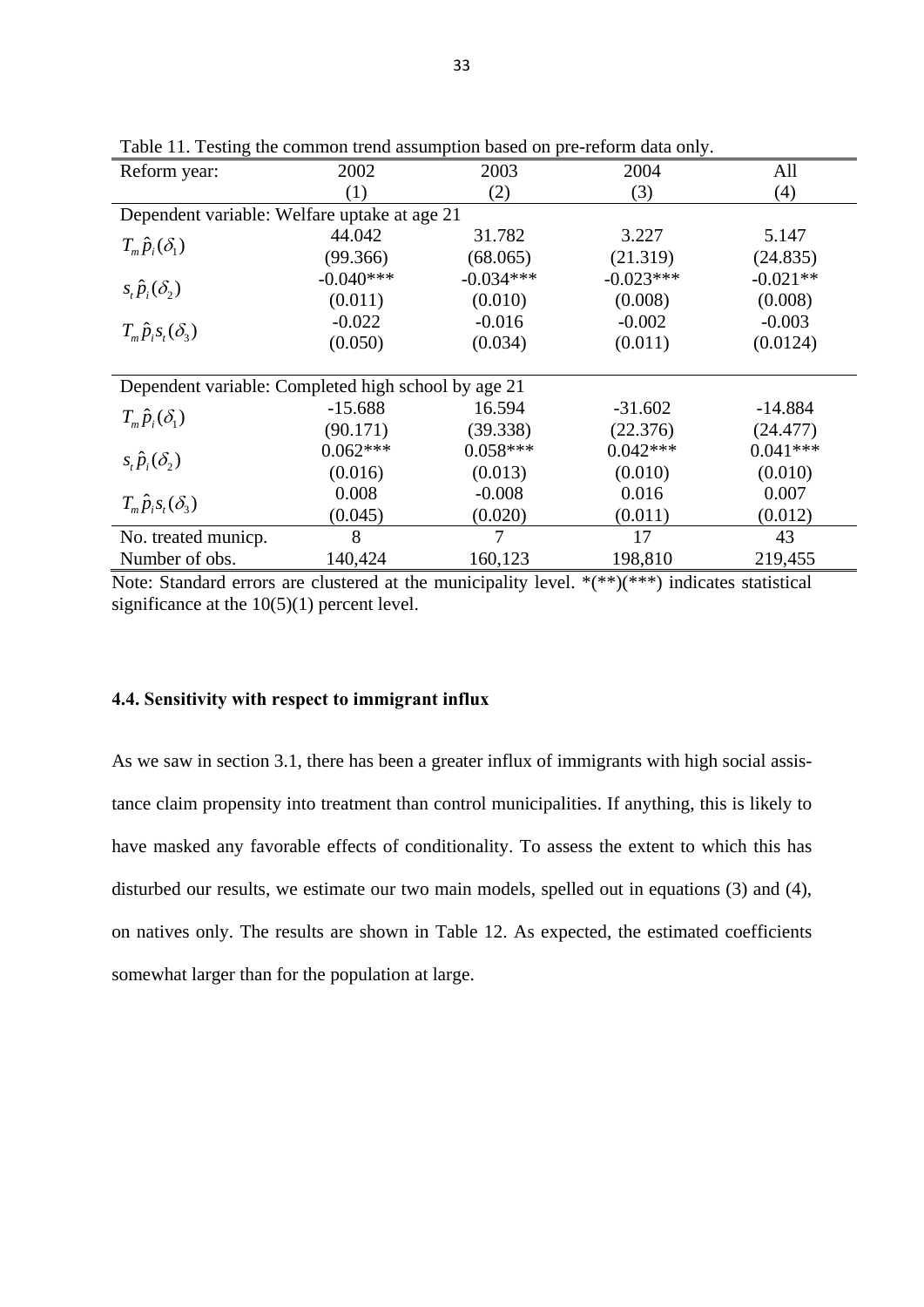|                | Welfare uptake at age 21 |                   | Completed high school by age 21 |            |
|----------------|--------------------------|-------------------|---------------------------------|------------|
|                | (1)                      | $\left( 2\right)$ | (3)                             | (4)        |
| ITT quartile 2 | $-0.010***$              |                   | 0.004                           |            |
|                | (0.005)                  |                   | (0.009)                         |            |
| ITT quartile 3 | $-0.021**$               |                   | $0.020*$                        |            |
|                | (0.009)                  |                   | (0.011)                         |            |
| ITT quartile 4 | $-0.025**$               |                   | $0.033**$                       |            |
|                | (0.011)                  |                   | (0.014)                         |            |
| <b>ATET</b>    |                          | $-0.250**$        |                                 | $0.343***$ |
|                |                          | (0.117)           |                                 | (0.121)    |
| Dep. var. mean | 0.07                     | 0.07              | 0.69                            | 0.69       |
| Number of obs. | 319,312                  | 319,312           | 319,312                         | 319,312    |

Table 12. Estimated effects of conditionality. Results for natives only

Note: Standard errors are clustered at the municipality level. \*(\*\*)(\*\*\*) indicates statistical significance at the  $10(5)(1)$  percent level.

#### **4.5. Selective migration**

Another concern is that a tightening of welfare policy might have induced selective migration, such that individuals prone to receive welfare might have moved to other municipalities after policy tightening to circumvent the conditions. To deal with this possibility, we construct an estimation sample where we use only information about municipality of residence five years before the outcomes are measured, i.e. when the adolescents were 16 years old. While reducing the problem of endogenous migration, this strategy clearly introduces additional measurement error, and thus attenuates causal effect estimates. From Table 13 we see that the estimated coefficients resulting from using this sample are very similar to the baseline results. The small declines in the estimated coefficients are consistent with attenuation caused by added measurement error.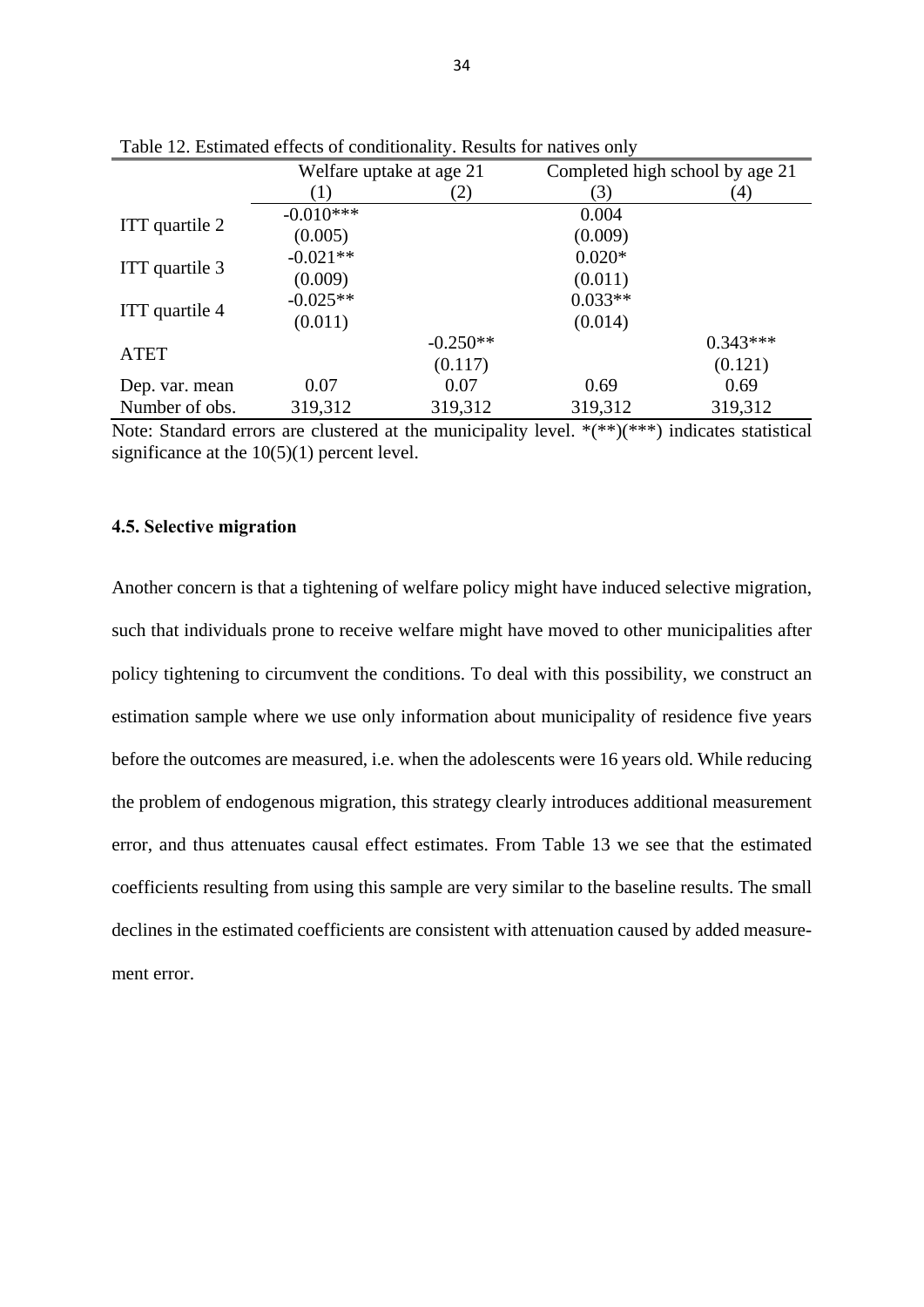|                | Welfare uptake at age 21 |             | Completed high school by age 21 |                  |
|----------------|--------------------------|-------------|---------------------------------|------------------|
|                | $\left(1\right)$         | (2)         | (3)                             | $\left(4\right)$ |
| ITT quartile 2 | $-0.001$                 |             | 0.003                           |                  |
|                | (0.005)                  |             | (0.009)                         |                  |
| ITT quartile 3 | $-0.011$                 |             | 0.010                           |                  |
|                | (0.007)                  |             | (0.010)                         |                  |
| ITT quartile 4 | $-0.024**$               |             | $0.026**$                       |                  |
|                | (0.011)                  |             | (0.011)                         |                  |
| <b>ATET</b>    |                          | $-0.234***$ |                                 | $0.158***$       |
|                |                          | (0.065)     |                                 | (0.068)          |
| Dep. var. mean | 0.07                     | 0.07        | 0.70                            | 0.70             |
| Number of obs. | 340,833                  | 340,833     | 340,833                         | 340,833          |

Table 13. Estimated effects of conditionality. Results using residence 5 years before outcome measurement to assign municipality

Note: Standard errors are clustered at the municipality level.  $*(**)(***)$  indicates statistical

significance at the  $10(5)(1)$  percent level.

#### **4.6. Sensitivity with respect to the included treatment municipalities**

As a final robustness check, we have estimated the ATET model systematically leaving out each of the treatment municipalities in a "jackknife" fashion. The results from these 43 regressions for each of our two outcomes, are shown if Figure 6. The results are all well in line with our baseline estimates, thus we can be confident that no single municipality is driving our results.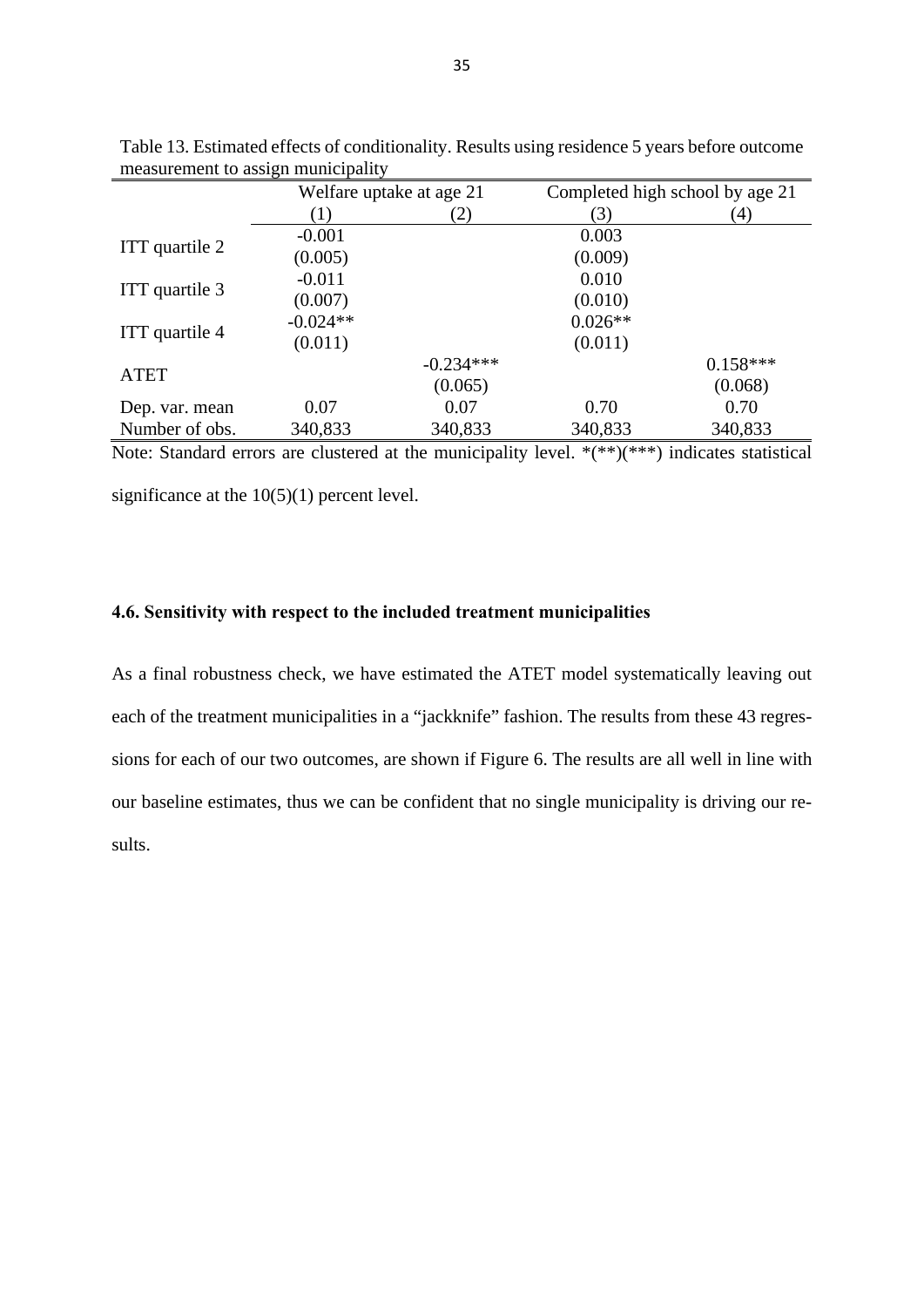

**Figure 6. Distribution of point estimates from estimating ATET model systematically leaving out one of the treatment municipalities.** 

Note: Solid and dashed horizontal lines mark, respectively, the point estimates and 95 % confidence intervals from our baseline results (Table 6, Column (7)). Circles and vertical lines mark point estimates and confidence intervals from regressions where one treatment municipality is left out. Circle sizes indicate the relative size of the left-out municipality.

#### **5. Long term effects**

We have seen that a stricter conditionality regime has been successful in reducing young people's welfare dependency and increasing their high school completion rates at age 21. A natural follow-up question is whether this effect persists, and/or whether it affects subsequent labor market careers. To answer this question, we now study the impact of conditionality reform (still measured at age 21) on outcomes measured four years later, using our ATET model in Equation (4). At age 25, many of the youths will have entered the labor market and/or higher education; hence, it is of interest to examine a much broader set of employment, income, and education outcomes at this stage. However, to ensure that none of the pre-treatment comparison cohorts experience any period of increased conditionality, we exclude in this exercise observations from the four years immediately preceding a treatment period. This implies that the post-treatment youths in treatment municipalities were exposed to conditionality in the whole period From age 21 to age 25, whereas the pre-treatment prices were exposed to conditionality in  $\frac{1}{2}$ . The pre-treatment youth estimates and confidence intervals from extimating ATRT mudd vyternatically and the conditional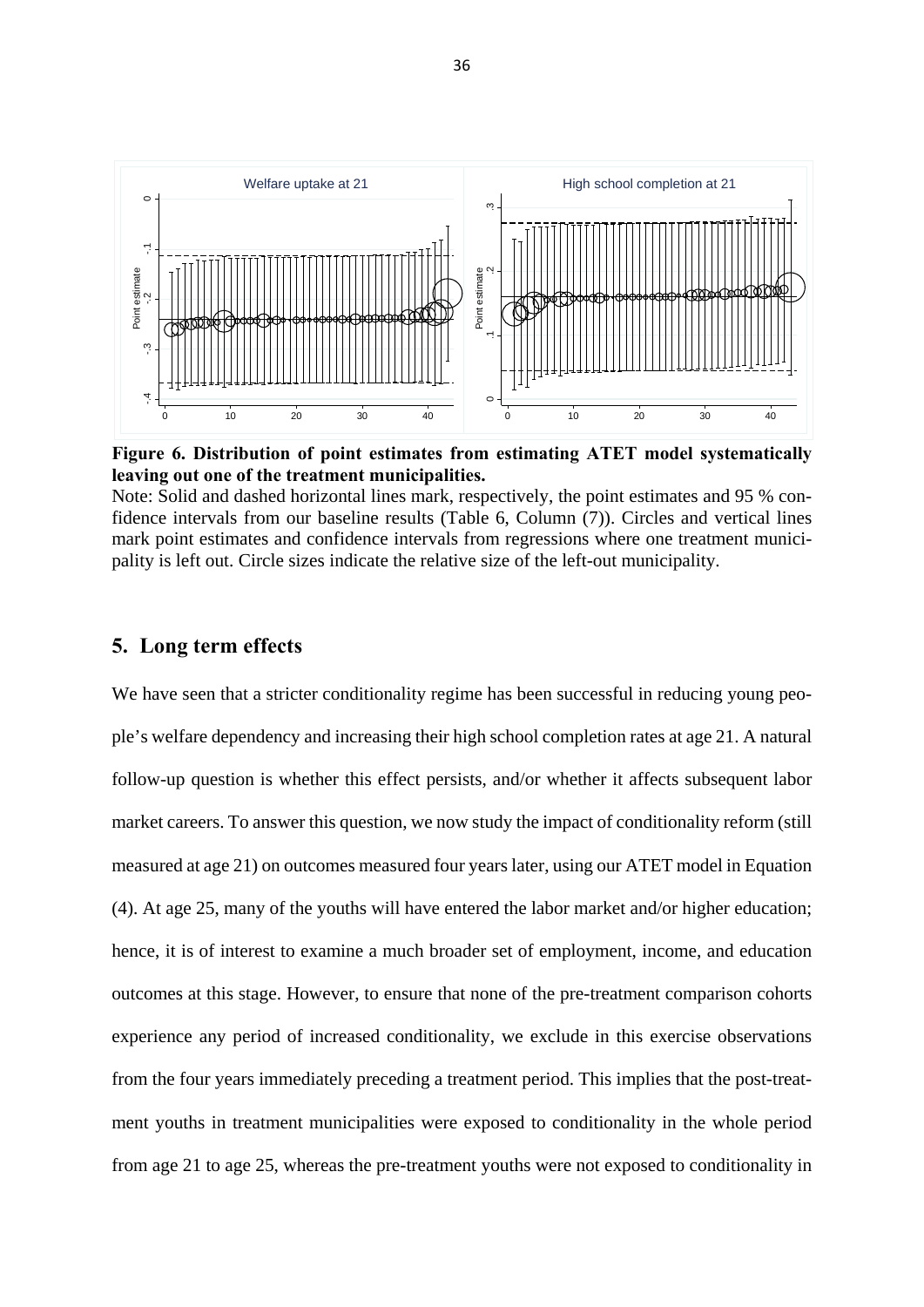any of these years. We cannot avoid, however, that an increasing number of control municipalities will have introduced conditionality toward the end of our estimation period; see Section 2. Other things equal, this "contamination" of the control group implies that our estimates will be biased toward zero.

|                                      |                      | ັ                             |                         | ັ                    |                               |                                  |                                                |  |
|--------------------------------------|----------------------|-------------------------------|-------------------------|----------------------|-------------------------------|----------------------------------|------------------------------------------------|--|
|                                      | (1)                  | (2)                           | (3)                     | (4)                  | (5)                           | (6)                              | (7)                                            |  |
|                                      | Welfare<br>uptake    | High-<br>school<br>completion | University<br>education | Employ-<br>ment      | Level of<br>labor<br>earnings | Level of<br>welfare<br>transfers | Level of<br>social in-<br>surance<br>transfers |  |
| <b>ATET</b>                          | $-0.120*$<br>(0.066) | 0.092<br>(0.102)              | $0.121*$<br>(0.062)     | $0.179**$<br>(0.073) | 54.134*<br>(31.222)           | $-14.278**$<br>(6.609)           | $-23.398**$<br>(11.059)                        |  |
| Mean of de-<br>pendent vari-<br>able | 0.05                 | 0.77                          | 0.35                    | 0.66                 | 295.299                       | 20.210                           | 18.398                                         |  |
| Number of<br>observations            | 255,541              | 316,976                       | 316,976                 | 316,976              | 316,976                       | 316,976                          | 316,976                                        |  |

Table 14. Estimated average treatment effects (ATET) at age 25 (standard errors in parentheses).

Note: All monetary amounts (Columns (5)-(7)) are measured in 1000 NOK, inflated to 2015 value; see note to Table 2. Due to data availability, outcomes are measured up to 2011 for welfare uptake (Column 1) and to 2013 for the other outcomes (Columns (2)-(7)). Standard errors are clustered at the municipality level. \*(\*\*)(\*\*\*) indicates statistical significance at the  $10(5)(1)$  percent level.

From the results shown in Table 14, we see that the reforms clearly have had favorable longterm effects. There are positive impacts on further (University/College) education, on employment, and on labor earnings, and negative impacts on welfare and social insurance claims. The positive impact on labor earnings is considerably larger than the sum of the negative impacts on welfare and social insurance transfers, implying that there is a positive impact on overall income.

The estimated impact on high school completion is lower by age 25 than by age 21; 0.09 compared to 0.16, and now also statistically insignificant. This suggests that a part of the previously identified effect on high school completion is to bring forward the *timing* of graduation for individuals who would eventually had gone on to complete high school in any case. This interpretation is also consistent with the estimated positive effects on University education as well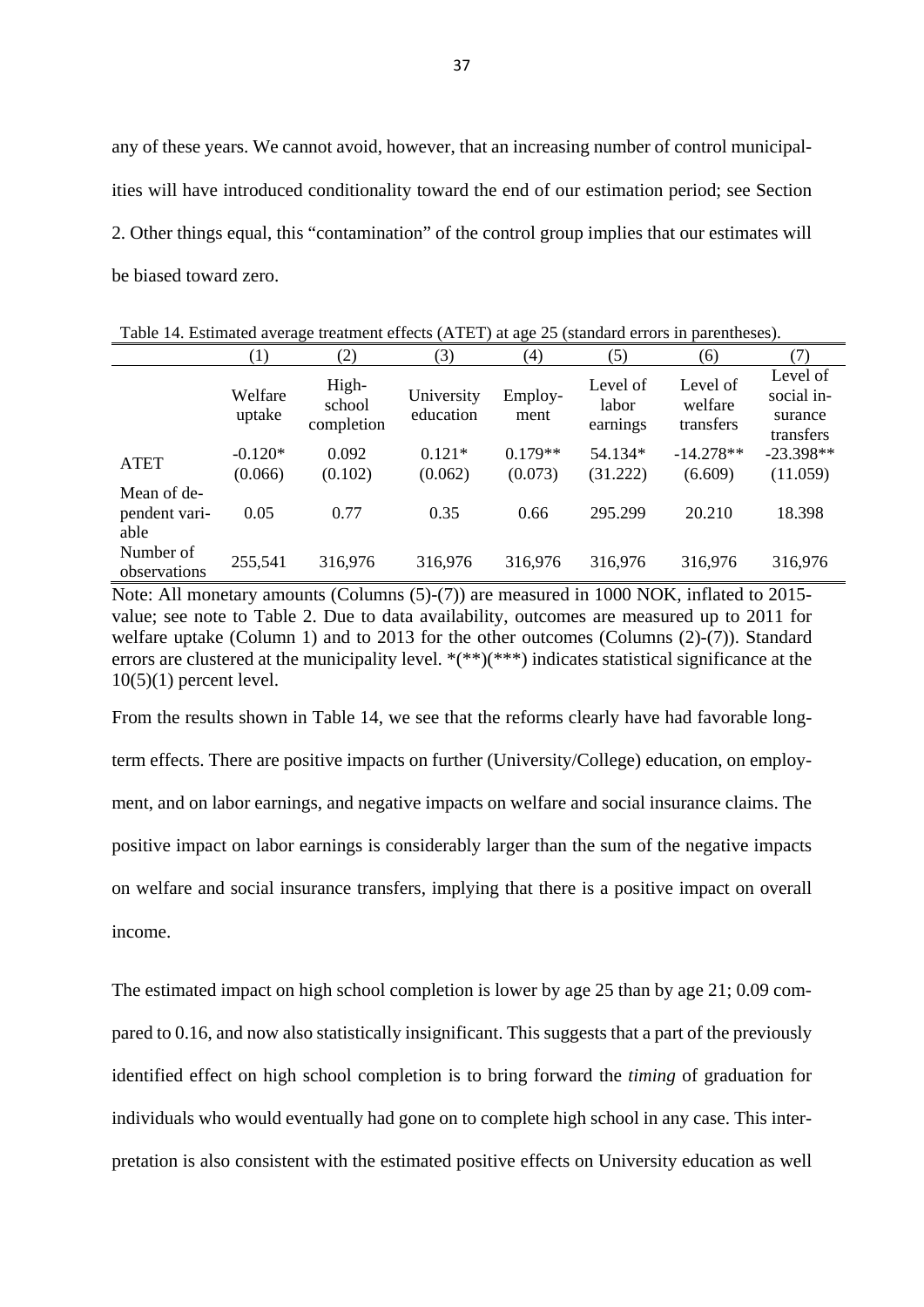as employment and earnings at age 25. By contributing to earlier high school completion, conditionality contributes to a timelier start in higher education and/or in the labor market.

#### **6. Conclusion**

The evidence presented in this paper indicates that intensifying the use of conditionality for welfare at local social insurance offices has substantial effects on youths from disadvantaged backgrounds. We find significant negative effects on welfare reception and positive effects on high school graduation for this group. The results are robust to a number of specification checks. The favorable impacts of conditionality also appear to persist and contribute to an earlier start in higher education and/or faster entry into the labor market. At age 25, we find that adolescents subjected to welfare conditionality from age 21 (or before) not only have higher labor earnings than they would have had in the absence of this policy, they also have higher incomes in total, including welfare and social assistance. Hence, it appears that conditionality can be a tool to offset procrastination and ease the school-to-work transition for disadvantage youths.

An important limitation of our analysis is that we have not been able to identify separate effects of specific types of conditions. Thus, we cannot contribute directly to a characterization of the optimal design and degree of conditionality. Virtually all (95 %) of the conditionality reforms evaluated in this paper contained some form of activation requirement, however; hence it is probable that this is a critical ingredient. It is also notable that the typical reform consisted of a number condition-types introduced simultaneously (4.1 on average), suggesting that many of the reforms amounted to implementing a local conditionality-culture, essentially giving caseworkers new tools – in addition to just saying yes or no to their social assistance application – to push/nudge claimants into some form of self-sufficiency. The actual design of conditions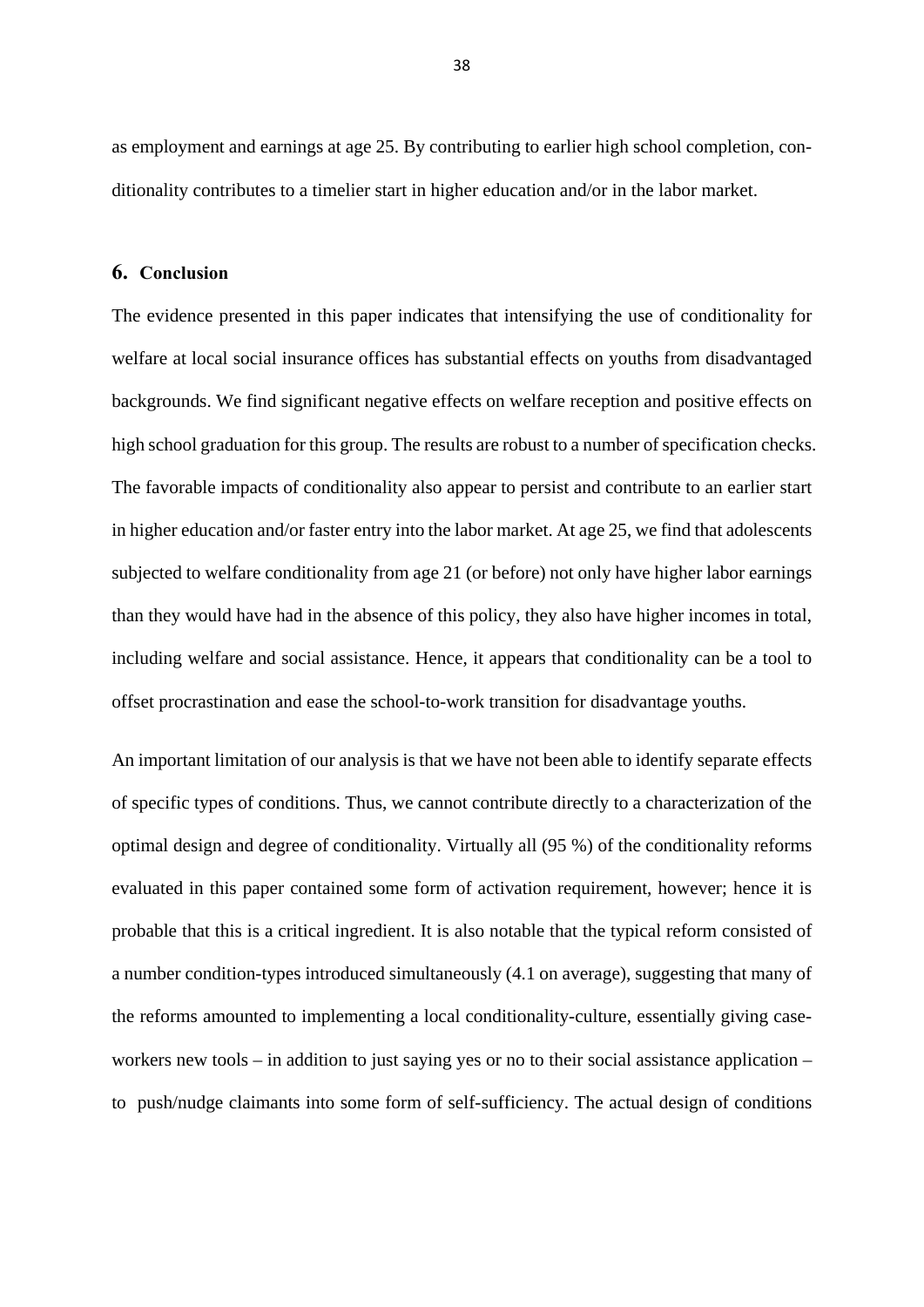must in any case be decided on a case-by-case basis, given the legislation's emphasis on reasonableness and proportionality.

The findings reported in this paper should probably be understood in light of the relatively strong obligation that social insurance offices in Norway have to help persons in financial distress, regardless of the problem's cause. Hence, outright rejections of calls for economic support are in many cases problematic, even when the troubles are clearly self-inflicted. In this situation, the option of setting (reasonable) conditions may represent an alternative way of being "strict", which is much easier to use – and hence represents a more credible "threat" – than the option of being strict through rejections.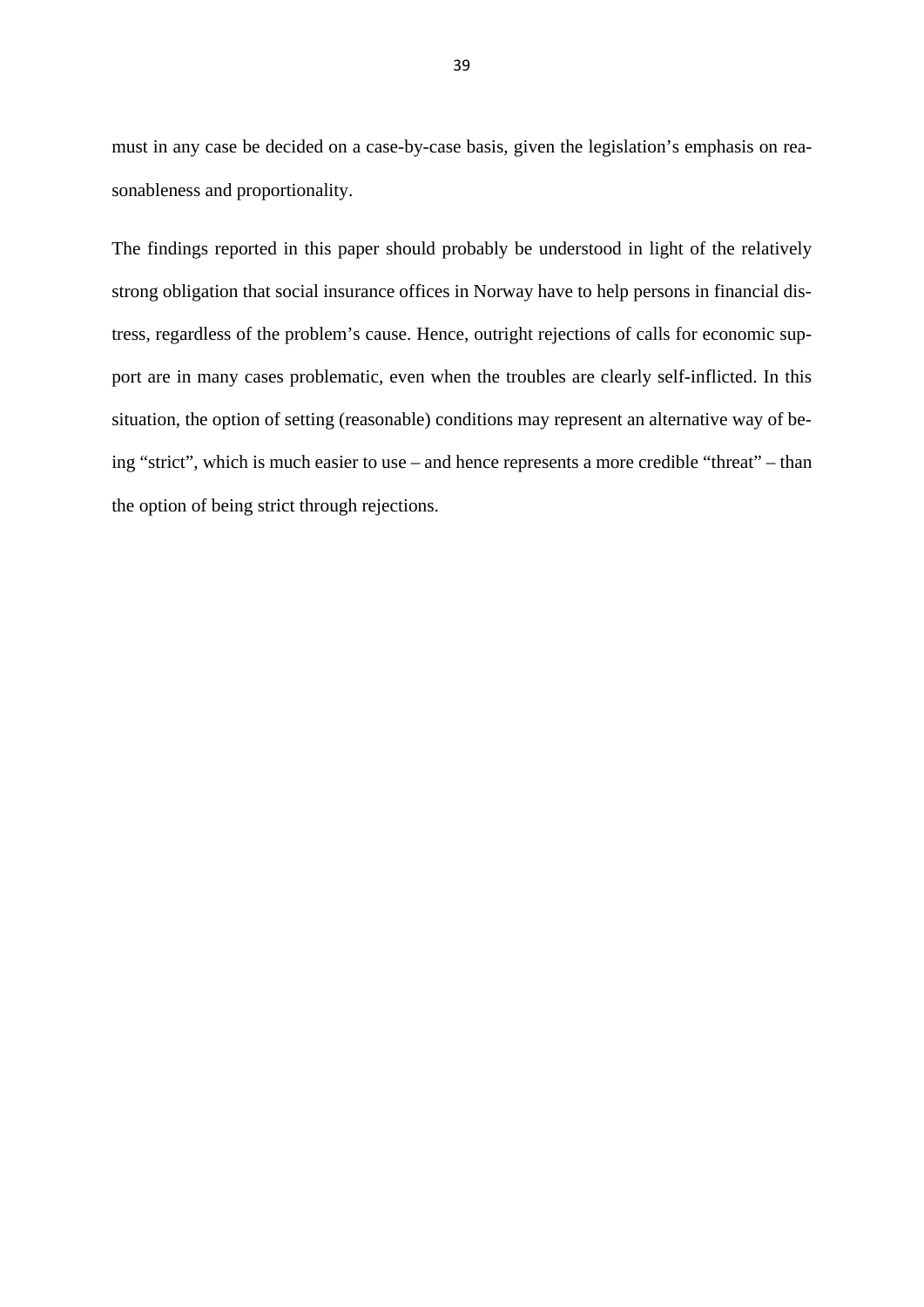# **Appendix**

| Table A1: Reform years |                                 |  |  |  |
|------------------------|---------------------------------|--|--|--|
| Year                   | Number of municipalities imple- |  |  |  |
|                        | menting conditionality reform   |  |  |  |
| 1994                   | 0                               |  |  |  |
| 1995                   |                                 |  |  |  |
| 1996                   | $\mathbf{\Omega}$               |  |  |  |
| 1997                   | 1                               |  |  |  |
| 1998                   | 2                               |  |  |  |
| 1999                   | 3                               |  |  |  |
| 2000                   | $\overline{2}$                  |  |  |  |
| 2001                   | $\overline{2}$                  |  |  |  |
| 2002                   | 8                               |  |  |  |
| 2003                   | 7                               |  |  |  |
| 2004                   | 17                              |  |  |  |
|                        |                                 |  |  |  |
| Total                  | 43                              |  |  |  |

|                                        | Coefficient    | St. error |
|----------------------------------------|----------------|-----------|
| Mean income when child is aged 0-9     |                |           |
| Father                                 | $-1.95e-06***$ | 1.70e-07  |
| Mother                                 | $-6.36e-07***$ | 2.98e-07  |
| Education, father                      |                |           |
| High school                            | $-0.245***$    | 0.051     |
| Bachelors degree or similar.           | $-0.626***$    | 0.109     |
| Masters degree or similar (incl. phd)  | $-0.589***$    | 0.176     |
| Education, mother                      |                |           |
| High school                            | $-0.594***$    | 0.051     |
| Bachelors degree or similar.           | $-0.882***$    | 0.123     |
| Masters degree or similar (incl. phd)  | $-0.121$       | 0.401     |
| Country or origin                      |                |           |
| Western Europe                         | 0.236          | 0.101     |
| Eastern Europe                         | $-0.259$       | 0.526     |
| Africa                                 | 0.377          | 0.444     |
| Asia                                   | $0.979***$     | 0.187     |
| North America                          | 0.082          | 0.217     |
| South America                          | 1.305          | 0.385     |
| Oceania                                | 0.991          | 0.826     |
| Constant                               | $-0.931***$    | 0.077     |
| Likelihood ratio test (Chi-Square(15)) | 725.75         |           |
|                                        | $P=0.0000$     |           |
| Number of observations                 | 23,852         |           |

# Table A2: Logit coefficients from model (1) explaining and predicting welfare propensity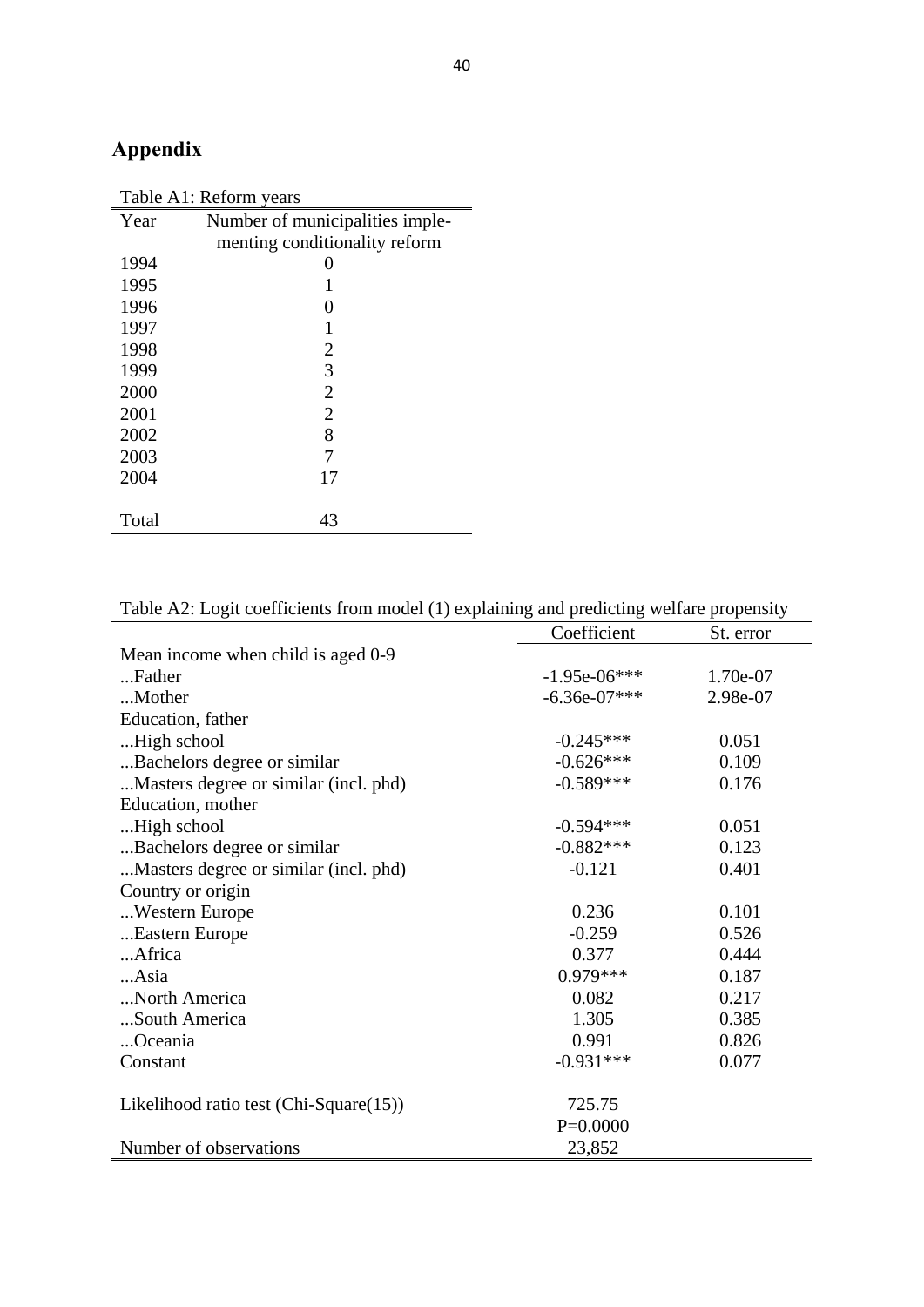|                                                                                | Type        | Number of cat-<br>egories |
|--------------------------------------------------------------------------------|-------------|---------------------------|
| Parental income father, mean over the years the child<br>were 0-9 years of age | Continuous  |                           |
| Parental income mother, mean over the years the child<br>were 0-9 years of age | Continuous  |                           |
| Father's education when child is 10 years old                                  | Categorical | 4                         |
| Mother's education when child is 10 years old                                  | Categorical | 4                         |
| Nationality                                                                    | Categorical |                           |
| Gender                                                                         | Categorical |                           |

Table A3: Covariates included in estimations

### **References**

- Bettinger, Eric P., Bridget Terry Long, Philip Oreopoulos and Lisa Sanbonmatsu (2012). The Role of Application Assistance and Information in College Decisions: Results from the H&R Block FAFSA Experiment. *The Quarterly Journal of Economics*, Vol. 127, No. 3, 1205-1242.
- Black, Dan A., Jeffrey A. Smith, Mark C. Berger, and Brett J. Noel (2003) Is the Threat of Reemployment Services More Effective than the Services Themselves? Evidence from Random Assignment in the UI System. *American Economic Review*, Vol. 93, 1313-1327.
- Blank, Rebecca (2002) Evaluating Welfare Reform in the United States. *Journal of Economic Literature*, Vol. 40, 1105-1166.
- Brandtzæg, Bent, Solveig Flermoen, Trond E. Lunder, Knut Løyland, Geir Møller og Joar Sannes (2006) Fastsetting av Satser, Utmåling av Økonomisk Sosialhjelp og Vilkårsbruk i Sosialtjenesten. Rapport nr. 232, Telemarksforskning-Bø.
- Campolieti, Michele, Tony Fang, and Morley Gunderson (2010) Labour Market Outcomes and Skill Acquisition of High-School Dropouts. *Journal of Labor Research*, Vol. 31, 39-52.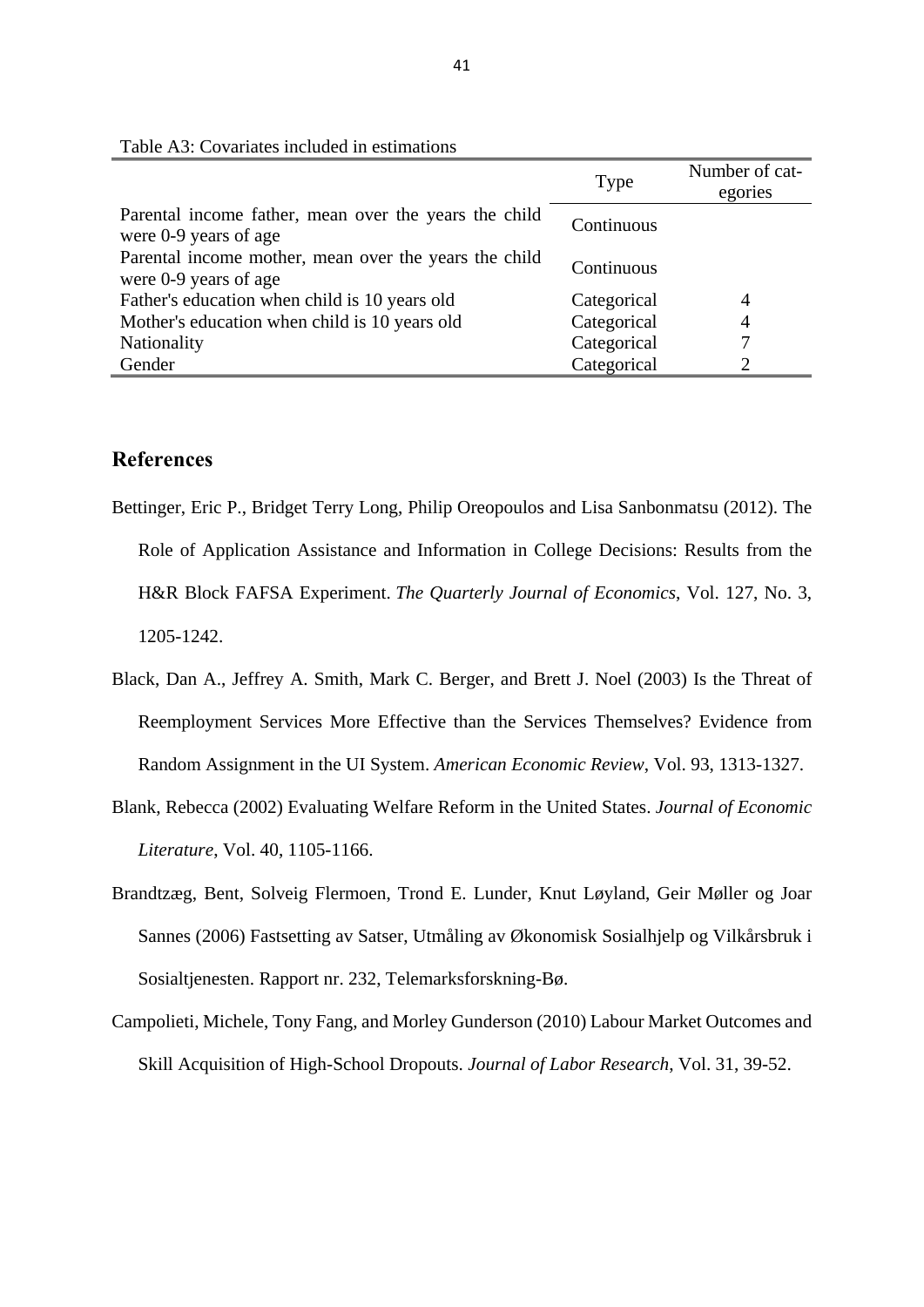- Castleman, Benjamin L. and Lindsay C. Page (2015) Summer Nudging: Can Personalized Text Messages and Peer Mentor Outreach Increase College Going among Low-income High school Graduates? *Journal of Economic Behavior and Organization*, Vol. 115, 144 – 160.
- Castleman, Benjamin L. and Lindsay C. Page. (forthcoming, 2016) Freshman Year Financial Aid Nudges: An Experiment to Increase Financial Aid Renewal and Sophomore Year Persistence. *Journal of Human Resources*, Vol. 51, No. 2.
- Cockx, Bart, Corinna Ghirelli, and Bruno Van der Linden (2014) Is it Socially Efficient to Impose Job Search Requirements on Unemployment Benefit Claimants with Hyperbolic Preferences? *Journal of Public Economics*, Vol. 113, 80-95.
- Dahlberg, Matz, Kajsa Johansson, and Eva Mörk (2009) On Mandatory Activation of Welfare Recipients. IZA Discussion Paper No. 3947.
- DellaVigna, Stefano and M. Daniele Paserman (2005) Job Search and Impatience. *Journal of Labor Economics,* Vol. 23, No. 3, 527-588.
- Fevang, Elisabeth, Inés Hardoy, and Knur Røed (2015) Temporary Disability and Economic Incentives. *The Economic Journal*, forthcoming.
- Gubrium, Erika, Ivan Harsløf, and Ivar Lødemel (2014) *Norwegian Activation Reform on a Wave of Wider Welfare State Change: A Critical Assessment*. In Lødemel, I. and A. Moreira: Activation or Workfare? Governance and the Neo-Liberal Convergence. Oxford University Press.
- Hoxby, Caroline and Sarah Turner. 2013. "Expanding College Opportunities for High- Achieving, Low Income Students." SIEPR Discussion Paper No. 12-014.
- Krueger, Alan B. and Bruce D. Meyer (2002) Labor Supply Effects of Social Insurance. In A. J. Auerbach and M. Feldstein, M. (Eds.), Handbook of Public Economics, Vol. 4. Elsevier Science, North-Holland, 2002; 2327-92.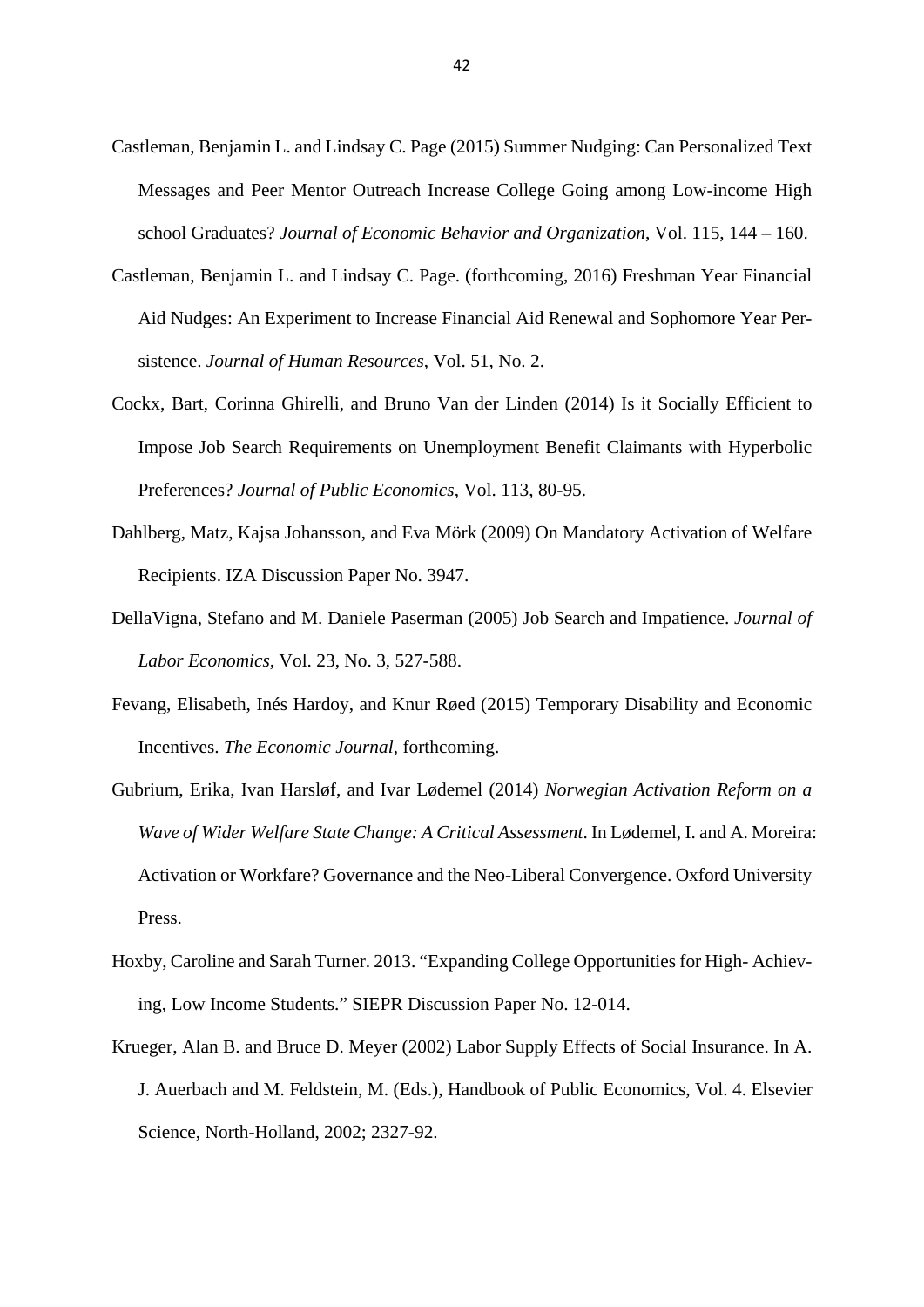- Lamb, Steven, Eifred Markussen, Richard Teese, Nina Sandberg, and John Polesel (Eds.) (2011) *School Dropout and Completion. International Comparative Studies in Theory and Policy.* Springer, Dordrecht Heidelberg London New York.
- Lavecchia, Adam M., Heidi Liu, and Philip Oreopoulos (2014) Behavioral Economics of Education: Progress and Possibilities, *NBER Working Paper* No. 20609
- Markussen, Simen and Knut Røed (2015) Leaving Poverty Behind? The Effects of Generous Income Support Paired with Activation. *American Economic Journal: Economic Policy*, forthcoming.
- Moffitt, Robert (2007) Welfare Reform: The US Experience. *Swedish Economic Policy Review*, Vol. 14, No. 2, 11-48.
- OECD (2013) *Education at a Glance 2013: OECD Indicators*. OECD Publishing. http://dx.doi.org/10.1787/eag-2013-en
- Oreopoulos, Philip, Robert S. Brown and Adam M. Lavecchia (2014) Pathways to Education: An Integrated Approach to Helping At-Risk High School Students. *NBER Working Paper 20430*, National Bureau of Economic Research.
- Paserman, M. Daniele (2008) Job Search and Hyperbolic Discounting: Structural Estimation and Policy Evaluation. *The Economic Journal*, Vol. 118, No. 531, 1418-1452.
- Proba Research (2013) Kommunenes Praksis for Bruk av Vilkår ved Tildeling av Økonomisk Sosialhjelp. Proba-rapport 2013-09.
- Røed, Knut (2012) Active Social Insurance. *IZA Journal of Labor Policy* 1:8 (doi:10.1186/2193-9004-1-8).
- Røed, Knut and Tao Zhang (2003) Does Unemployment Compensation Affect Unemployment Duration? *Economic Journal,* Vol. *113*, 190-206.
- Røed, Knut and Tao Zhang (2005) Unemployment duration and economic incentives A quasi random-assignment approach. *European Economic Review*, Vol. 49, 1799-1825.